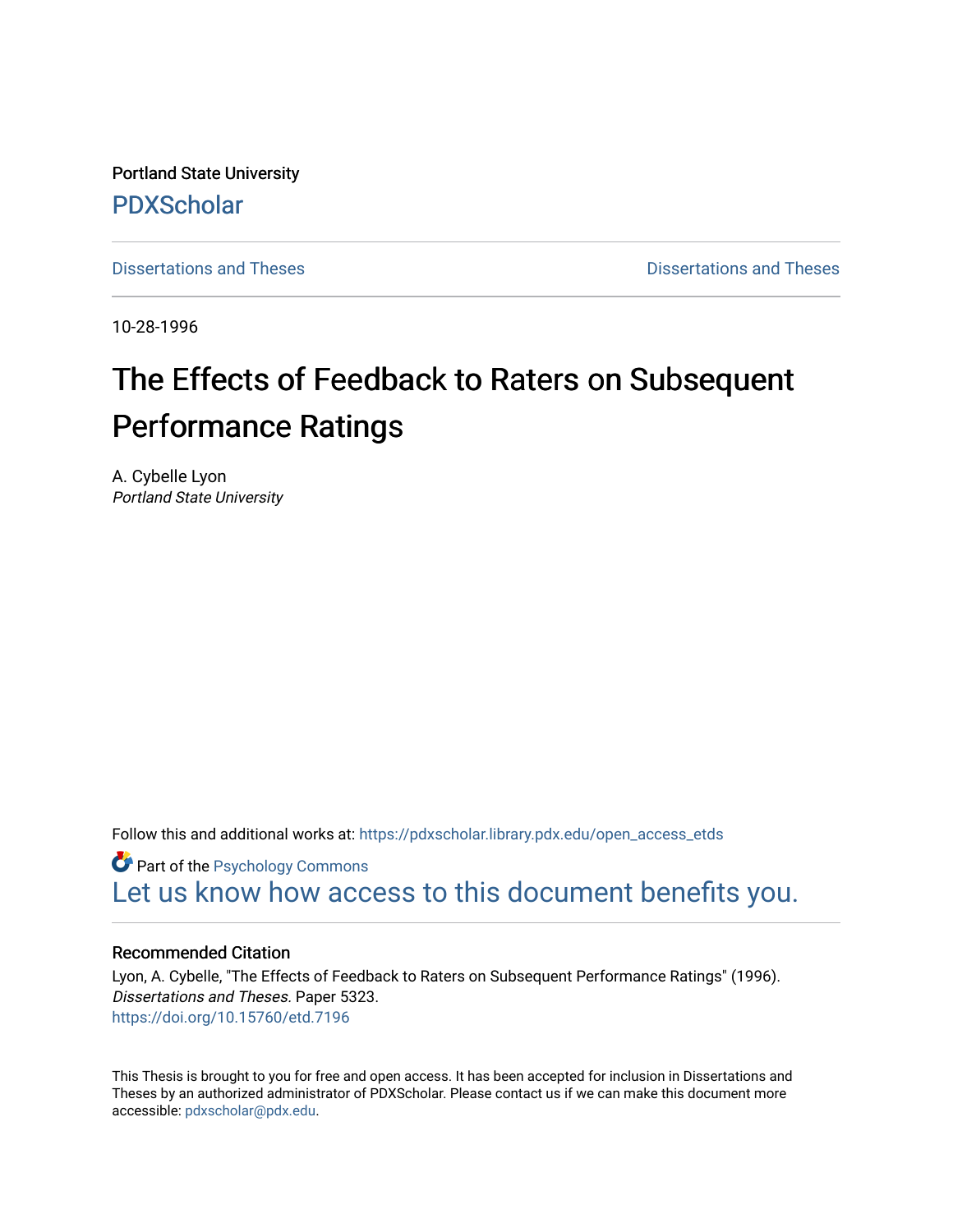#### THESIS APPROVAL

The abstract and thesis of A. Cybelle Lyon for the Master of Science in Psychology were presented October 28, 1996 and accepted by the thesis committee and the department.

COMMITTEE APPROVALS:



Leslie Hammer

Nancy Perrins Alan Cabelly Representative of the Office of Graduate Studies DEPARTMENT APPROV Roger Jennings, Chair Department of Psychology \*\*\*\*\*\*\*\*\*\*\*\*\*\* \*\*\*\*\*\*\*\*\*\*\*\*\*\*\*\*\*

ACCEPTED FOR PORTLAND STATE UNIVERSITY BY THE LIBRARY

on/7 March 1997 by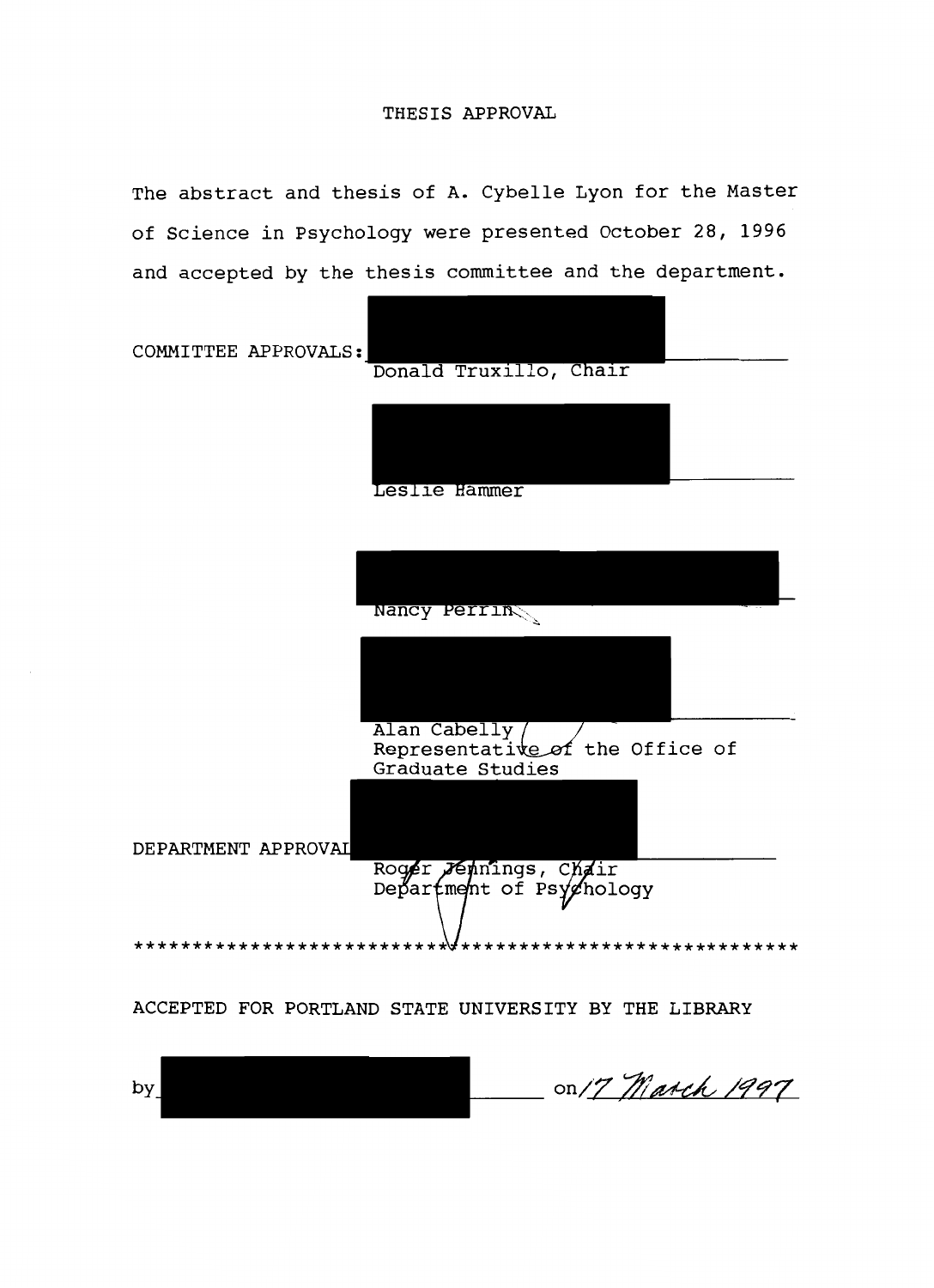#### Abstract

An abstract of the thesis of A. Cybelle Lyon for the Master of Science in Psychology presented October 28, 1996.

Title: The Effects of Feedback to Raters on Subsequent Performance Ratings

Performance evaluations are often of critical. importance in an organization's decisions concerning compensation, training, promotion, and termination. Although the area of performance appraisal has been researched extensively, a gap in the literature appears to remain. No published research has explored how the favorability of feedback individuals receive on their own performance will affect the favorability of subsequent ratings they give to others. This gap is critical considering that this type of feedback chain is common in the work place.

The purpose of the present study was to assess the effects of feedback (positive, average, or negative) on the mean rating given by participants to a standardized example of ratee performance. Mood and self perception were tested as mediators of the feedback received--ratings-of-others relationship.

Participants were 57 male and 86 female students ( $N =$ 149) recruited from undergraduate psychology classes at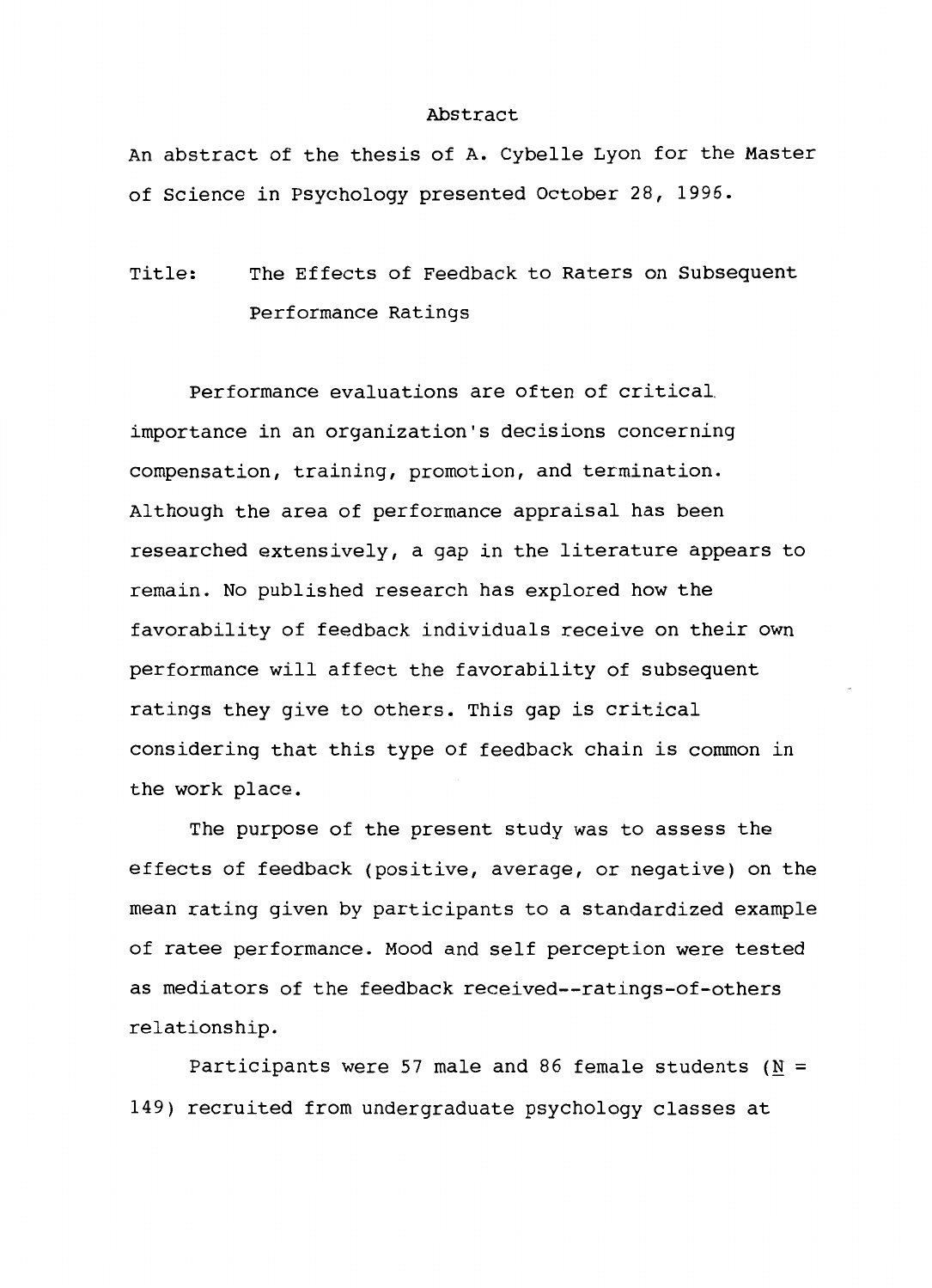Portland State University. Participants created advertising display boards and then received feedback on their displays. Participants then rated the display board of another individual.

Among those who accepted the feedback, an ANOVA revealed significant differences among the three feedback groups on ratings of others  $(p < .01)$ . As expected, participants in the positive feedback condition rated others significantly higher than the average feedback group rated others  $(p < .01)$ , and the average feedback group rated others significantly higher than the negative feedback group did  $(p < .01)$ . Path analysis was conducted to test the mediating effects of mood and self-ratings in this relationship. The path suggested a different, better fitting model in which mood and self-ratings did not act as mediators; instead, feedback had a direct effect on ratings-of-others, mood and self-ratings. An explanation of the results in terms of theory and implications for both research and practice were discussed.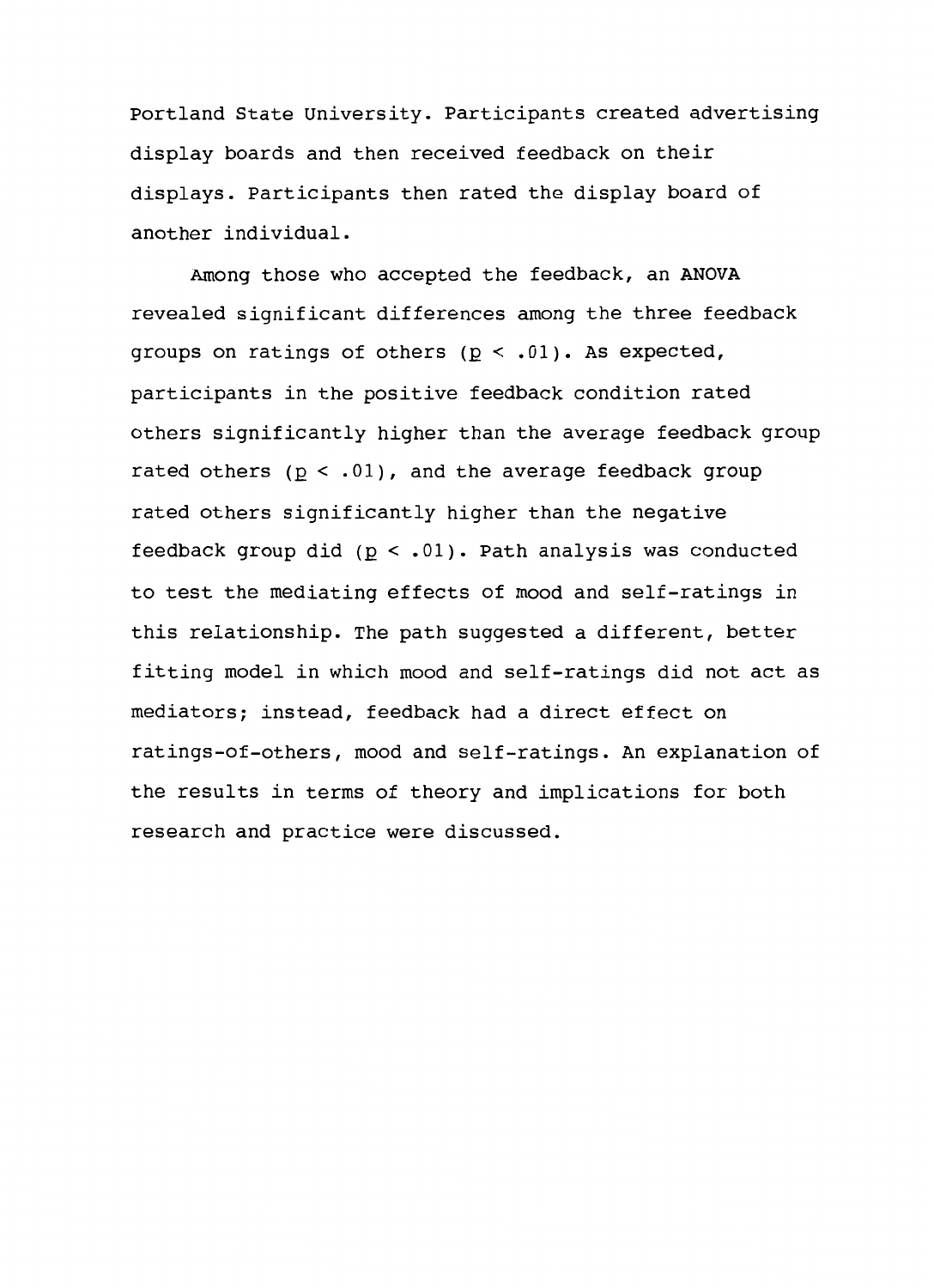## THE EFFECTS OF FEEDBACK TO RATERS ON SUBSEQUENT PERFORMANCE RATINGS

by

A. CYBELLE LYON

A thesis submitted in partial fulfillment of the requirements for the degree of

> MASTER OF SCIENCE in PSYCHOLOGY

Portland State University 1997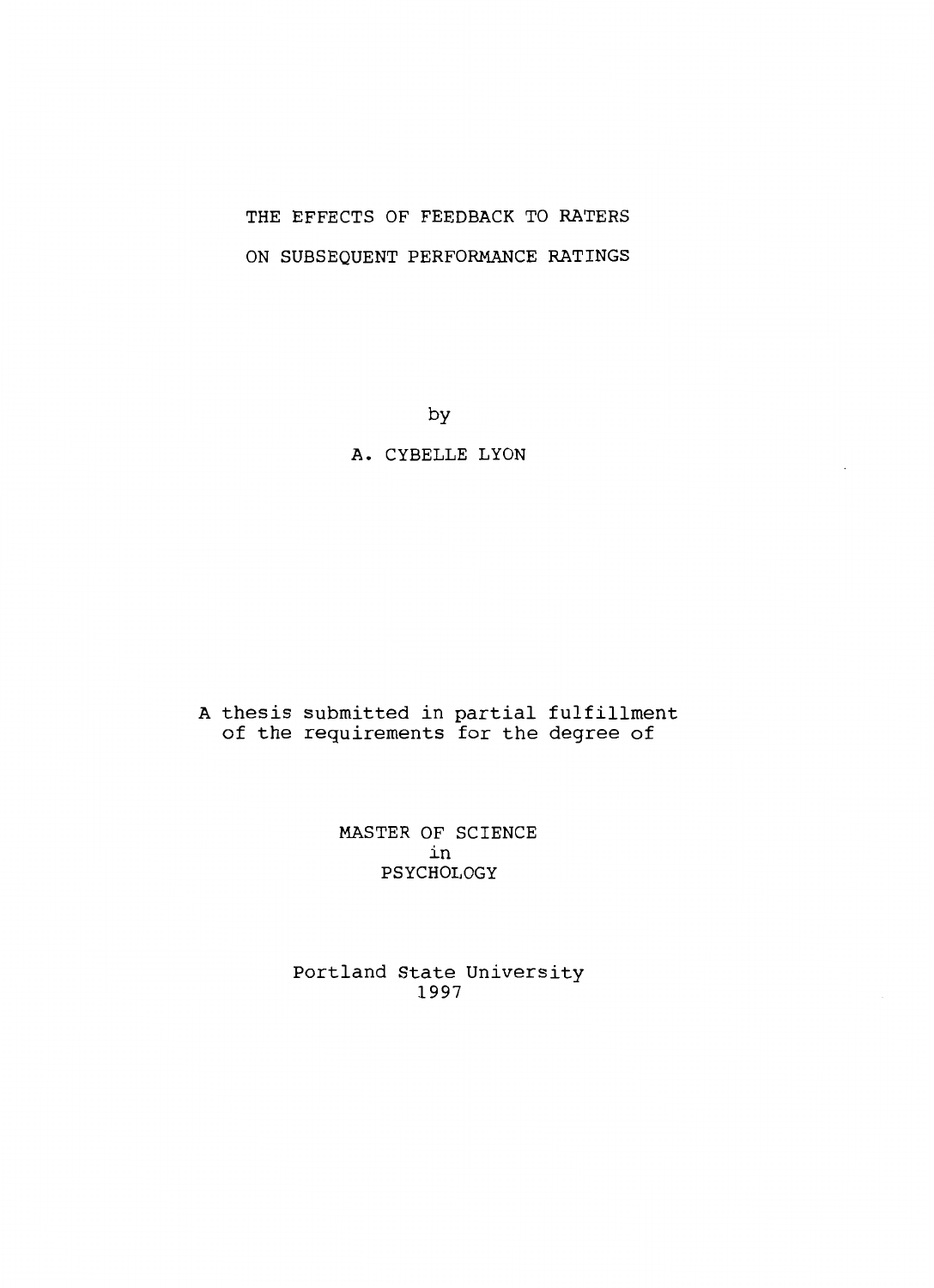Table of Contents

| Page 1  |  |
|---------|--|
| Page 16 |  |
| Page 17 |  |
| Page 27 |  |
| Page 31 |  |
| Page 48 |  |
| Page 56 |  |
| Page 57 |  |
| Page 58 |  |
| Page 59 |  |
| Page 60 |  |
| Page 61 |  |
| Page 62 |  |
|         |  |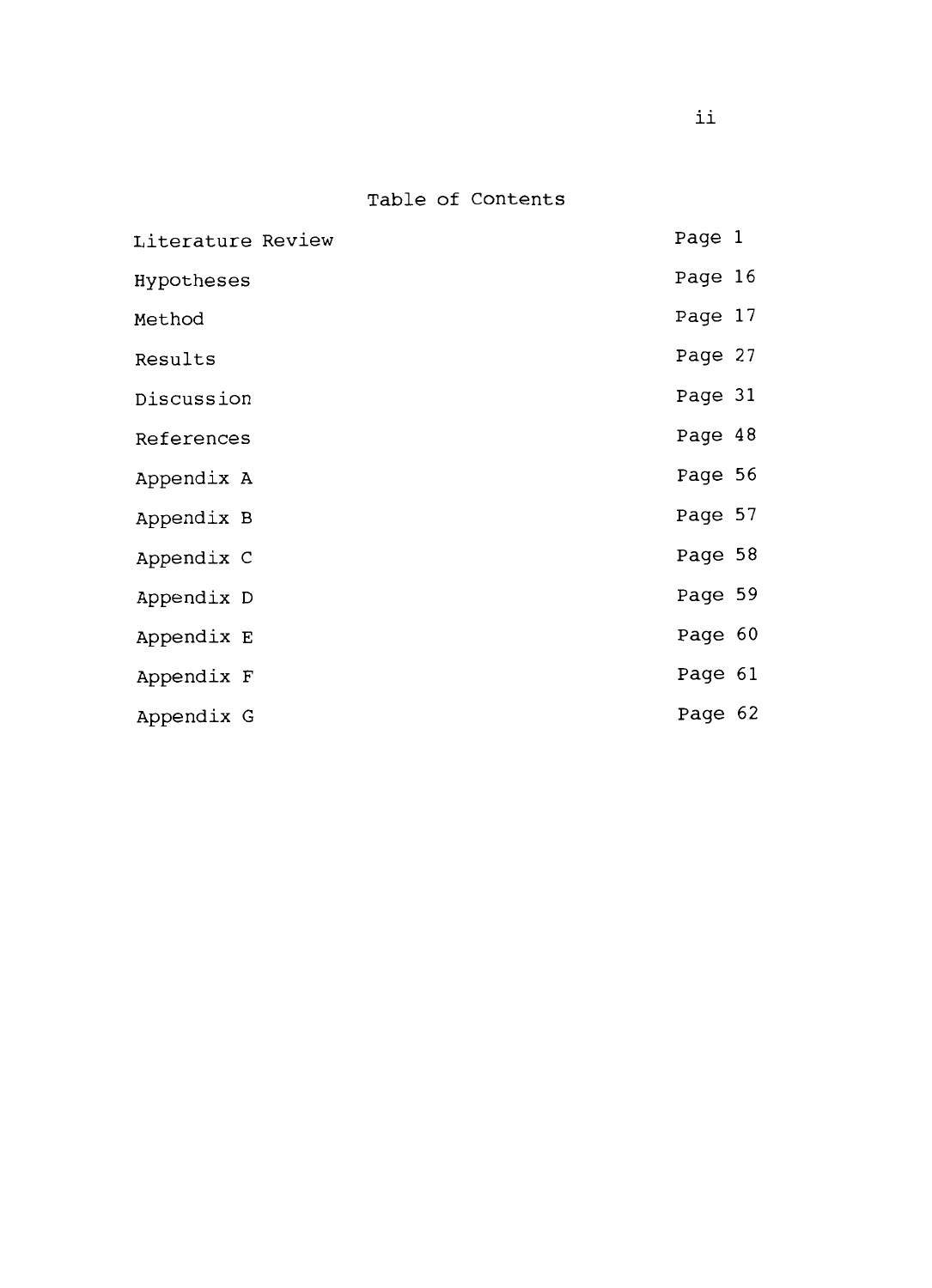iii

 $\sim 10^{-11}$ 

List of Tables

| Table 1 | Page 68 |  |
|---------|---------|--|
| Table 2 | Page 69 |  |
| Table 3 | Page 70 |  |
| Table 4 | Page 71 |  |
| Table 5 | Page 72 |  |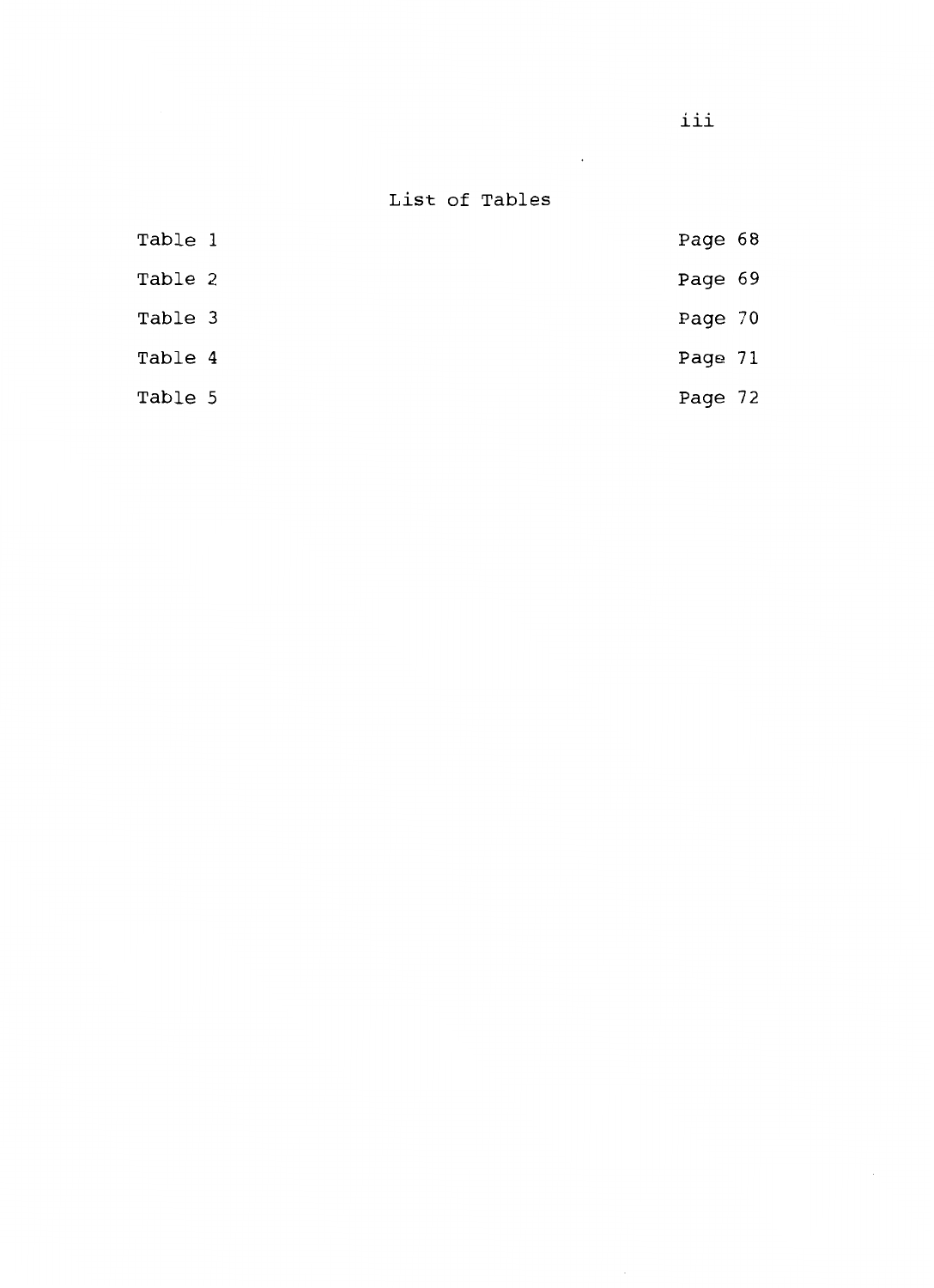List of Figures

| Figure 1 | Page 73 |  |
|----------|---------|--|
| Figure 2 | Page 74 |  |
| Figure 3 | Page 75 |  |
| Figure 4 | Page 76 |  |
| Figure 5 | Page 77 |  |
| Figure 6 | Page 78 |  |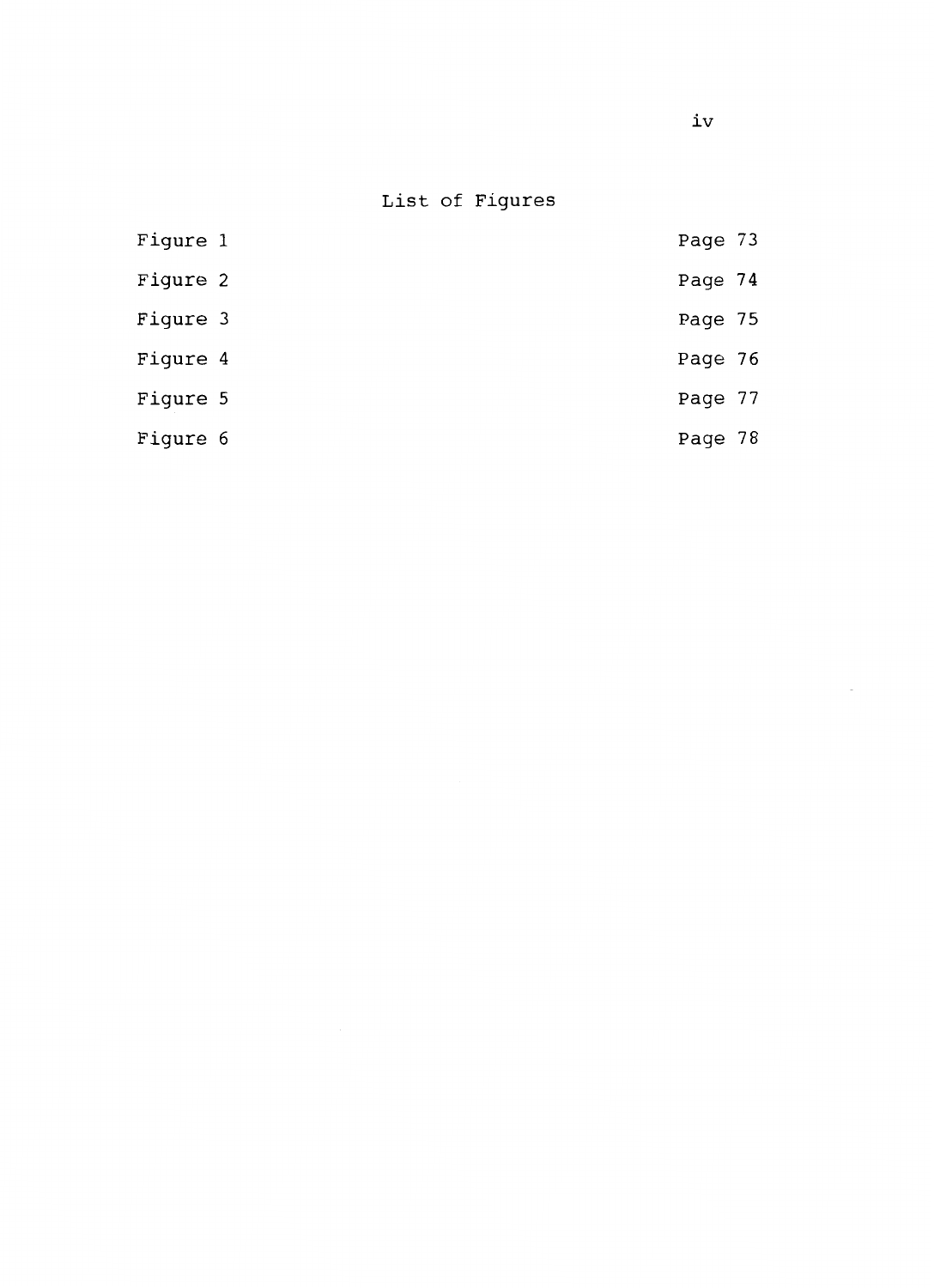The Effects of Feedback to Raters on Subsequent Performance Ratings Performance ratings are an integral part of the human resource function of most organizations. A performance rating can generally be defined as a rating which "represents a recorded judgment by one individual regarding the behavior of another individual" (Bayroff, Haggerty, & Rundquist, 1954, p. 94). The most common reasons for obtaining individual performance ratings are: (a) for promotion and placement, (b) to validate selection devices and training programs, (c) for reward allocations, and (d) to provide development-oriented feedback to individuals (Kane & Lawler, 1979). Due to the importance and widespread use of such ratings, the accuracy and validity of these ratings have been areas of concern to researchers for many years. Because such consequential decisions are based on the outcomes of performance appraisals, it is somewhat surprising that their reliability, validity, and freedom from bias remain somewhat questionable (Banks & Murphy, 1985; Kane & Lawler, Mohrman, Resnick-West, & Lawler, 1989). Many studies have attempted to identify factors which contribute to the accuracy of the performance appraisal process. Research in three areas has revealed ways in which performance appraisal systems can be improved: (a) factors affecting rater accuracy, (b) ratee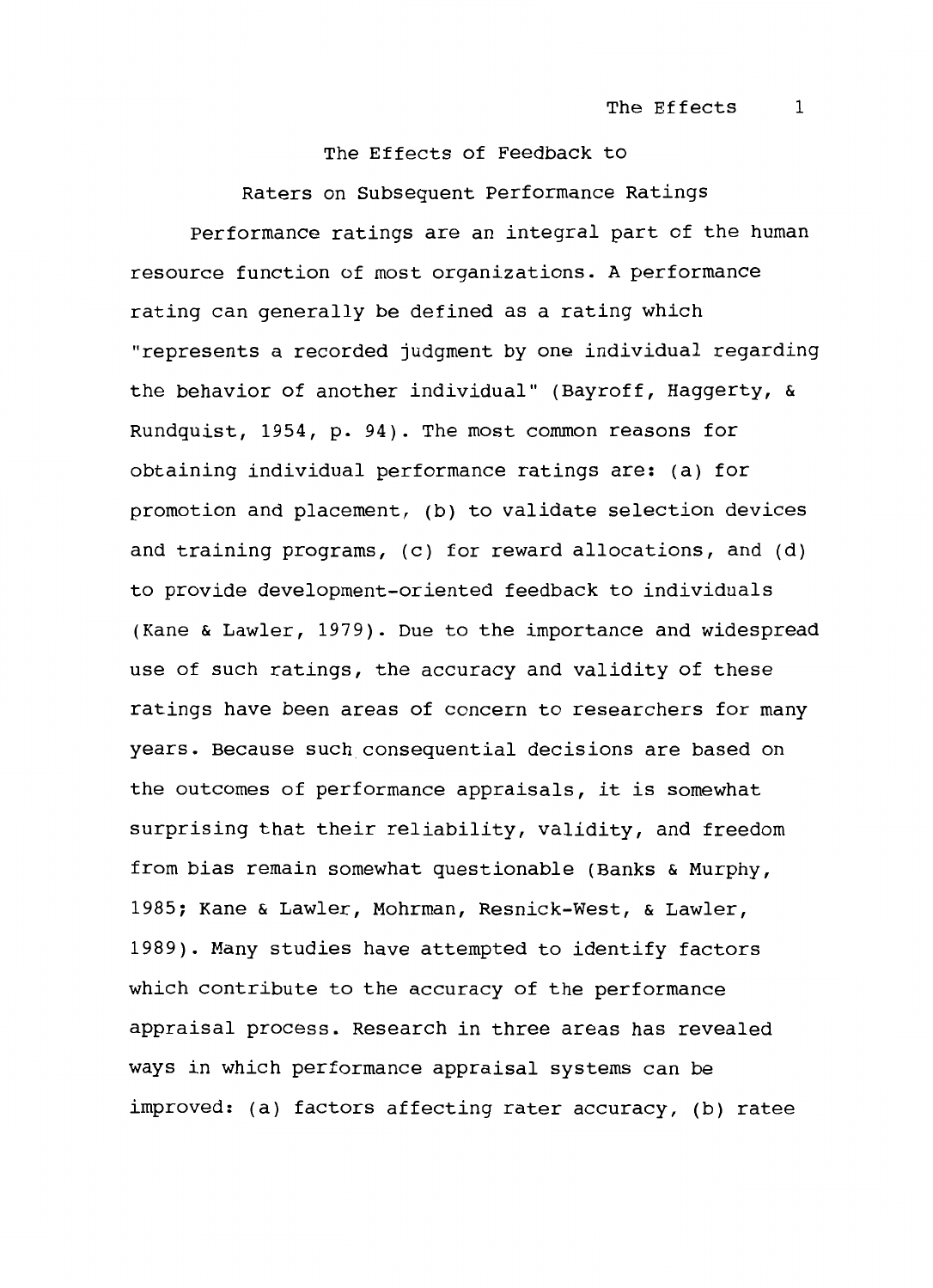reactions, and (c) models explaining the feedback process (e.g., Ilgen, Fisher, & Taylor, 1979; Larson, 1984). A Gap in the Literature

Traditionally, researchers have looked at either people's reactions to ratings or at the variables influencing how people rate others. Several factors affecting individuals' reactions to feedback such as rater source (Yammarino & Waldman, 1993), satisfaction with ratings (Russell & Goode, 1988), favorability of feedback (Hammer & Stone-Romero, in press; Stone & Stone, 1985), and self-esteem (Brockner, Derr, & Laing, 1987) have been explored. In addition, factors affecting a person's rating behavior such as rater errors (Lance, LaPointe, & Fisicaro, 1994), personal characteristics of the rater and ratee (Bayroff et al., 1954), training (Sulsky & Day, 1992; 1994; Woehr, 1994), and mood (Buchwald, 1977) have been studied.

Although factors affecting both individuals' reactions to feedback and individuals' rating behavior have been thoroughly investigated, there appears to be a gap in the literature concerning the combination of these two areas. For example, how people react to positive versus negative feedback (e.g., Hammer & Stone-Romero, in press; Stone & Stone, 1985; Trope & Neter, 1994) and what influences people to rate positively versus negatively (Landy, 1989; Murphy & Cleveland, 1995) have been investigated; however,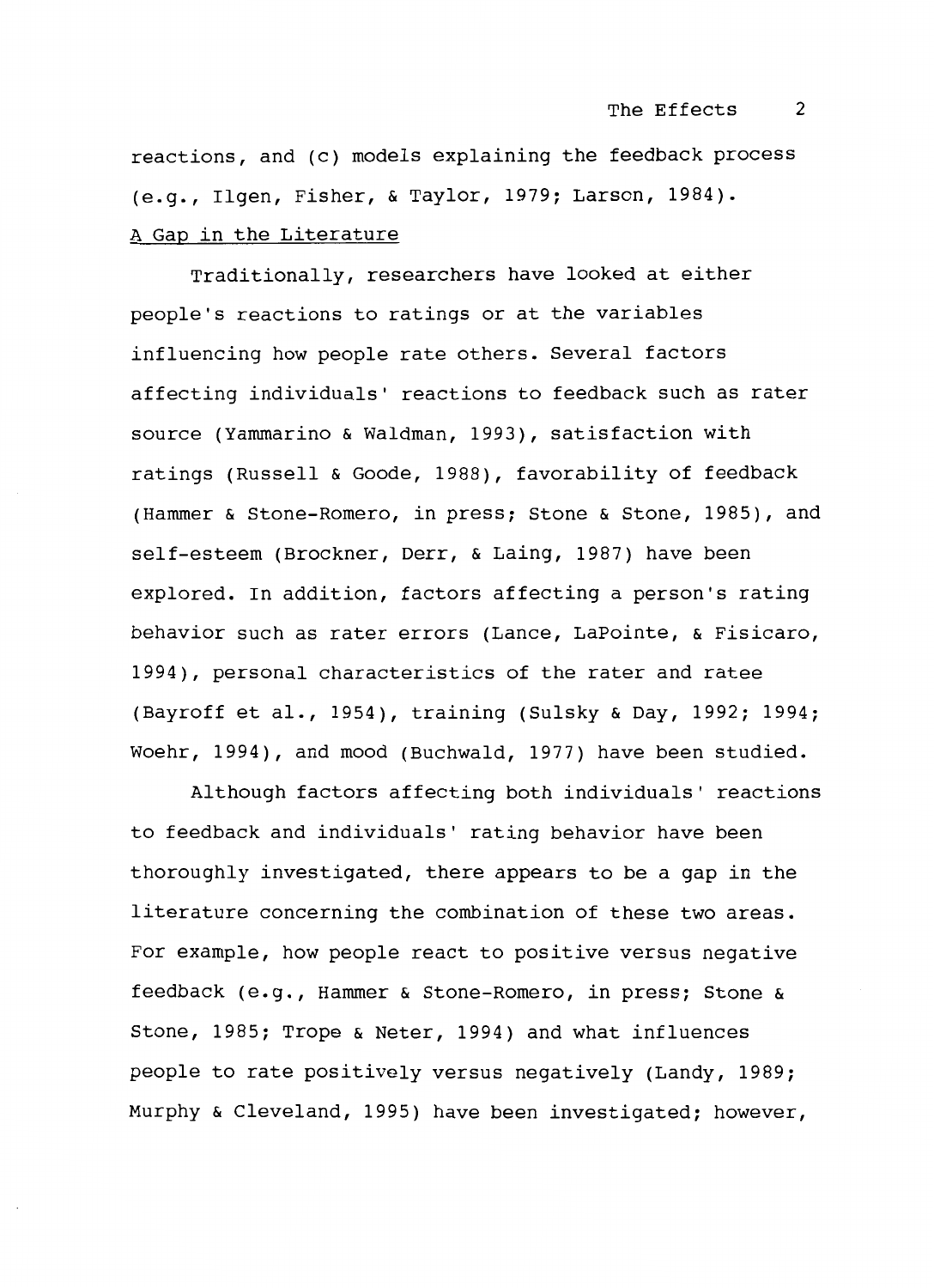no published research has explored how a person's reactions to performance appraisal feedback will affect the favorability of subsequent performance ratings that a rater provides. This gap in the literature is surprising considering that this type of feedback chain is common in the work place: Middle managers are often asked to do performance appraisals for their subordinates after having received a performance appraisal from their own supervisor. Similarly, in 360° performance feedback systems, employees are sometimes asked to rate their peers after having already received feedback from their peers. How people will rate others after receiving a particularly harsh or particularly complimentary performance appraisal from either a supervisor or a peer is a valid organizational concern that has not yet been investigated by researchers. Information on how previous feedback affects rater behavior could have important implications for organizations using performance appraisal systems. It could have a profound impact on evolving appraisal systems such as 360° feedback systems.

The present study explored how reactions to feedback affected subsequent rating behavior. Ilgen et al. (1979) and others (e.g., Stone & Stone, 1985) have shown that acceptance of feedback is necessary for it to affect people's reactions to feedback. This study used Ilgen et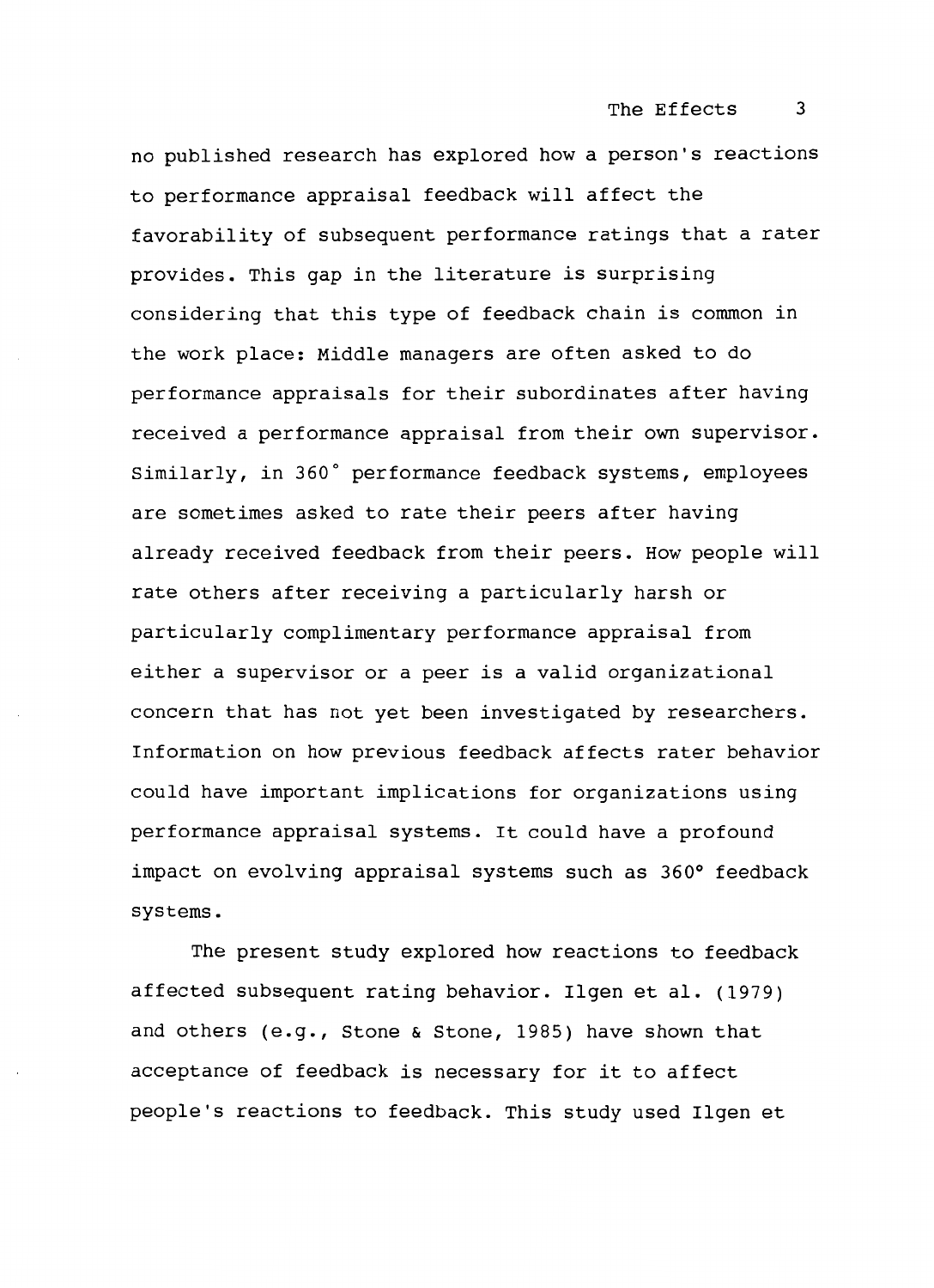al. 's model to explore how feedback from others affects rating behavior as a function of feedback acceptance. A review of the issues concerning (a) reactions to feedback (including feedback acceptance) and (b) the factors affecting ratings assists in predicting this relationship. Factors Affecting Reactions to Feedback

Acceptance of and willingness to respond to feedback. Ilgen et al. (1979) reviewed the literature investigating the process by which feedback influences behavior and the factors that contribute to how a person responds to feedback. The researchers concentrated on feedback recipients' perception, acceptance, and willingness to respond to the feedback and developed a model of feedback's influence on behavior. The model demonstrates how recipients' responses to the feedback depend on their personal characteristics, the nature of the message, and the characteristics of the feedback source. The three possible sources of feedback specified by Ilgen et al. were: (a) An observer of the individual's behavior who is in a position to evaluate it (i.e., the supervisor), (b) the task environment, and (c) the individual him or herself, who may be able to judge his or her own performance. They explained that if the person is being rated by the first source, another individual, this individual must be perceived as credible, possessing the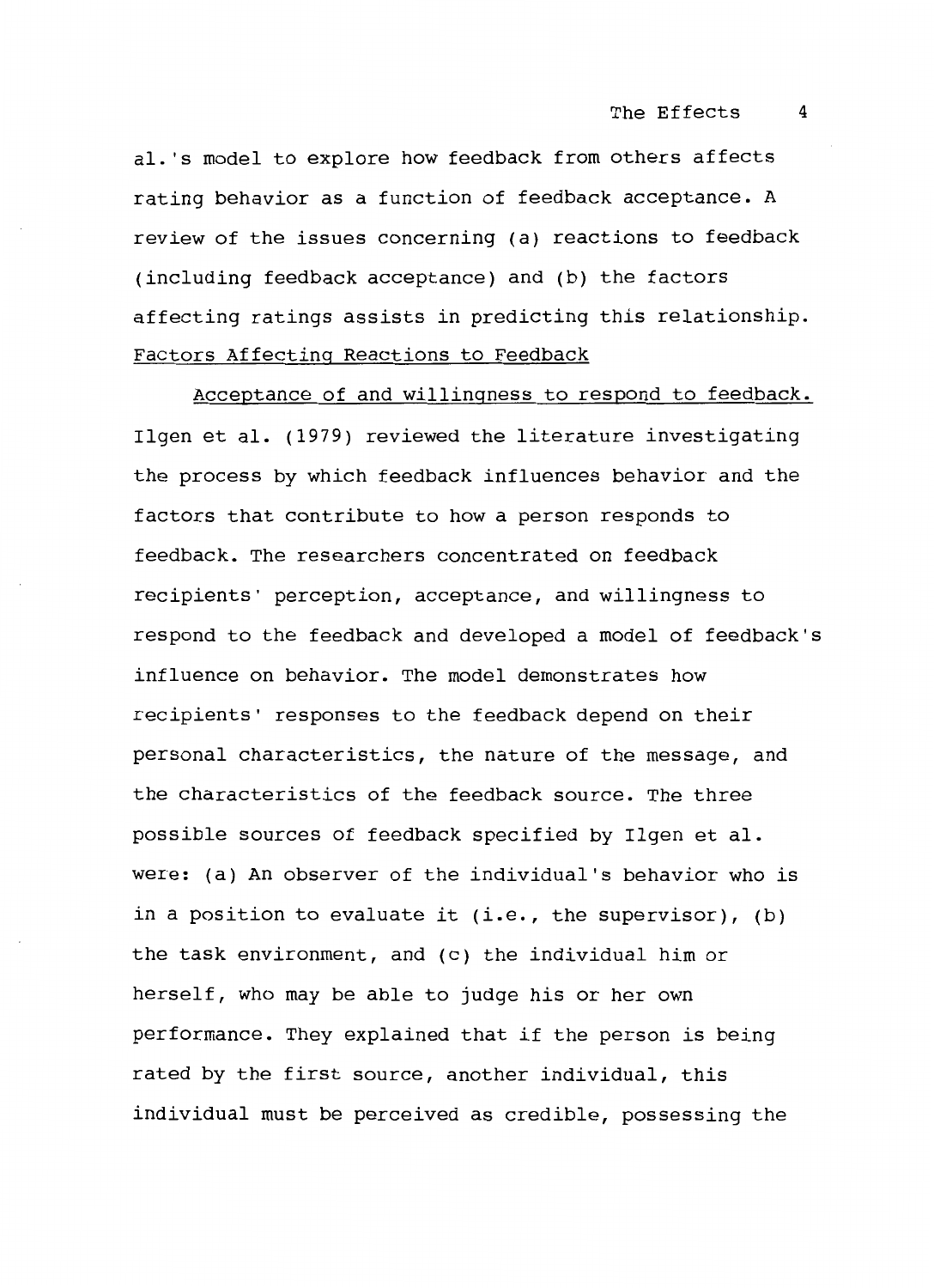expertise necessary to judge the person's behavior accurately. In addition, if the rater is a high power source, the recipient is more likely to respond in line with the feedback. Lastly, the message must be easy for the recipient to understand and interpret.

Ilgen et al. (1979) concluded that source, message, and personal characteristics of the recipient work together to determine people's acceptance of feedback, which, in turn, determines people's willingness to respond. However, they did not consider how feedback adjusts one's subsequent rating behavior. Nonetheless, in terms of rating someone else's behavior after receiving feedback, Ilgen et al. 's model suggests that in order for feedback to have an effect on behavior (e.g., subsequent ratings given to others), the feedback must be accepted. In other words, participants must perceive the feedback as accurate and the feedback source as possessing the knowledge and expertise qualifying them to give valid feedback in order for the feedback to affect their rating behavior. Other researchers (e.g., Stone & Stone, 1985; Waldersee & Luthans, 1994) also believe in the importance of assessing feedback acceptance. Stone and Stone, and Waldersee and Luthans developed feedback acceptability scales so that participants' feedback acceptance could be explored in performance appraisal research.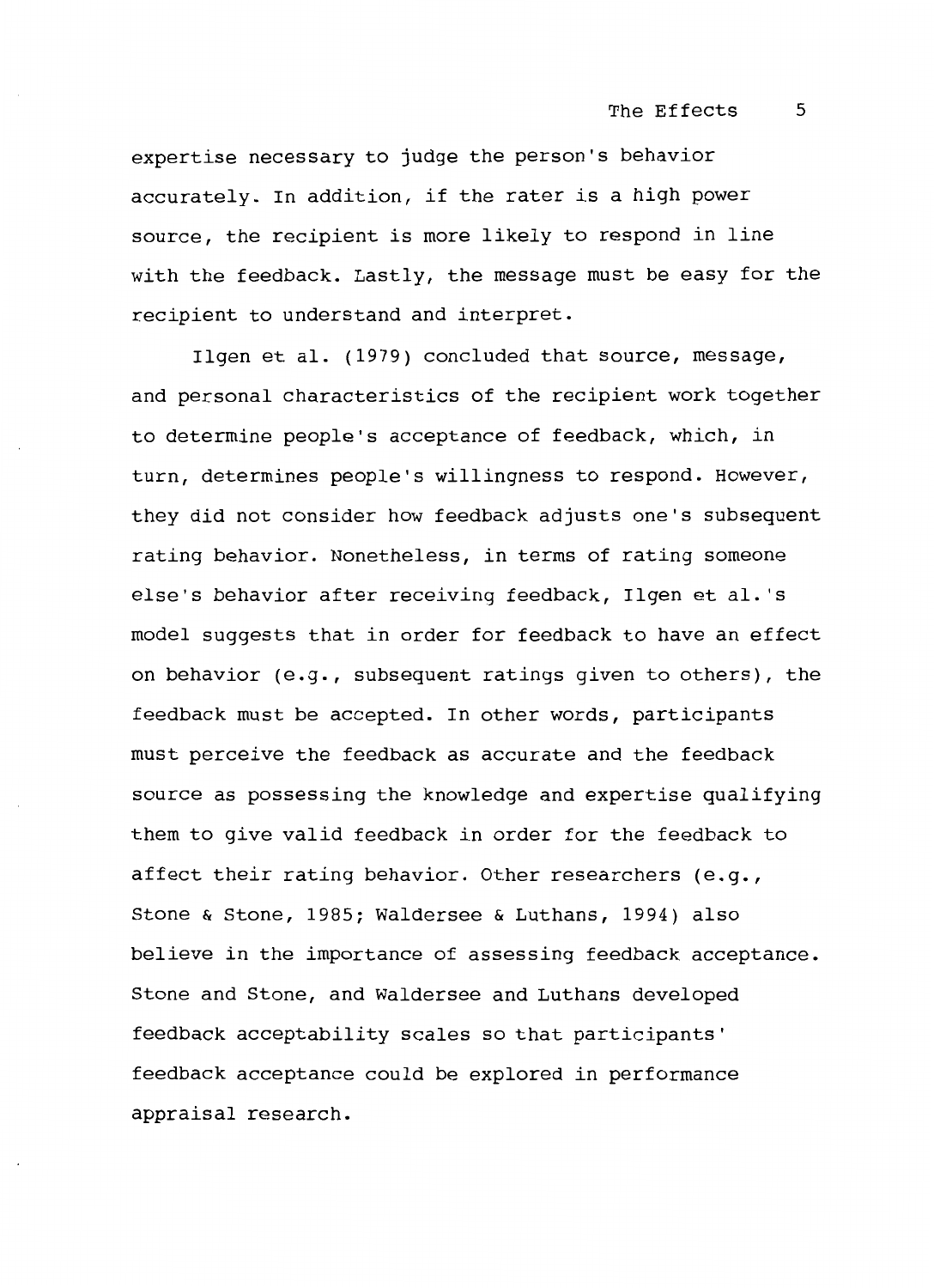Perceived accuracy and acceptance. Ilgen et al. (1979) equate the term "acceptance" with perceived feedback accuracy when they state that "Acceptance refers to the recipient's belief that the feedback is an accurate portrayal of his or her performance" (p. 350). This importance placed on perceiving feedback as accurate so as to facilitate the acceptance of feedback is supported by other researchers. Roberts (1994), for example, stated that "ratee acceptance is maximized when the performance measurement process is perceived to be accurate" (p. 526). He found that the most important determinants in predicting employee acceptance were information validity (accuracy), employee voice (ability to influence the decision making process), participation in the appraisal interview and goal setting, and degree of employee feedback.

In summary, it appears to be important to assess perceived feedback accuracy as a measure of feedback acceptance; and it appears to be important to assess feedback acceptance when investigating responses to feedback.

Acceptance of positive versus negative feedback. There is evidence that the acceptance of positive feedback is not parallel to that of negative feedback. In fact, the f avorability of feedback appears to be vital in determining the level of acceptance. Ilgen et al. (1979) stated that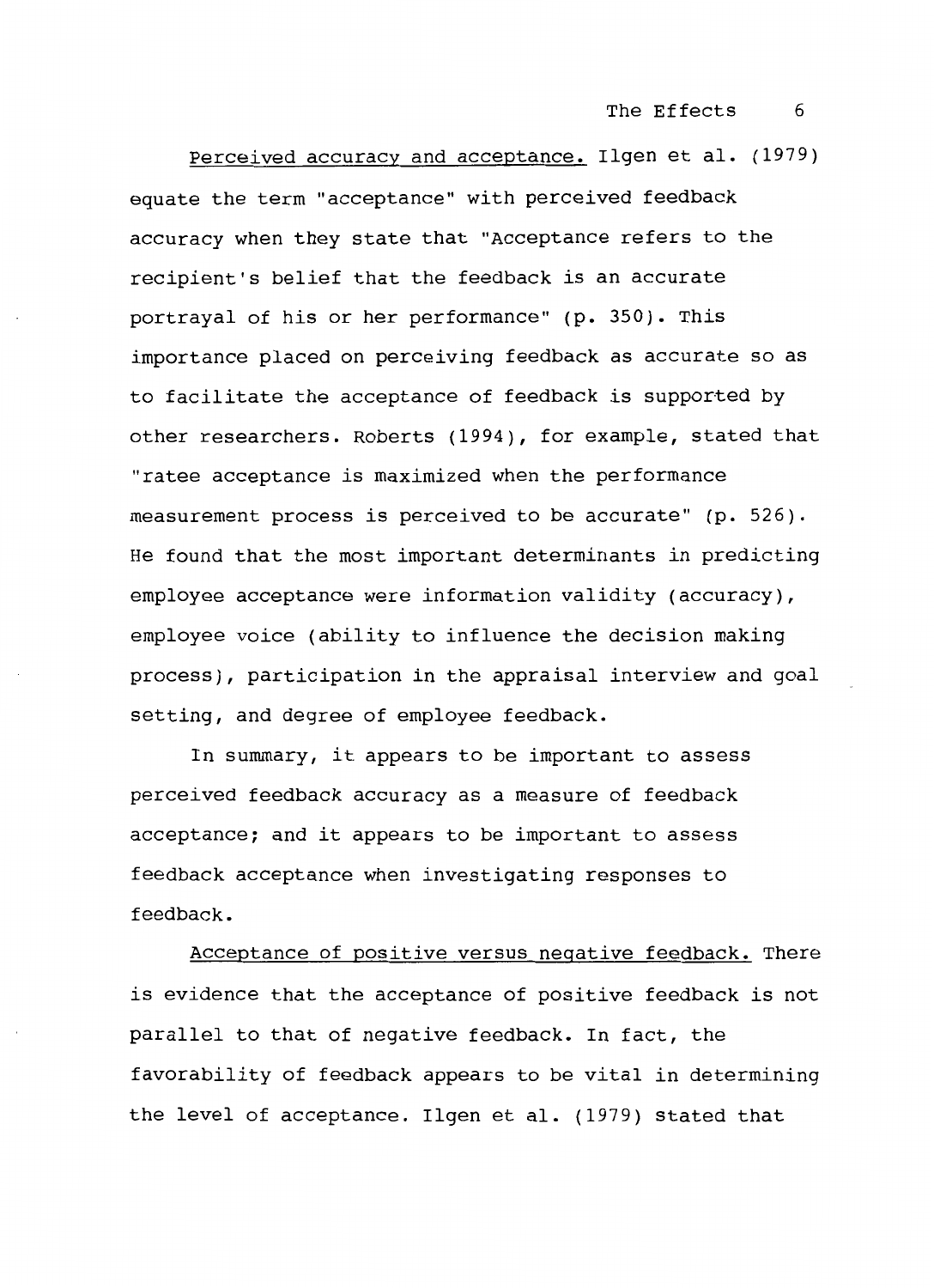"The most important message characteristic that influences acceptance is the sign of the feedback" (p. 357). In support of this conclusion, Stone and Stone (1985) found that ratings were perceived to be more accurate when they were positive rather than negative. Similarly, Trope and Neter (1994) found that positive feedback was more easily accepted than negative feedback. Lastly, Ilgen et al. stated that positive feedback tends to be perceived accurately and accepted more, while negative feedback may be denied by the recipient and thus be less accepted.

Due to this increased acceptance of positive feedback, positive feedback conditions may induce stronger effects than negative feedback conditions. As a result, subsequent reactions and behavior (e.g., rating behavior) may show a greater correlation with positive feedback than with negative feedback. In support of this idea is Fedor, Eder, and Buckley's (1989) finding that sign of feedback had significant effects on subordinate reactions and responses to feedback.

Other factors affecting acceptance. It should be mentioned that other factors, such as self-esteem and stability of self-esteem, affect acceptance of feedback (e.g., Kernis, Cornell, Sun, Berry, & Harlow, 1993; Schlenker, Soraci, & McCarthy, 1976; Sweeney & Wells, 1990). Personality characteristics, such as defensive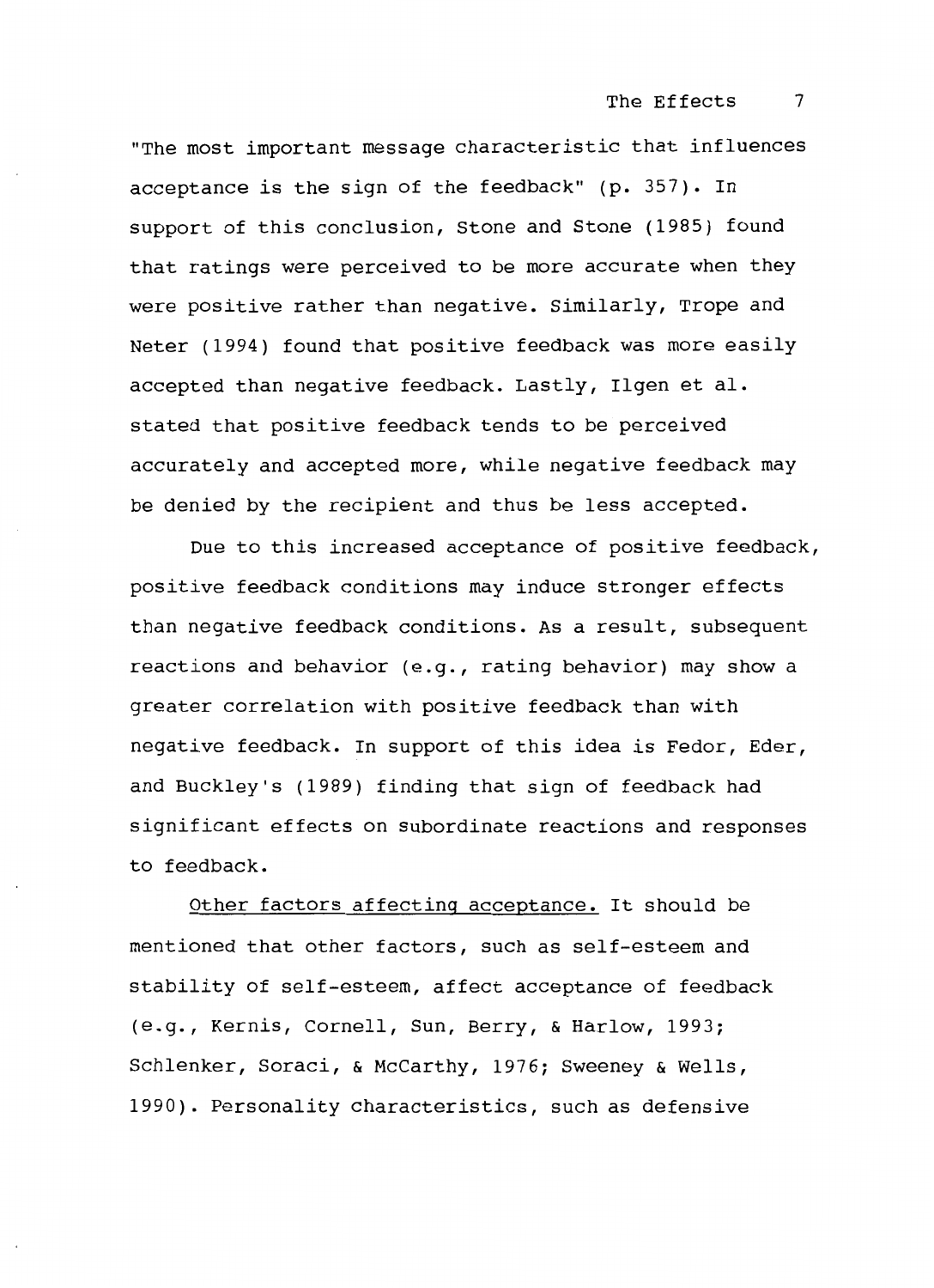style, have also been shown to affect feedback acceptance (Juni, 1982). In addition, there appears to be some controversy over the impact of feedback source on acceptance. Ilgen et al. 's (1979) model describes the importance of feedback source, but Kernan, Heimann, and Hanges (1991) found that it had no effect. These factors, however, will not be included in this study; only the favorability of the feedback will be manipulated.

#### Factors Affecting Ratings

In addition to the factors affecting people's reactions to feedback, there is a large body of research on factors affecting performance ratings. Numerous factors have been shown to affect performance ratings. Characteristics of the ratee unrelated to performance, such as gender (Lewis & Stevens, 1990), have been shown to affect ratings. Furthermore, organizational differences (Zammuto, London, & Rowland, 1982) and group differences (Amir, Kovarsky, & Sharan, 1970) have been shown to affect performance ratings.

Based on previous research, Landy and Farr (1983) compiled an extensive list of rater characteristics and their effects on performance appraisals. The list included such characteristics as rater gender, race, age, education, personality variables, cognitive variables, and type of rater. Other researchers have supported the use of accurate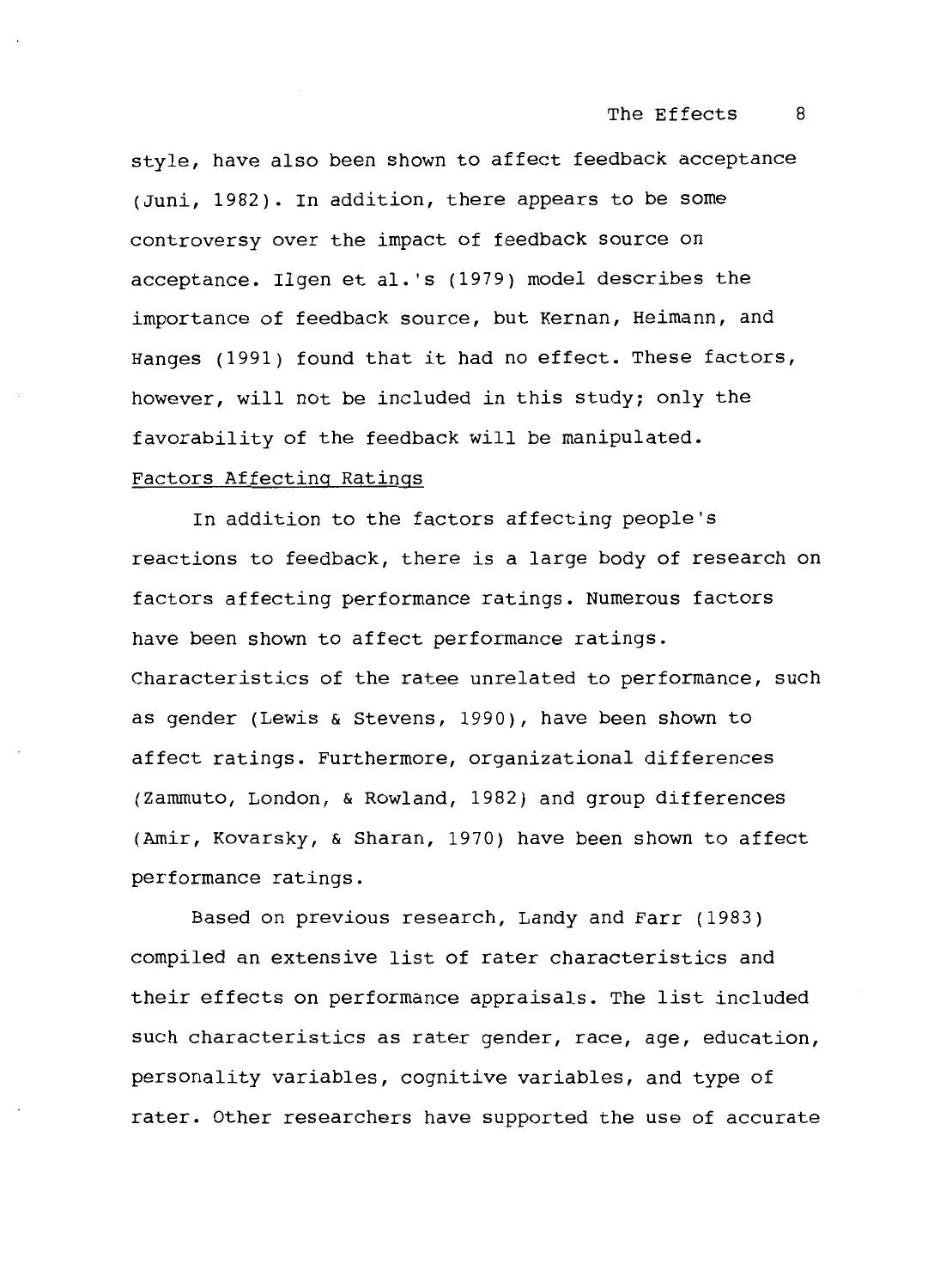raters to increase validity of ratings (Bayroff et al., 1954; Mullins & Force, 1962). Performance measures such as job performance and test scores also appear to positively correlate with rating accuracy, indicating that better performers tend to be better raters (Kirchner & Reisberg, 1962; Saavedra & Kwun, 1993). Training of raters has been found to be useful in increasing rater accuracy and particularly in reducing rater errors (Lance, LaPointe, & Fisicaro, 1994; Sulsky & Day, 1992; Wagner & Hoover, 1974).

Despite the prevalence of literature on factors affecting ratings, the effects of feedback on subsequent rating behavior remain unexplored. As this is a common organizational process (e.g., the performance rating process moving down through the organizational hierarchy), two lines of research provide a basis for the effects of received performance ratings on subsequent performance ratings. They are the research on the cognitive process of self-ratings following feedback, and the research on mood effects.

#### Self-ratings After Receiving Feedback

While there is a lack of research on the effects of feedback on subsequent ratings-of-others, there has been some research investigating the effects of receiving performance feedback on subsequent self-ratings (Atwater, Roush, & Fischtal, 1995; Wyer & Frey, 1983). The body of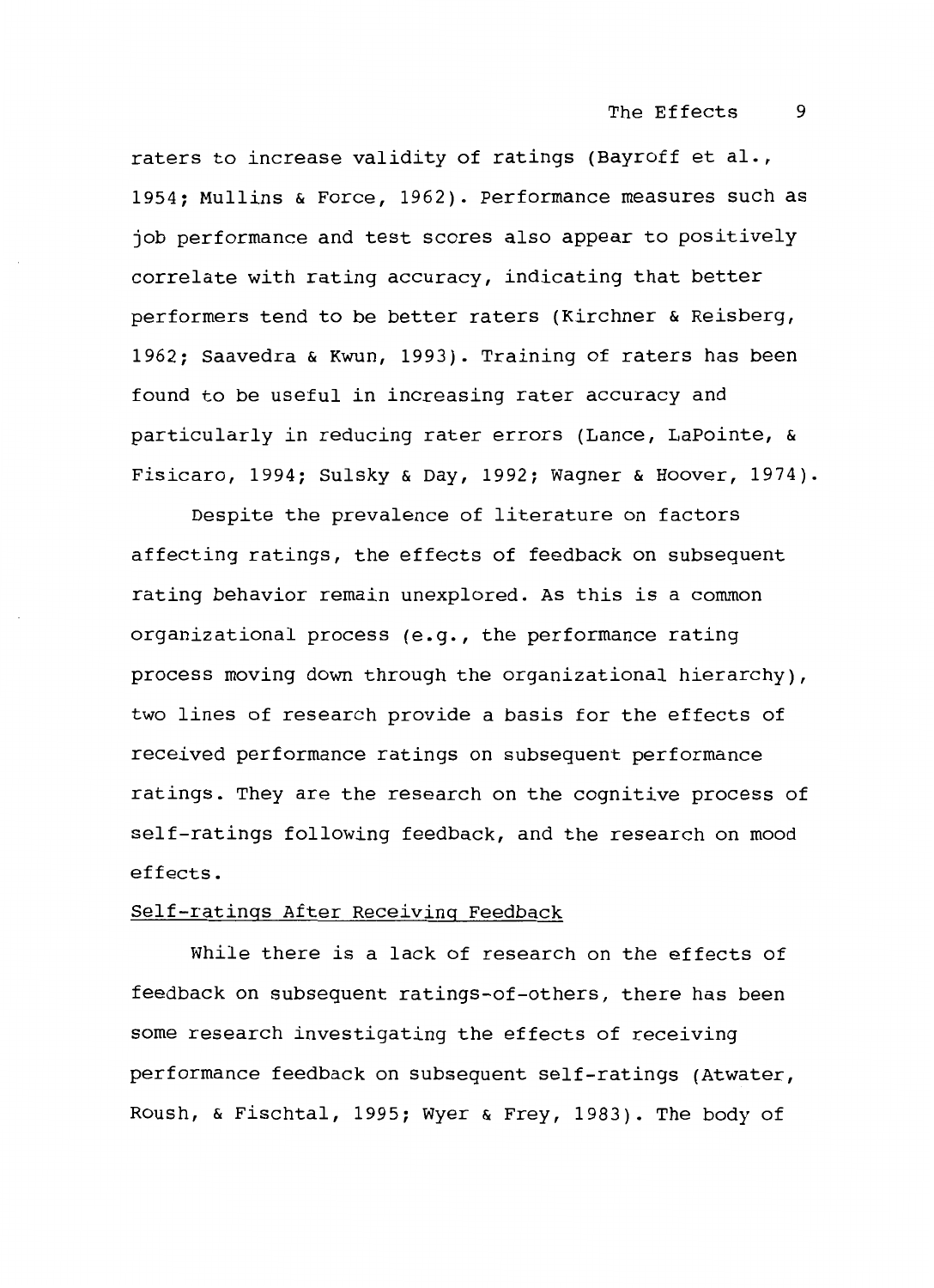research concerning the effects of feedback on self-ratings suggests that subsequent ratings given to others will be in the same direction as the feedback received. The research on this cognitive process proposes that raters change their opinion of their own performance after receiving feedback and alter their subsequent behaviors (e.g., rating behavior) accordingly. In addition, this effect can be partially explained by the research on frame of reference (FOR) training.

A change in self-perception. Atwater et al. (1995) found that leaders altered their self-ratings after receiving subordinate ratings that were inconsistent with their initial self-rating. Specifically, leaders significantly raised their self-ratings after receiving feedback that their leadership was better than their initial self-rating. Those whose self-ratings were similar to the follower ratings did not significantly change their behavior nor their ratings. Leaders who had overestimated the quality of their leader behavior significantly increased their leadership behavior and decreased their self-ratings after receiving feedback. Hence, feedback recipients appeared to accept the ratings of their subordinates and alter their self-ratings in the direction of this feedback.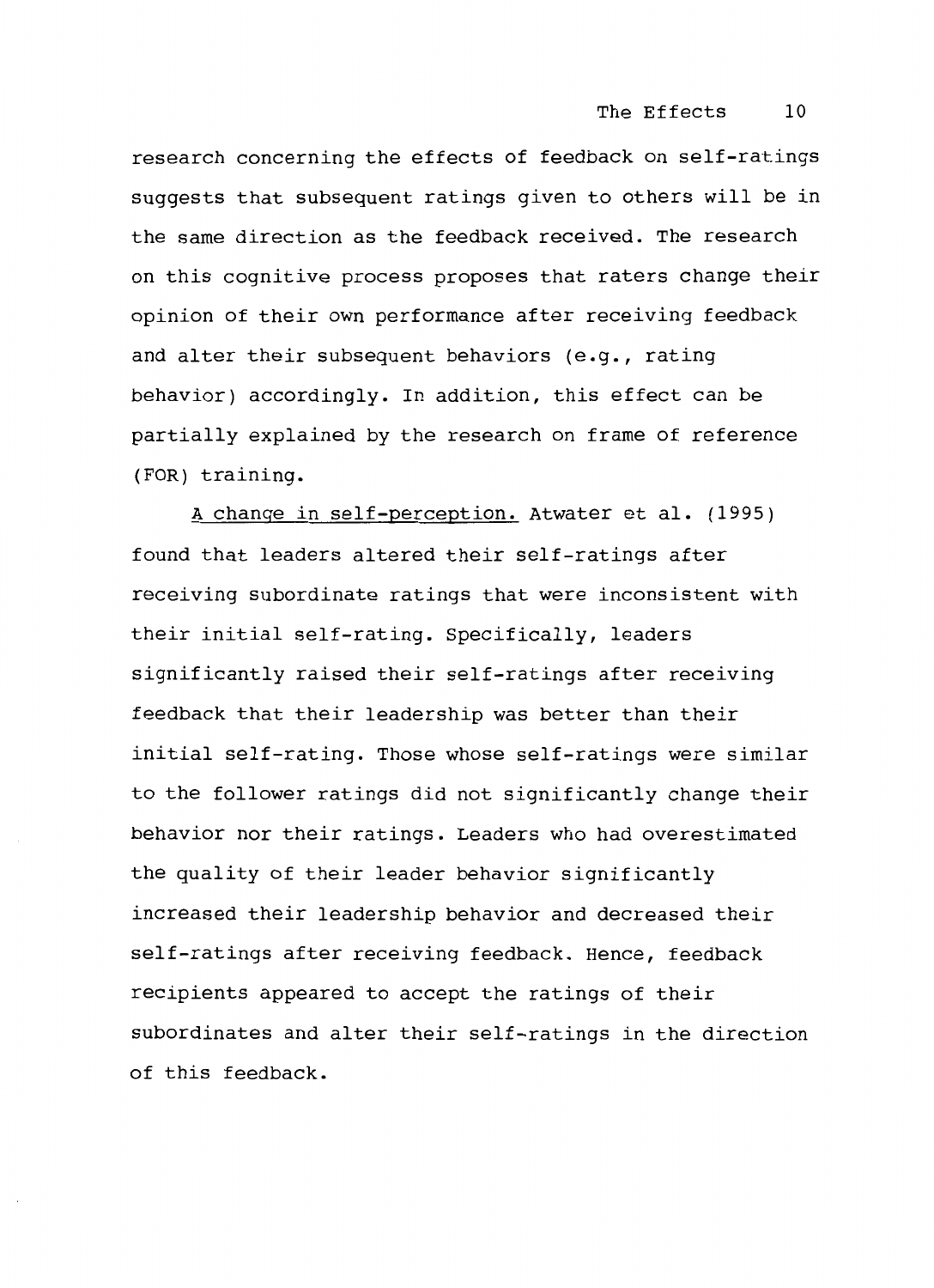#### The Effects 11

While feedback on intelligence measures may not be equivalent to feedback on performance measures, Wyer and Frey (1983) obtained results that may have implications for the present study. Wyer and Frey assessed how participants rated themselves after receiving feedback on intelligence measures. Participants took an intelligence test and were asked to make subsequent estimates of their own intelligence. Participants then received feedback that they either did better (positive feedback) or worse (negative feedback) than they predicted. They then made a second estimate of their own intelligence. Results showed that recipients of positive feedback increased their second estimates of their intelligence, while recipients of negative feedback decreased their estimates. This result is consistent with Atwater et al. 's (1995) in that participants appeared to believe the feedback they received was more accurate than their own perceptions and altered their subsequent self-ratings to be consistent with the feedback. In summary, these results show that feedback led to a change in self-perception which then led participants to make subsequent ratings in the same direction as the feedback received.

Change in frame of reference. A change in self-perception can be likened to a change in FOR, and the effects shown in studies suggesting a change in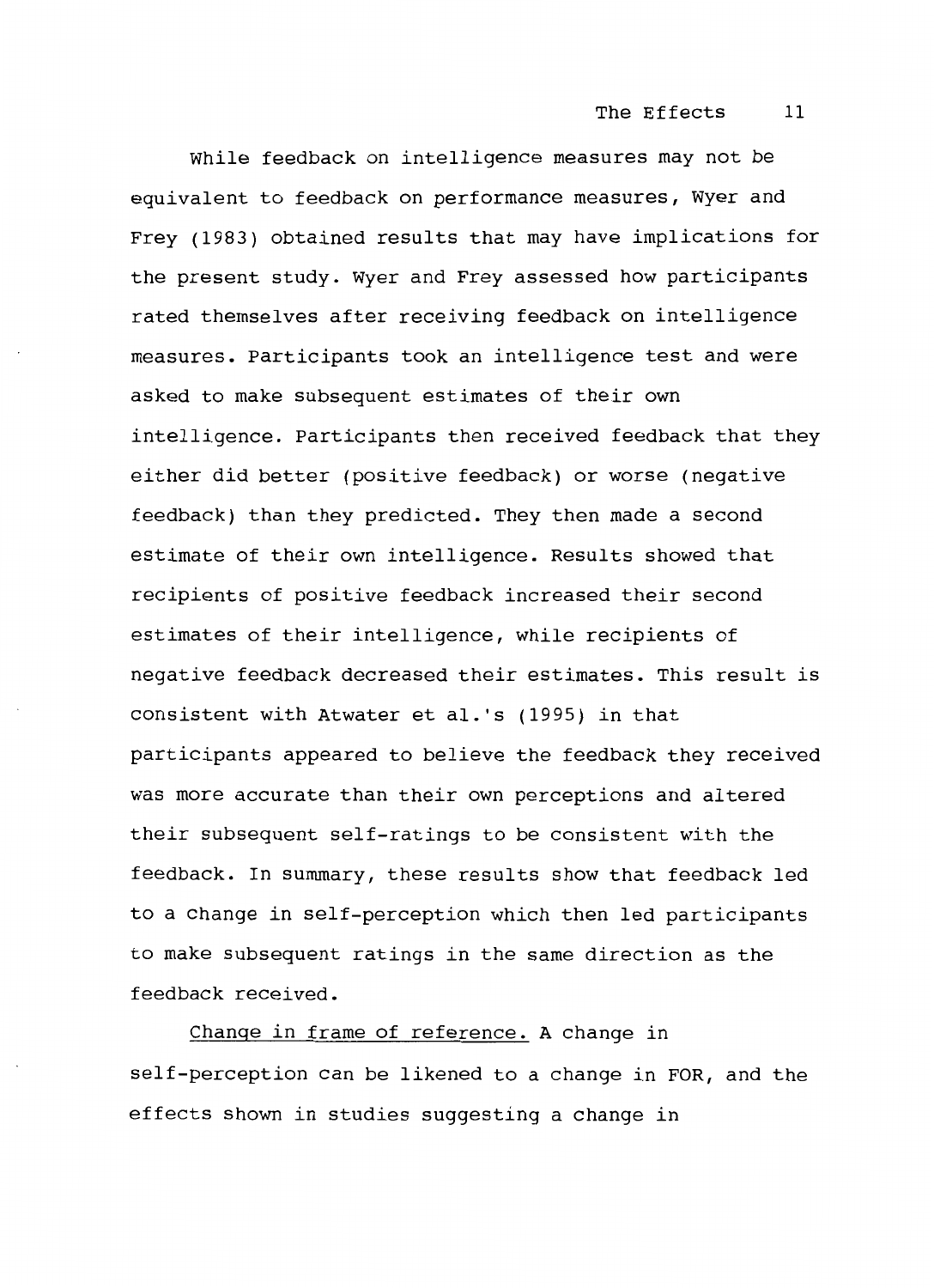#### The Effects 12

self-perception can be further supported by the theory behind FOR training. FOR training is intended to facilitate more accurate ratings by standardizing raters' perceptions of the behaviors defining good and poor performance (Athey & Mcintyre, 1987). This is accomplished partly through decreasing a reliance on unstable, subjective, social comparisons. As VanYperen (1992) explained

If objective standards are available to evaluate one's opinions, abilities, or performances, Festinger's (1954) social comparison theory proposes that people are less inclined to fall back on social criteria, because social standards provide them with less stable and accurate appraisals of themselves. (p. 1186)

In sum, when lacking any other FOR, participants may use themselves as an anchor by which to judge others. For example, if they receive specific information on their own performance (e.g., a numerical score), they may use this rating as an anchor to which others' performance is compared and by which decisions concerning assignment of a numerical score to others are determined. As of yet, this effect has not been measured directly.

The studies by Atwater et al. (1995) and Wyer and Frey (1983) suggest that once participants accept feedback, they shift their image of what constitutes good and poor performance (as seen by the change in their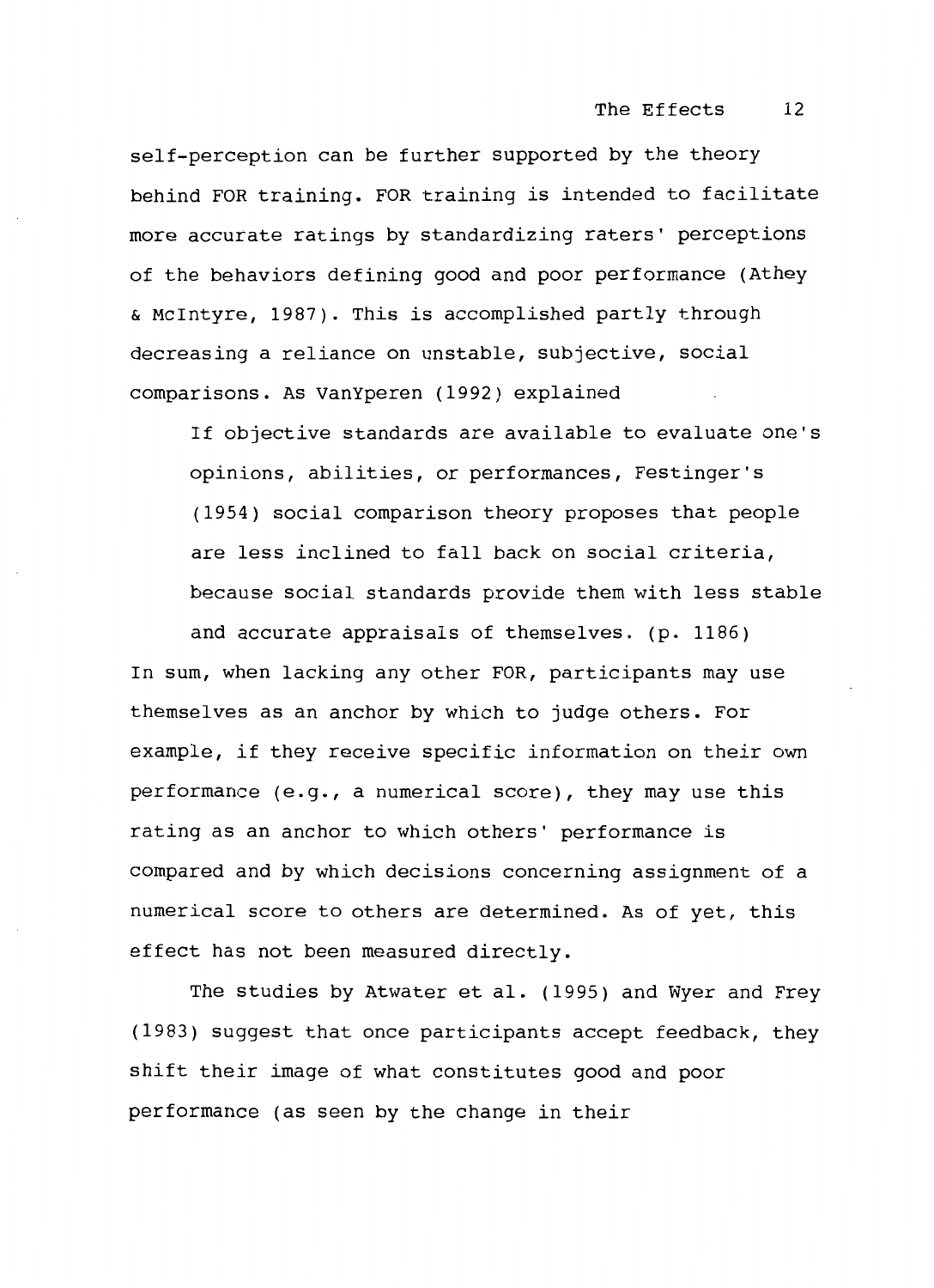self-ratings). In other words, they have a new perception of what defines good and poor performance. The participants' altered perceptions of themselves may serve as a new FOR or anchor to which others' performance is compared. If participants receive positive feedback, perhaps they will rate others they believe to be equally qualified positively. Because participants were given an operational definition of their own performance as positive, perhaps they will define similar behavior in others as positive. If their actual performance was mediocre yet they were given an operational definition of their performance as "above average," one would expect that person to rate others demonstrating similar mediocre performance as "above average." Thus actual performance of the rating object might be less predictive of ratings than the operational definition given to the rater's performance. If they were rated positively, their anchor and FOR would be on the positive end of the scale. If they were rated negatively, their anchor and FOR would be shifted downward towards the negative end of the scale. In summary, the theory behind FOR training also suggests that people will rate others in the same direction as the feedback they receive on their own performance.

However, while studying self-ratings after receiving feedback is in some ways similar to studying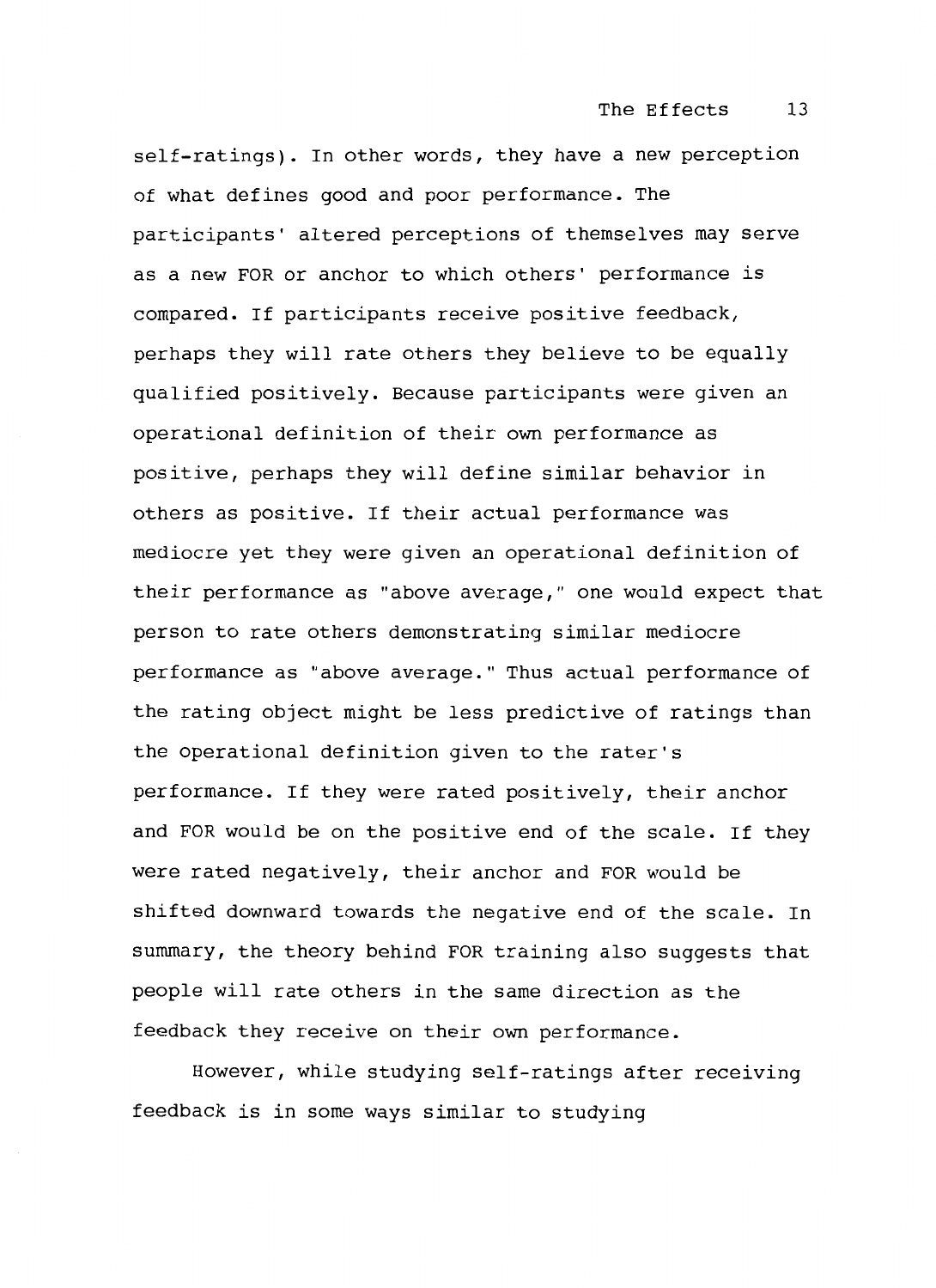ratings-of-others after receiving feedback, the two processes cannot be equated for two reasons. First, because the feedback given to the rater from a superior contains no information on the performance of the rater's subordinate, it cannot directly affect ratings-of-others. In contrast, when rating one's own performance, the feedback received from a superior can be used as direct information about one's own performance and can thus alter self-ratings. Second, research has shown discrepancies in the ratings of self and others (Klimoski & London, 1974; Meyer, 1980). However, research on self-ratings following performance feedback may offer insights into the effects that feedback on one's own performance would have on the ratings given to others. Specifically, feedback could affect ratings-of-others in the same way it affects self-ratings. Mood Effects

The second body of literature that allows us to predict the direction of ratings following feedback concerns the rater's mood. Isen (1970) found that people's moods were affected by the feedback they received. Specifically, she found that receiving feedback that participants had succeeded on a skills-task affected their mood state in a positive direction. This finding demonstrated that the feedback given to participants influenced their moods in the same direction as the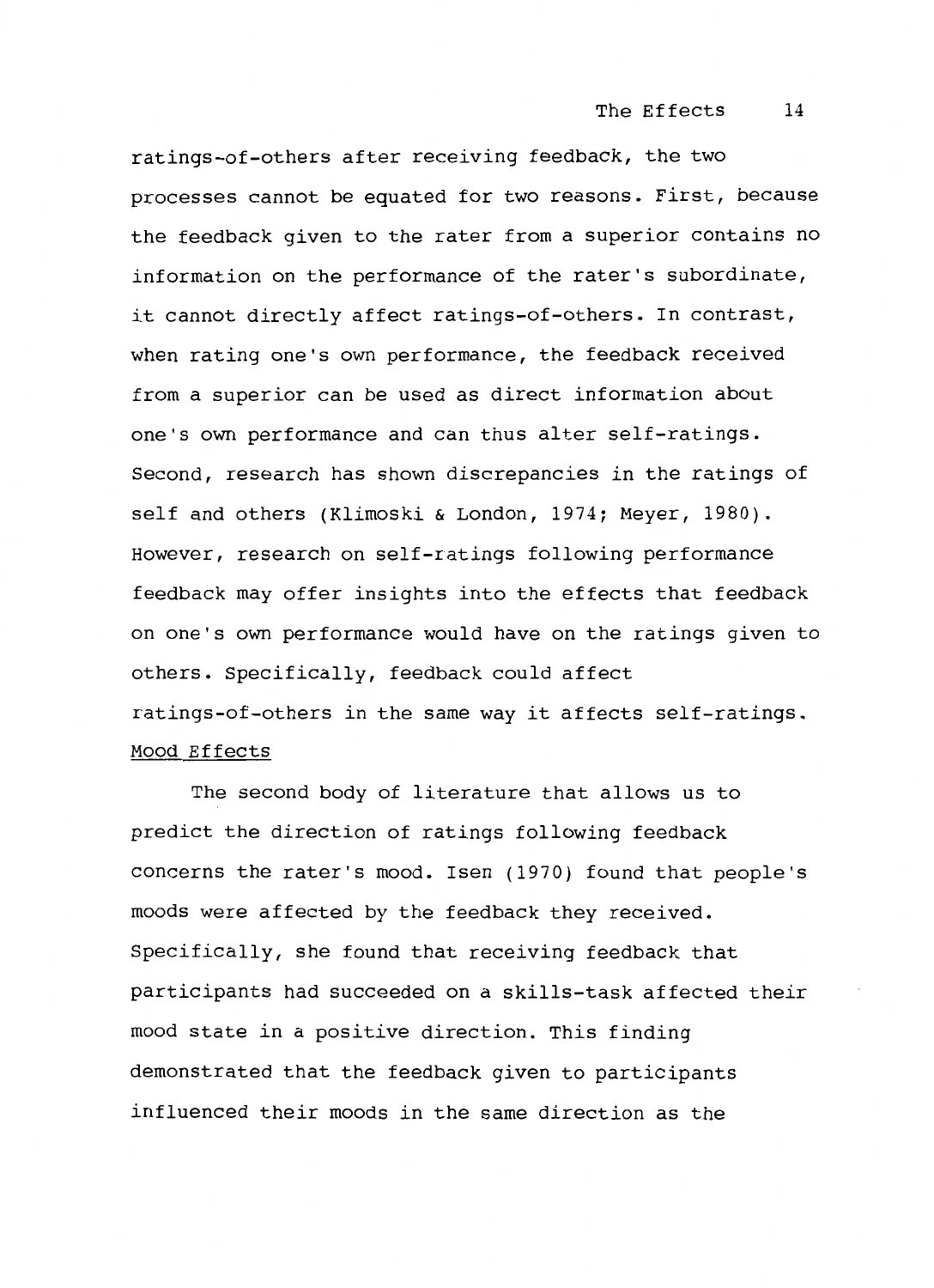feedback they received. In other words, positive feedback induced positive moods. With the understanding that feedback affects mood, we can now consider how mood would affect rating behavior.

Researchers have found that mood affects both self-ratings and the ratings-of-others. For example, Buchwald (1977) found that mood affected self evaluations. His results revealed that participants in a depressed mood tended to underestimate their level of successful performance and the positive feedback they received on this performance. If these results generalize to situations in which people rate others, then raters in a negative mood might underestimate the positive performance of others and, consequently, give them a negative evaluation. In fact, this effect has been shown to carry over to ratings-of-others. A study by Carnevale and Isen (1986) found that participants in whom positive affect had been induced were more likely to positively evaluate other participants in the study. Similarly, Baron (1987) found that participants in a positive mood rated a job applicant more favorably on personal and job related dimensions than did participants in a negative mood. This finding that people in a positive mood rate others positively was further supported by Sinclair (1988). Therefore, if feedback affects people's mood and mood affects subsequent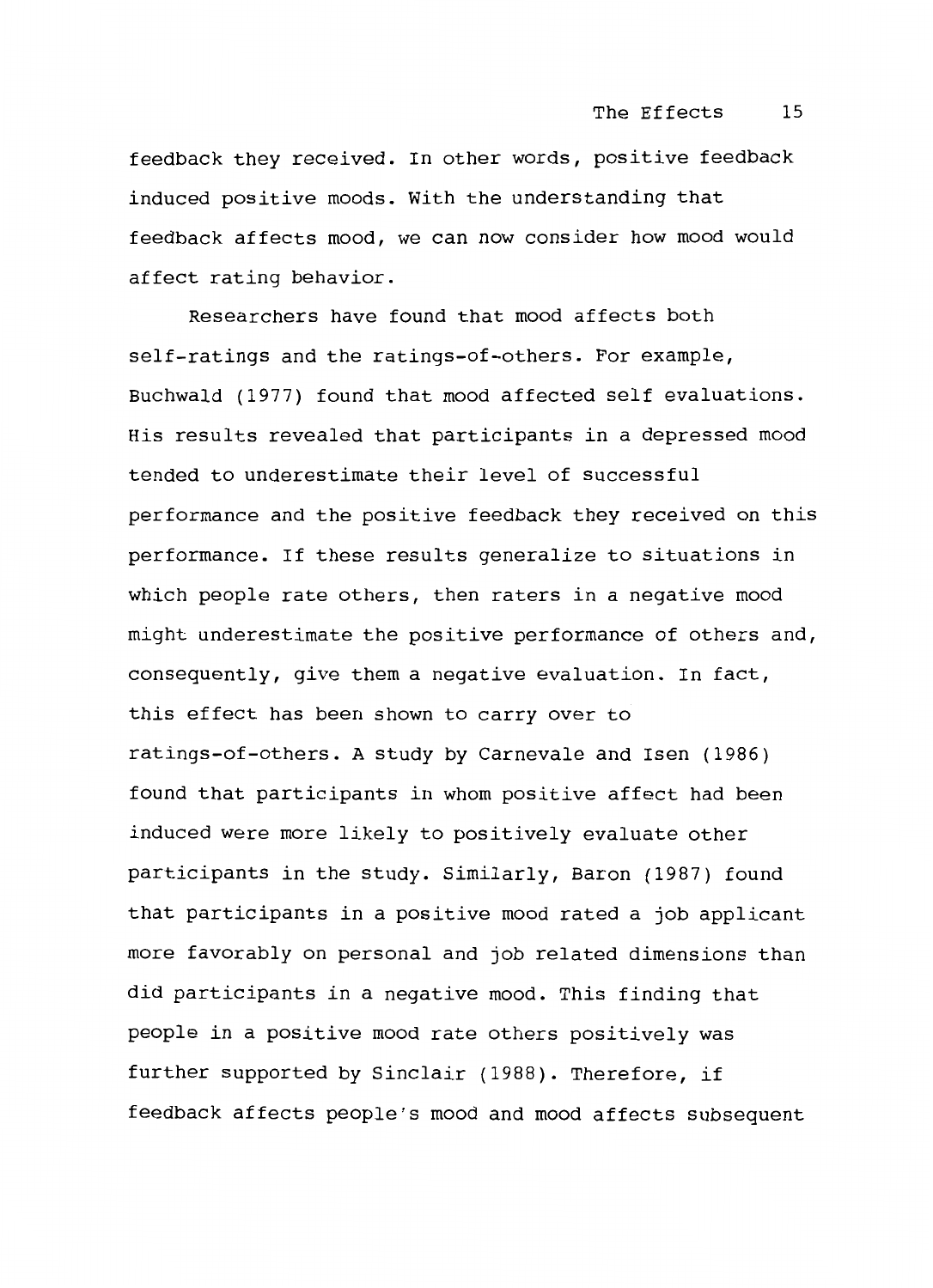ratings, one could expect that receiving feedback would affect people's mood which then would affect their rating behavior.

#### Hypotheses

The literature on changes in self-ratings and on mood suggests that receiving feedback on people's performance affects self-ratings and mood which in turn influences ratings of others. The favorability of these ratings should be in the same direction as the feedback received (e.g., Baron, 1987; Carnevale & Isen, 1986; Sinclair, 1988; Wyer & Frey, 1983) (See Figure 1). Hence, the following was hypothesized:

Hypothesis 1: Participants receiving positive feedback will subsequently rate others more positively than will participants receiving negative feedback.

Although it is likely that several variables affect the feedback received--ratings-of-others relationship, the literature supports the possibility that both mood and self-ratings may play a strong role in this relationship. Since the favorability of feedback received has been shown to affect both mood (e.g., Isen, 1970) and self-ratings (e.g., Atwater et al., 1995; Wyer & Frey, 1983); since mood affects ratings-of-others (Baron, 1987; Carnevale & Isen, 1986; Sinclair, 1988), and the literature suggest that self-ratings may affect ratings-of-others, mood and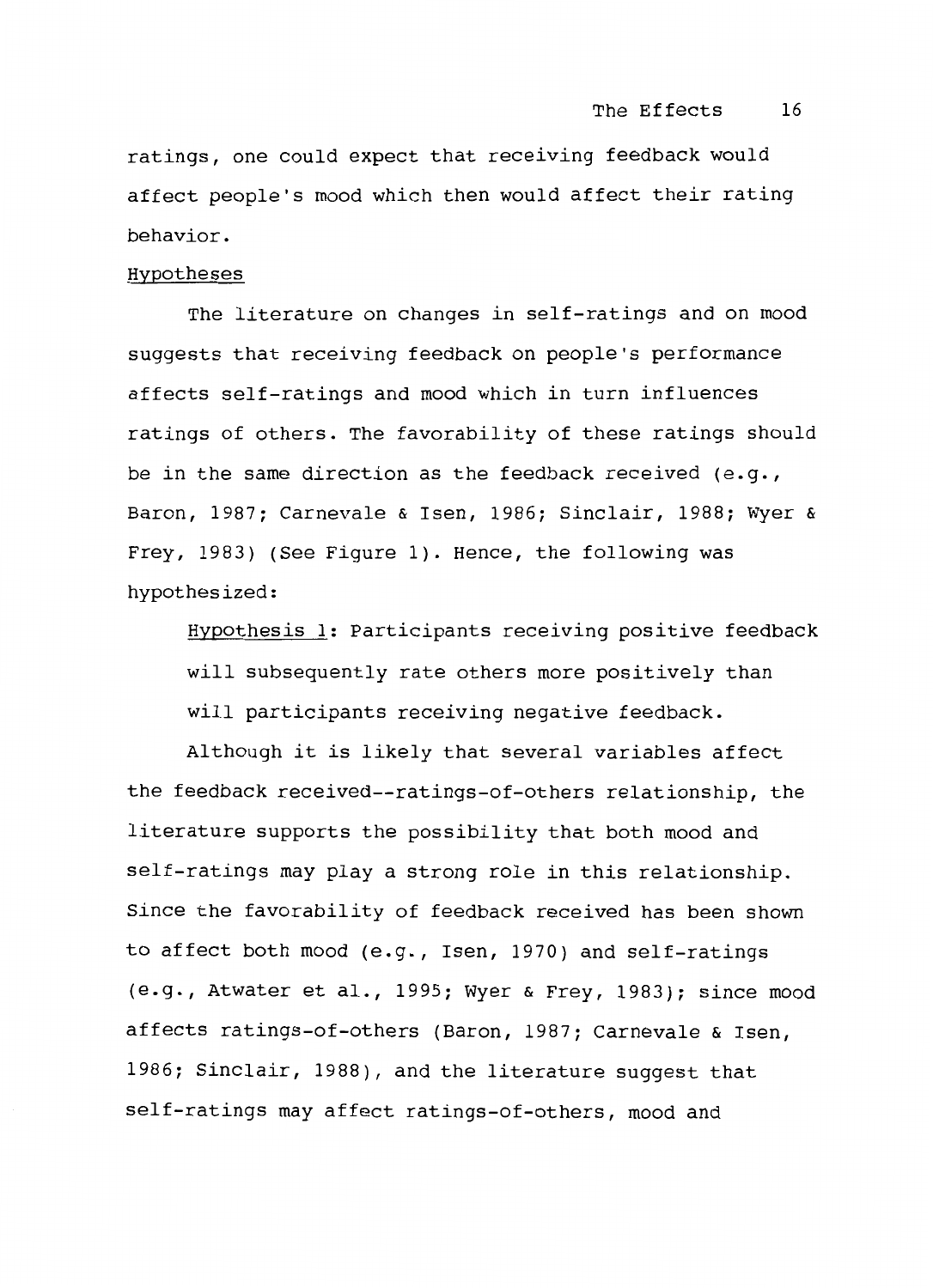self-ratings were explored as mediators of the feedback--ratings-of-others relationship. Therefore, the following was hypothesized:

Hypothesis 2: Self-perception (self-ratings) will be positively related to ratings-of-others, such that more positive self-ratings will be associated with higher ratings-of-others.

Hypothesis 3: Mood will be positively correlated with ratings-of-others such that positive mood will be associated with higher ratings-of-others.

Ilgen et al. 's (1979) model explained that people must perceive feedback as accurate in order to accept that feedback, and people must accept the feedback in order to respond to it. This implies that behavioral reactions to feedback occur only when the feedback is perceived as accurate.

In addition, a review of the literature demonstrated that the sign of the feedback is influential in determining the level of acceptance of the feedback (e.g., Ilgen et al., 1979; Stone & Stone, 1985; Trope & Neter, 1994). Specifically, the review revealed that positive feedback is perceived as more accurate and accepted more than is negative feedback. Furthermore, the literature suggests that unless feedback is accepted, it has no effect on subsequent behavior. In sum, it appears that the level of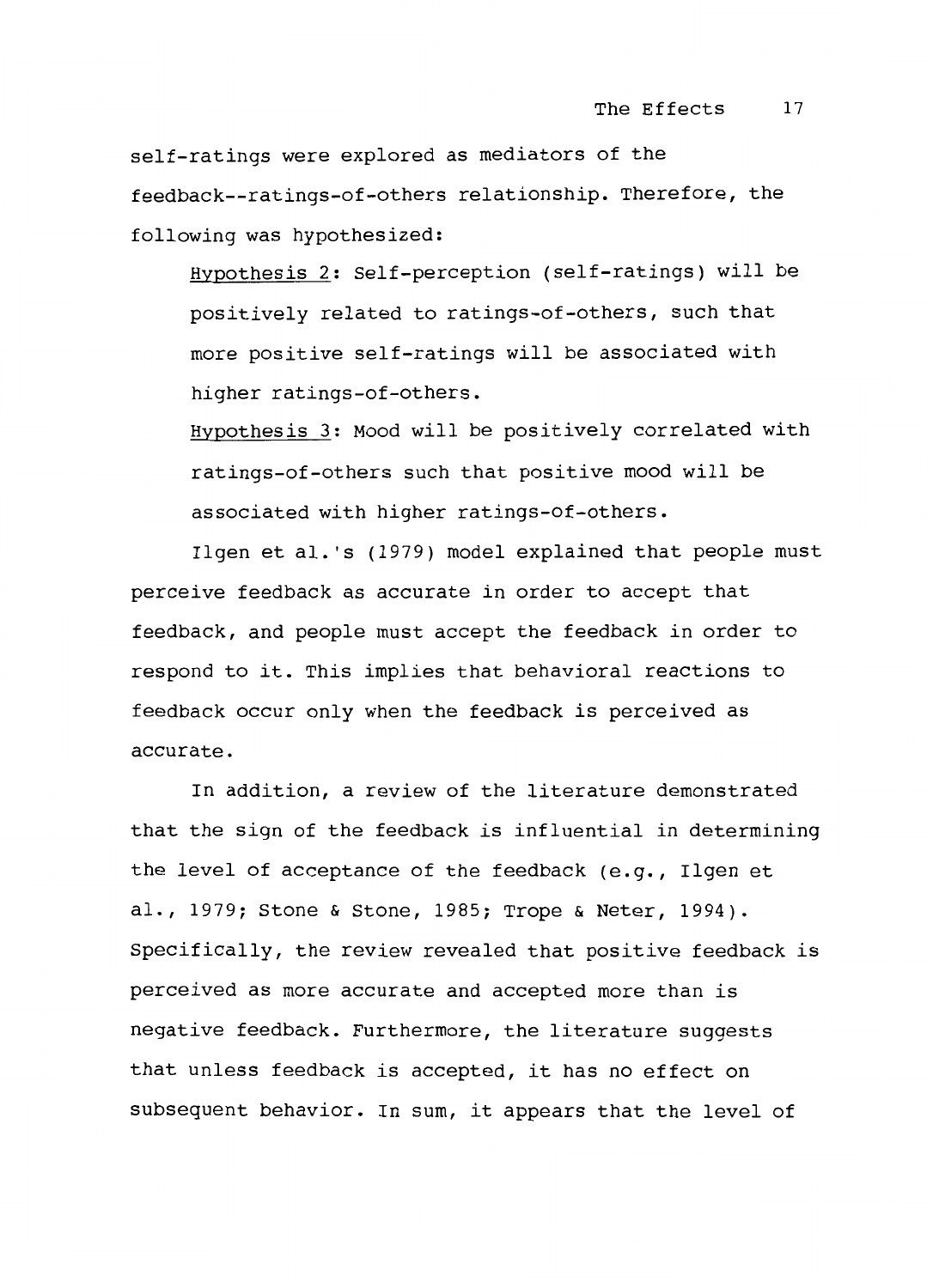feedback acceptance is an important variable to include in this research. However, since feedback acceptance is not linearly related to either feedback received or ratings-of-others, it was explored by comparing the acceptance of feedback in the three feedback conditions (positive, average, and negative). The final data set was divided into two groups: one group that accepted the feedback, and another group that did not accept the feedback. Feedback was expected to have an effect on the rating behavior of those who accepted the feedback, but not on those who did not accept the feedback. Therefore, these hypotheses are only for those who accepted the feedback. Summary

This literature review revealed that while the area of performance appraisal and feedback has been thoroughly explored, no research has evaluated how receiving feedback on one's own performance affects how one evaluates others. The present study attempted to bridge this gap by investigating the effects of receiving positive versus negative feedback on the direction of subsequent ratingsof-others.

#### Method

#### Overview

This study assessed the effects of one independent variable (positive, average, or negative feedback) on one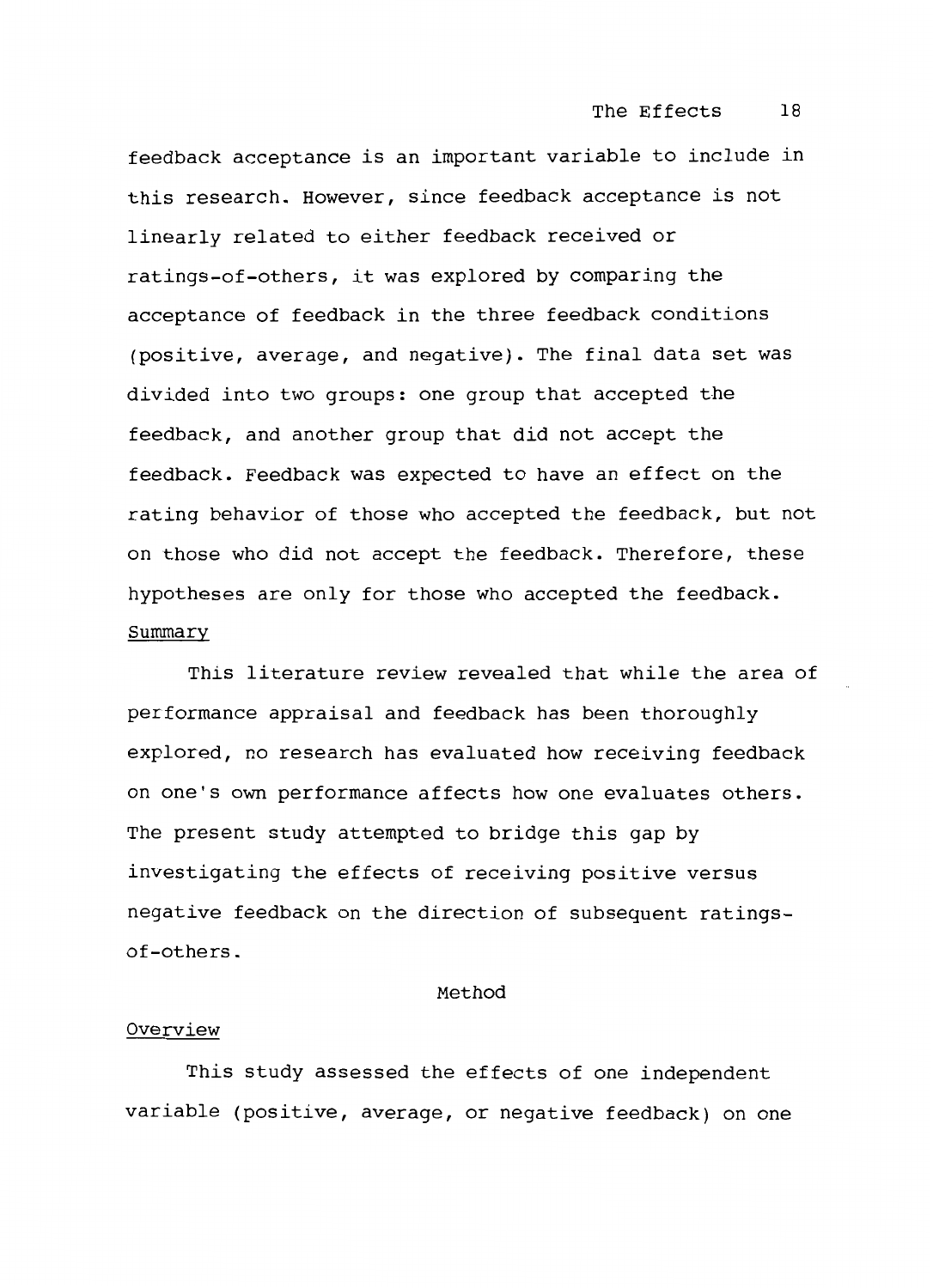dependent variable (mean rating given by participants to a standardized example of ratee performance). Mood and self-perception were tested as mediators of this relationship.

#### Participants

Fifty-seven male and 86 female  $(N = 149)$  students recruited from undergraduate psychology courses at an urban Northwestern university participated in the study. Participants were between the ages of 18 and 58 ( $M = 26$ ). Twenty-seven percent were freshmen, 9.1% were sophomores, 37.8% were juniors, 37.1% were seniors, and 3.5% were post-baccalaureate students. Participants received extra-credit in their courses for participating.

The data from two participants were excluded due to a procedural error during the experimental session. Another participant's data were not included because she had participated in the pre-rating of the rating object. Another three participants' data were discarded due to missing items. Therefore, analyses were conducted on a final sample of 143 participants.

#### Materials

Task. The task completed by participants consisted of an advertising task developed by Hammer (1989). This task involved the development of titles and slogans for four hypothetical companies (a grocery store, an insurance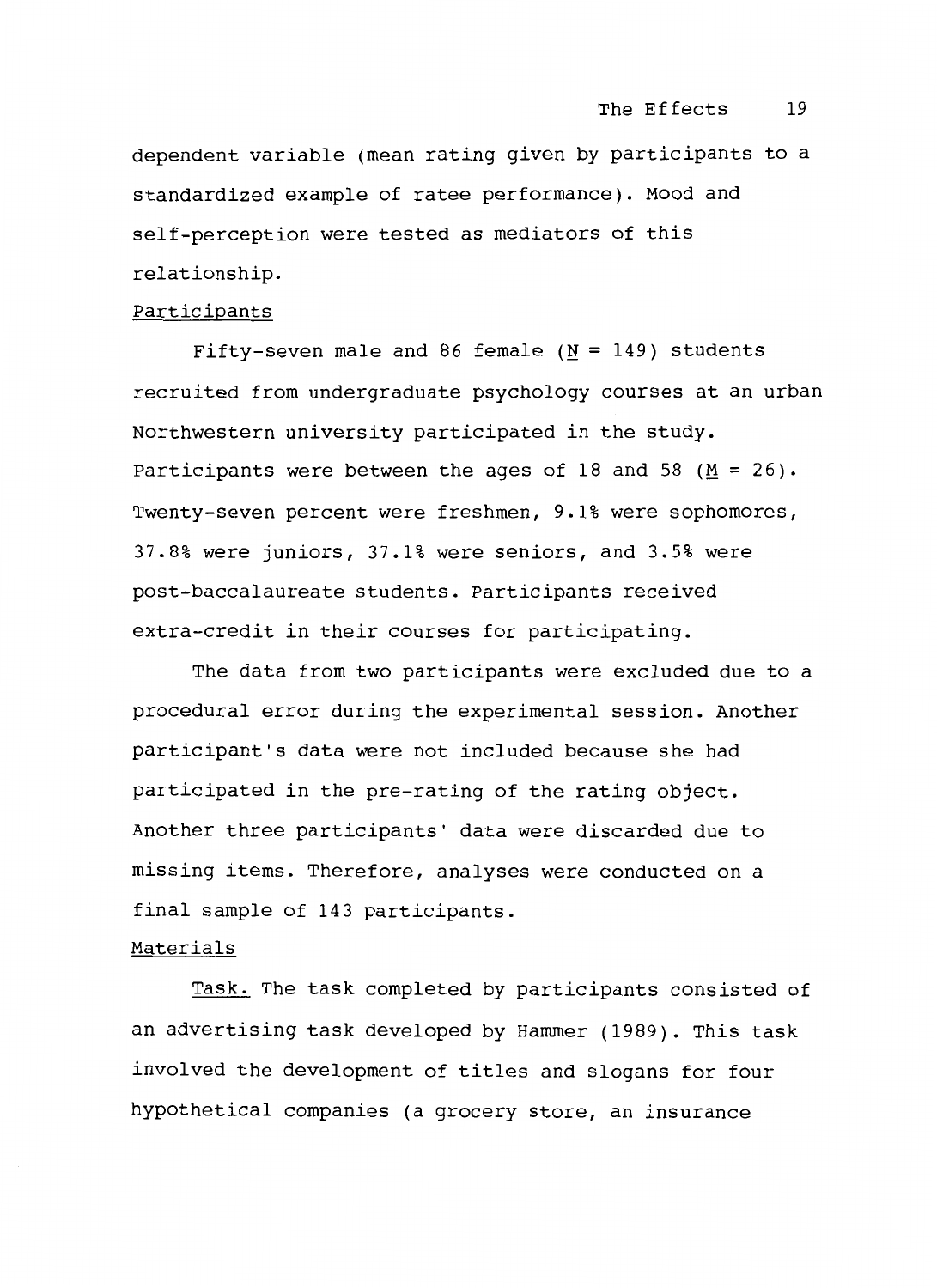agency, a clothing store, and a variety store). To create their advertisements, participants were provided with a display board, pictures collected from magazines, pencils, thumbtacks, and strips of paper. All participants received identical materials.

Since participants were recruited from psychology courses, an advertising task was chosen to maximize the possibility of students' unfamiliarity with the rating object. The intention was to have participants work with an unfamiliar task and rating object to decrease possible bias or experience with real advertising material. Previous experience with advertising could cause participants to have established rating standards which could have influenced the results. In this study, the possible effects of this bias were intentionally limited by minimizing the chance of familiarity with the task.

Rating object. The experimenter and research assistants conducted a pre-test to develop the rating object by first completing five display boards; attempting to create boards which demonstrated average performance. These boards were then taken to an undergraduate class in psychology where students were asked to remain after class to participate in the pre-test for extra-credit. The experimenter told participants that the boards contained magazine ads designed by students in psychology. The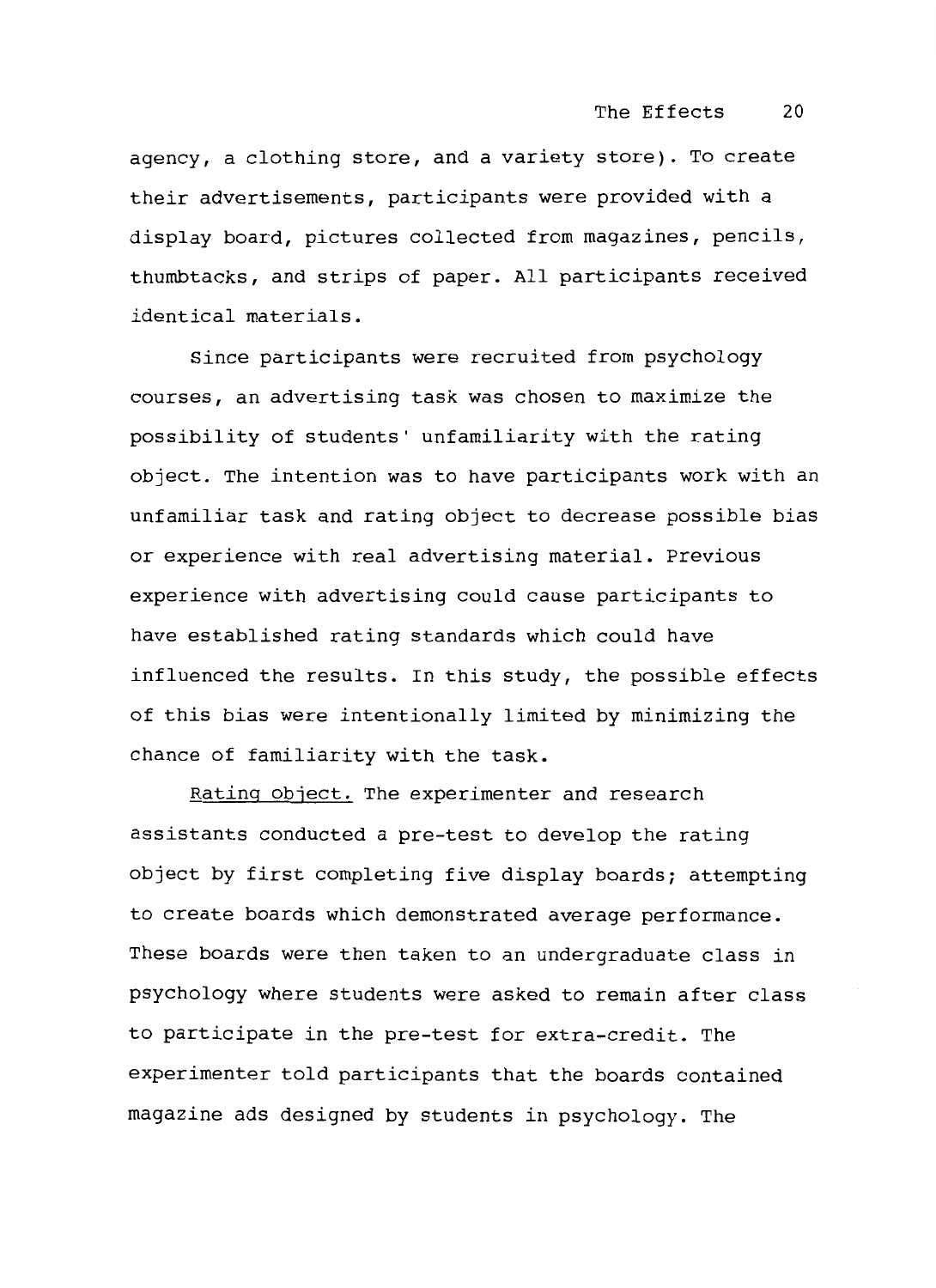experimenter then instructed the participants to rate each board independently on the performance evaluation measure handed to them. Seventeen students rated the five boards with the same performance evaluations used in the experiment. The board with the average rating closest to 5.5 (on a scale from 1 to 10), and with the most normal distribution, was chosen to represent average performance. This board was used as a the rating object for the present study.

Performance ratings. Performance ratings were given in written form only. The written evaluations consisted of ratings on five separate dimensions and one global dimension. Performance ratings were designed to range from 1 (poor) to 10 (excellent) on each of the six dimensions (i.e., ability to get attention, ability to hold interest, ability to arouse desire, relevance of title, relevance of slogan, and an overall rating) (see Appendix A). Because the feedback used in Hammer's (1989) study appeared to adequately represent positive and negative feedback, similar ratings were used in this study. Positive evaluation forms consisted of the ratings of 7, 9, 9, 10, 8, and an overall rating of 9. Average evaluation ratings consisted of the following scores: 5, 5, 6, 4, 5 and an overall rating of 5. Negative evaluation ratings contained scores of 4, 5, 3, 4, 3, and an overall rating of 3.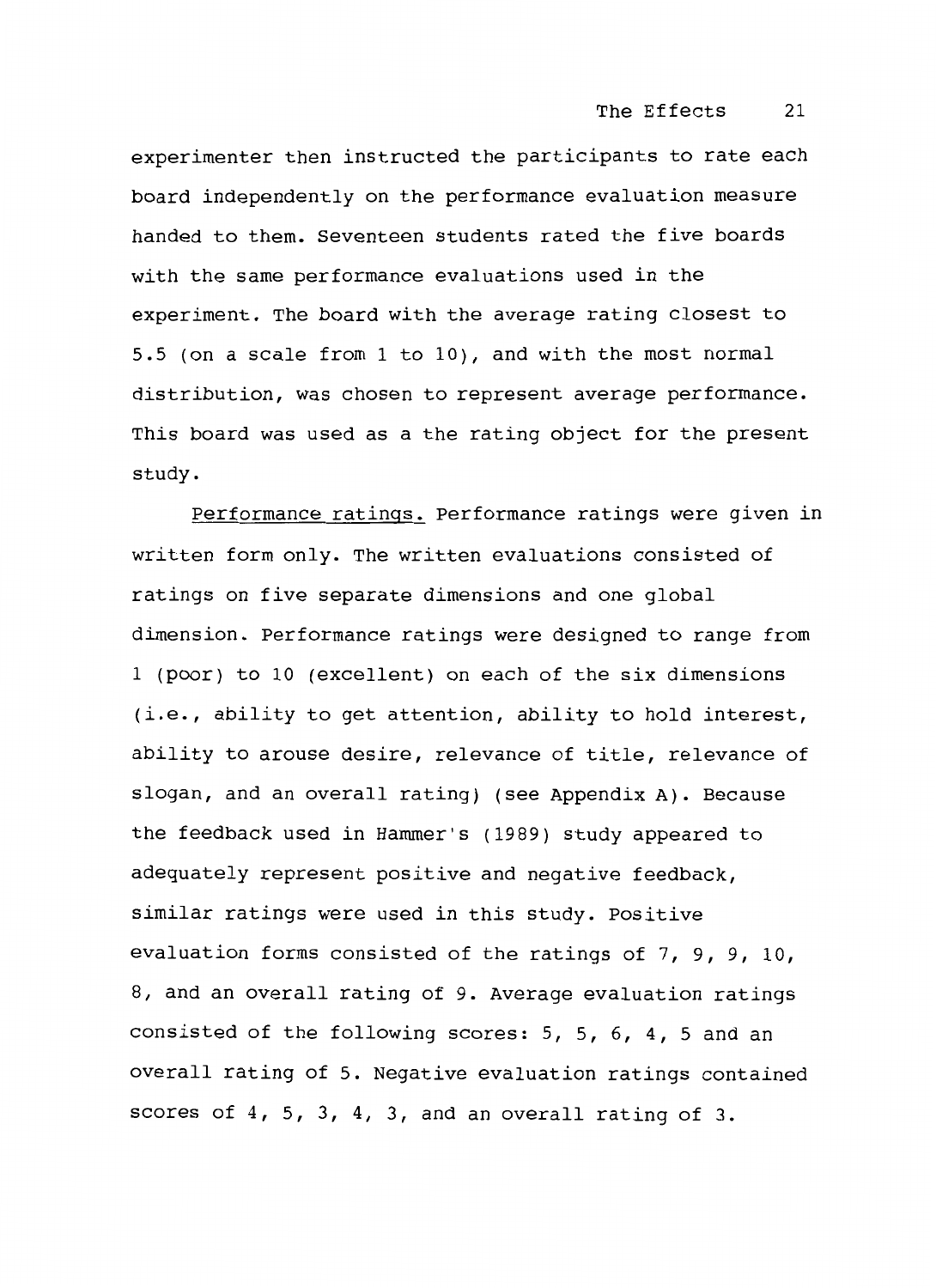#### Measures

Ratings-of-others. Excluding the directions at the top of the page, the forms participants used to rate others' performance (the rating object display board) were identical to the performance evaluation forms on which participants received ratings of their own performance (see Appendix B) .

Feedback acceptance. Acceptance, or perceived feedback accuracy, was measured by a 9-item summated scale used in previous studies (Stone, Geutal, & Mcintosh, 1984; Stone & Stone, 1984; 1985) (see Appendix C). Participants rated each item on a 4-point scale with items anchored by "strongly disagree" and "strongly agree." Coefficient alpha reliability estimates for the full scale have ranged from .94 to .96 in previous research (e.g., Stone et al.; Stone & Stone). Participants scoring an average of 2.5 or above on this measure were placed into the accepted feedback group ( $\underline{n}$  = 91). Those scoring below an average of 2.5 were placed in the did not accept feedback group ( $\underline{n}$  = 52).

Self-perception. Self-perception was measured by the same form used to give performance feedback to participants and to measure subsequent ratings, except directions were altered so that participants were asked to rate their own performance (see Appendix D).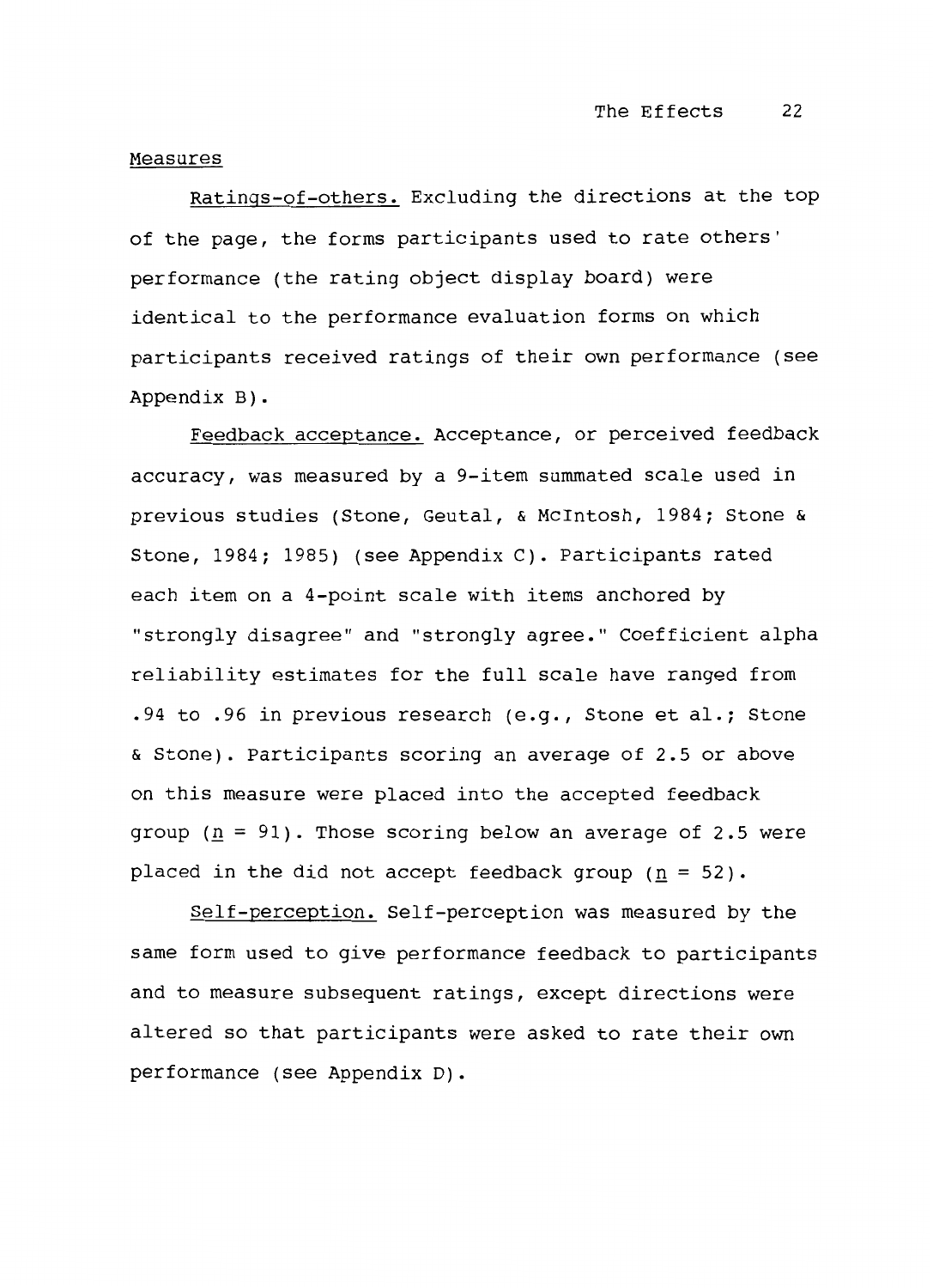Mood. Mood was measured using a scale originally developed with two separate dimensions by Watson, Clark, and Tellegen (1988). One dimension contained 10 adjectives representing negative mood (e.g., distressed, scared). The other dimension had 10 adjectives representing positive mood (e.g., interested, excited). Participants rated to what extent they were feeling the listed emotions at the present moment on a 5-point scale with items anchored at endpoints by "very slightly or not at all," and "extremely" (see Appendix E). For this study, the words assessing negative affect were reverse coded and the two dimensions were combined so that higher scores represented better moods. This scale had a coefficient alpha reliability estimate of .85 in this study.

#### Procedure

The experimenter went to undergraduate psychology courses and asked students to sign up for one of the hour-long sessions for which students would receive extra-credit in their courses. To minimize diffusion of treatment effects, participants from each class were scheduled to participate in the study before their class met again. In this manner, all participants completed the study before returning to their next class session where they could have shared information about the experiment. Four participants at a time were instructed to meet the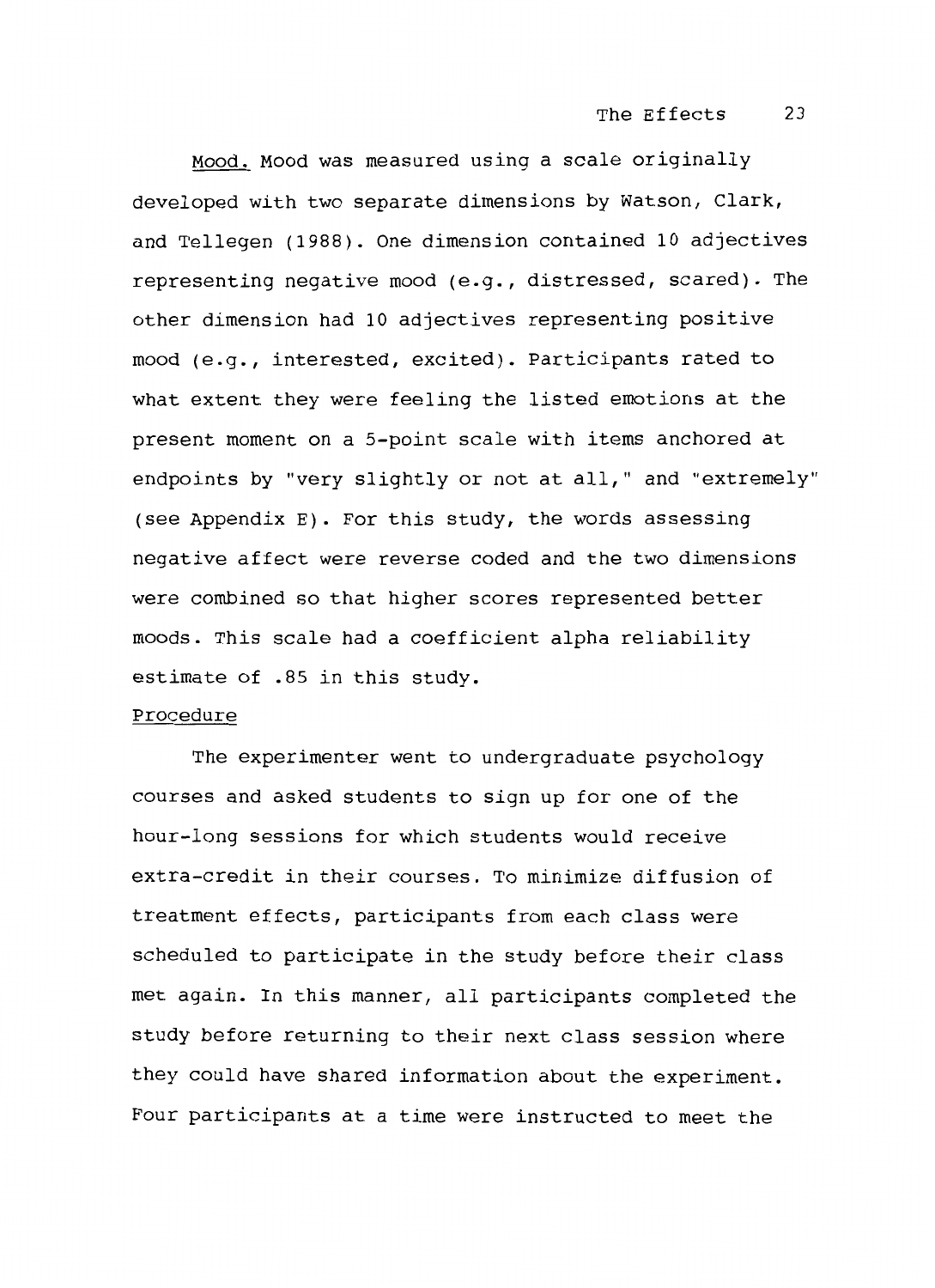experimenter at the laboratory (see Appendix F for purpose and instructions script, and see Figure 2 for a flow chart of experimental steps). After arriving at the laboratory, all participants were read a script explaining the purpose of, and instructions for, the experiment. They were told that the experimenter was interested in investigating aspects of attention getting and information communication and were asked to sign a consent form. This minor amount of deception was necessary in order to assess the effects of feedback on future rating behavior. However, the negative effects of deception and of receiving feedback were minimized by having participants role play the part of an advertising manager and by telling participants that all rating would be done without knowledge of who completed which board.

The instructions for the advertising task were then explained and all participants were given 20 min to work on the task individually. After 20 min, the experimenter escorted the participants into an adjacent room saying that they needed to leave the room so that the team of two marketing graduate students could evaluate their display boards anonymously before they began the second half of the experiment. The experimenter entered the adjacent room with the participants and asked them not to discuss the experiment with each other. Then either a research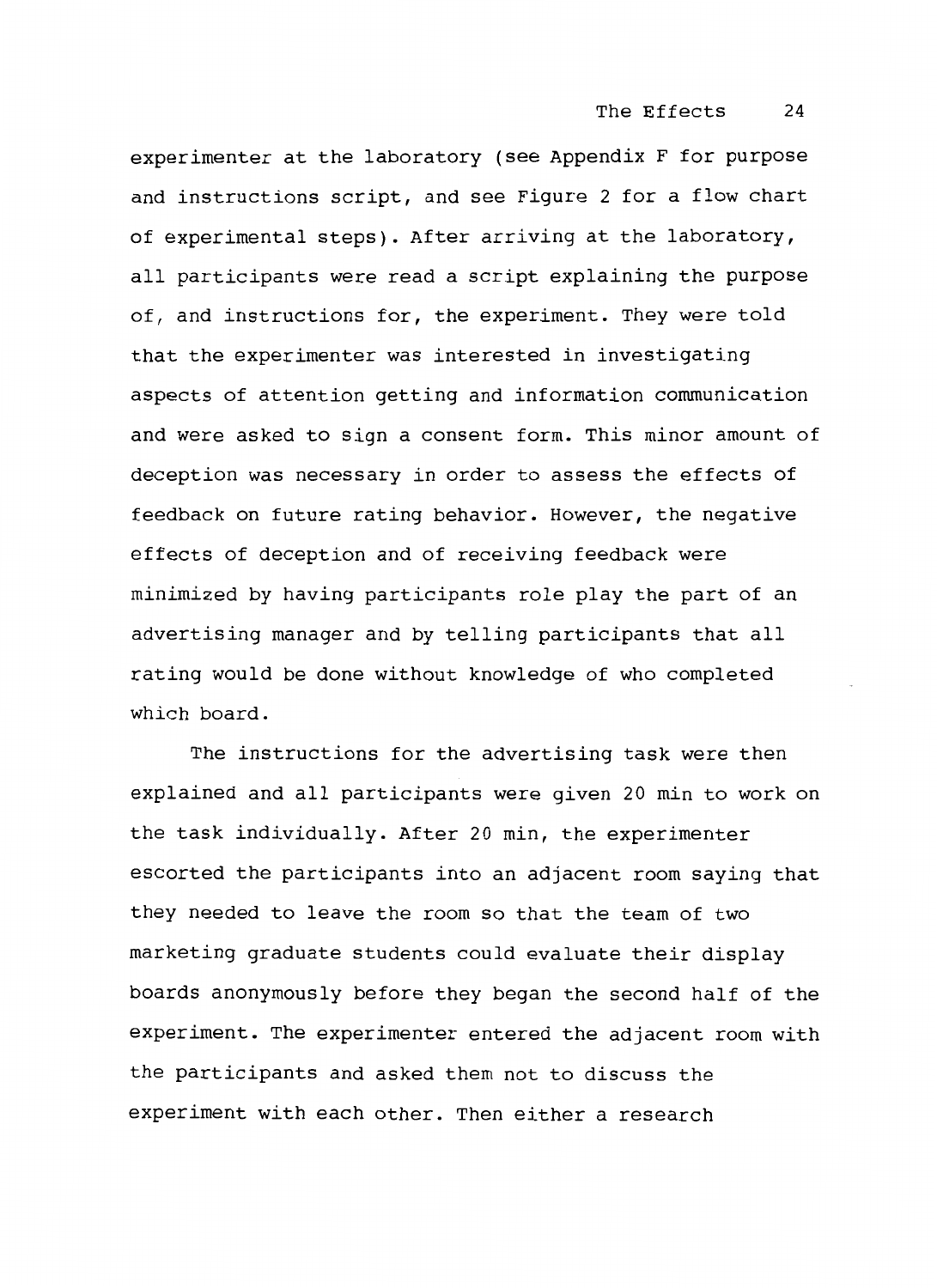assistant or the experimenter entered the laboratory, removed participants' display boards from the stations, and randomly placed performance evaluations (either positive, average, or negative) in their place. The evaluations were shuffled and placed upside down on the desks.

Participants were told the raters were marketing graduate students to increase credibility of the raters. In addition, participants were told that they needed to leave the room while the ratings were completed so that ratings could be done anonymously, to avoid any embarrassment of the ratees, and to increase perceived trustworthiness of the raters. Since Ilgen et al. (1979) indicated that credibility and trustworthiness of the source affected feedback acceptance, these precautions were taken to increase perceived feedback accuracy.

After about 10 min, the experimenter led the participants back to the laboratory and asked them to return to their stations and read their performance evaluations. The experimenter then handed out the forms assessing perceived feedback accuracy, mood, and self-perception. The order of these three measures was counterbalanced across experimental sessions so that the measures were distributed in six different orders. These forms directed participants to rate themselves on how well they believe they performed on the task (to assess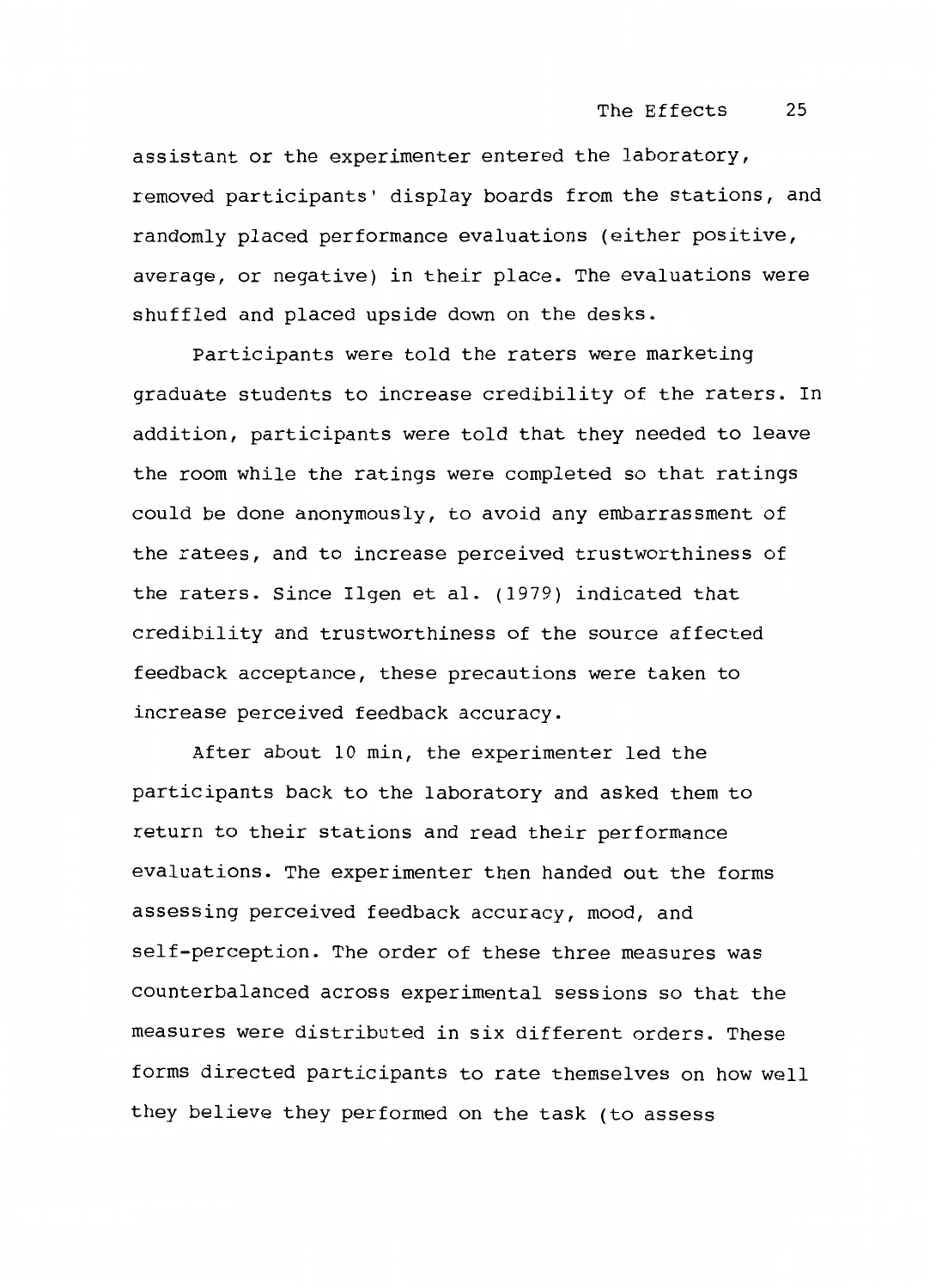self-perception), to rate how much they agreed with the feedback they were given (acceptance), and to rate how they were feeling at the present moment (mood). The experimenter answered any questions concerning the forms. When they were finished, the experimenter explained that participants would next have the opportunity to see and evaluate a display board completed by a participant before the experiment started. The experimenter then turned the rating object display board around so that participants could see it. All participants were asked to rate the board independently on the rating form handed out by the experimenter. Lastly, participants completed a demographic information sheet and self-esteem measure used for different research purposes. Participants were then told they were given bogus feedback, were debriefed and dismissed. All forms completed by each participant were then stapled together, given an identification code, and collected.

After running 50 participants, data analyses were run on acceptance levels of feedback. The number of participants who had high feedback acceptance scores were uneven for the three conditions (positive, average, and negative feedback). In an attempt to obtain more even cell sizes for the high acceptance group, the remaining participants were placed primarily into either the negative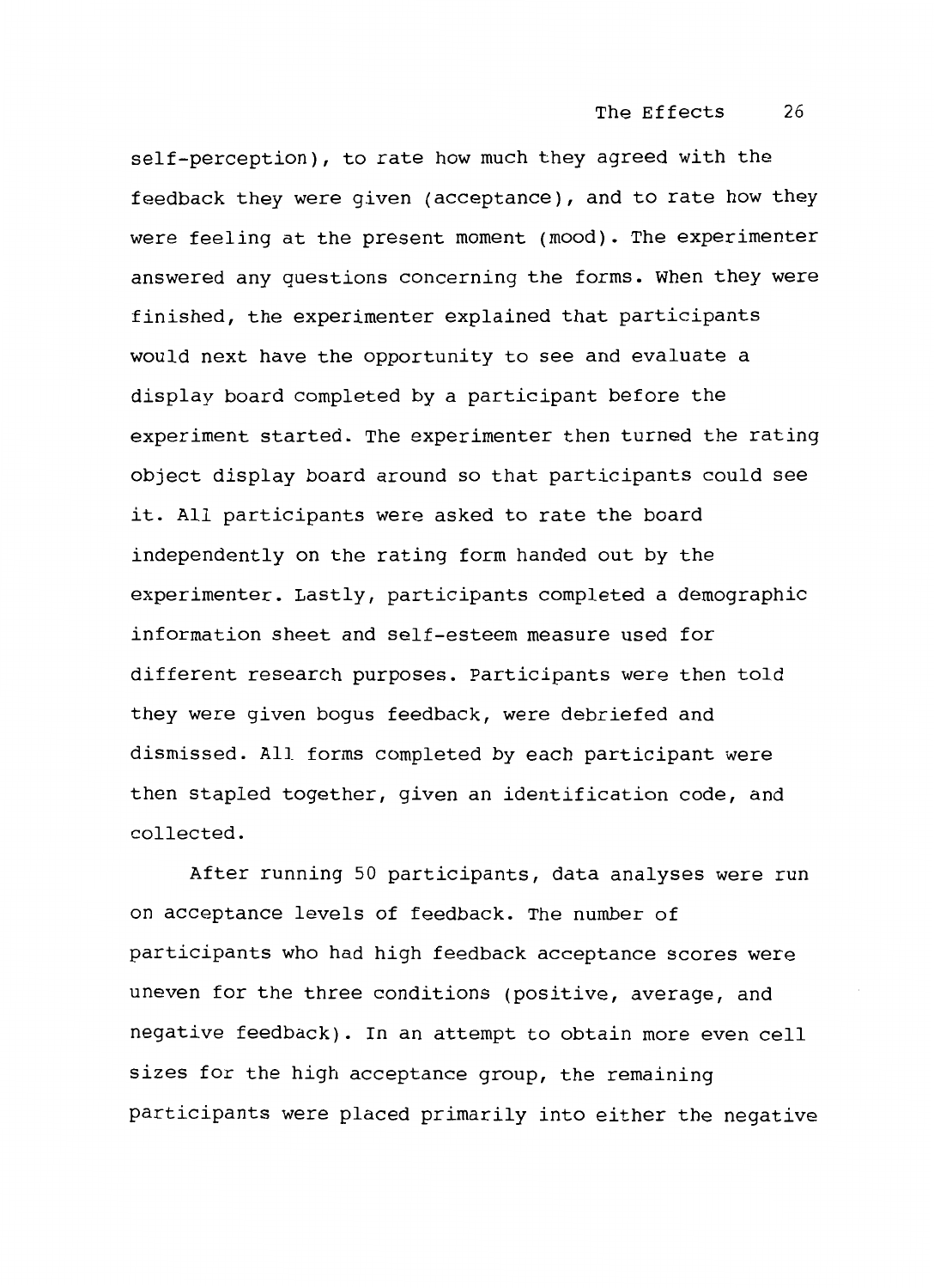or positive feedback conditions. This explains the uneven cells in the final statistics.

#### Results

Means and standard deviations of mood, self-rating, ratings-of-others, and acceptance by condition are presented in Table 1. Coefficient alpha reliabilities of the scales and intercorrelations of the dependent variables for the entire sample are presented in Table 2.

In Phase 1 of the analyses, a one-way MANOVA with six levels (presentation order of the measures) and three measures (self-rating, mood, and acceptance) was run on the total data set to test for order effects. The MANOVA (Wilk's Lambda of .885,  $\underline{F} = 1.12$ ,  $\underline{p} = .335$ ) revealed no differences among the six orders which counterbalanced the measures.

An ANOVA to examine the effects of the three levels of feedback received (positive, average, or negative) on feedback acceptance revealed that as the favorability of feedback increased, acceptance of the feedback increased,  $\underline{\mathtt{F}}$  $(2, 140) = 4.88$ ,  $p < .01$ . Participants in the positive feedback group had the highest acceptance ( $M = 2.89$ ), followed by the average feedback group (M = 2.77), and the negative feedback group ( $M = 2.52$ ). Planned comparisons</u> revealed a significant difference in feedback acceptance only between the negative and positive feedback groups,  $t$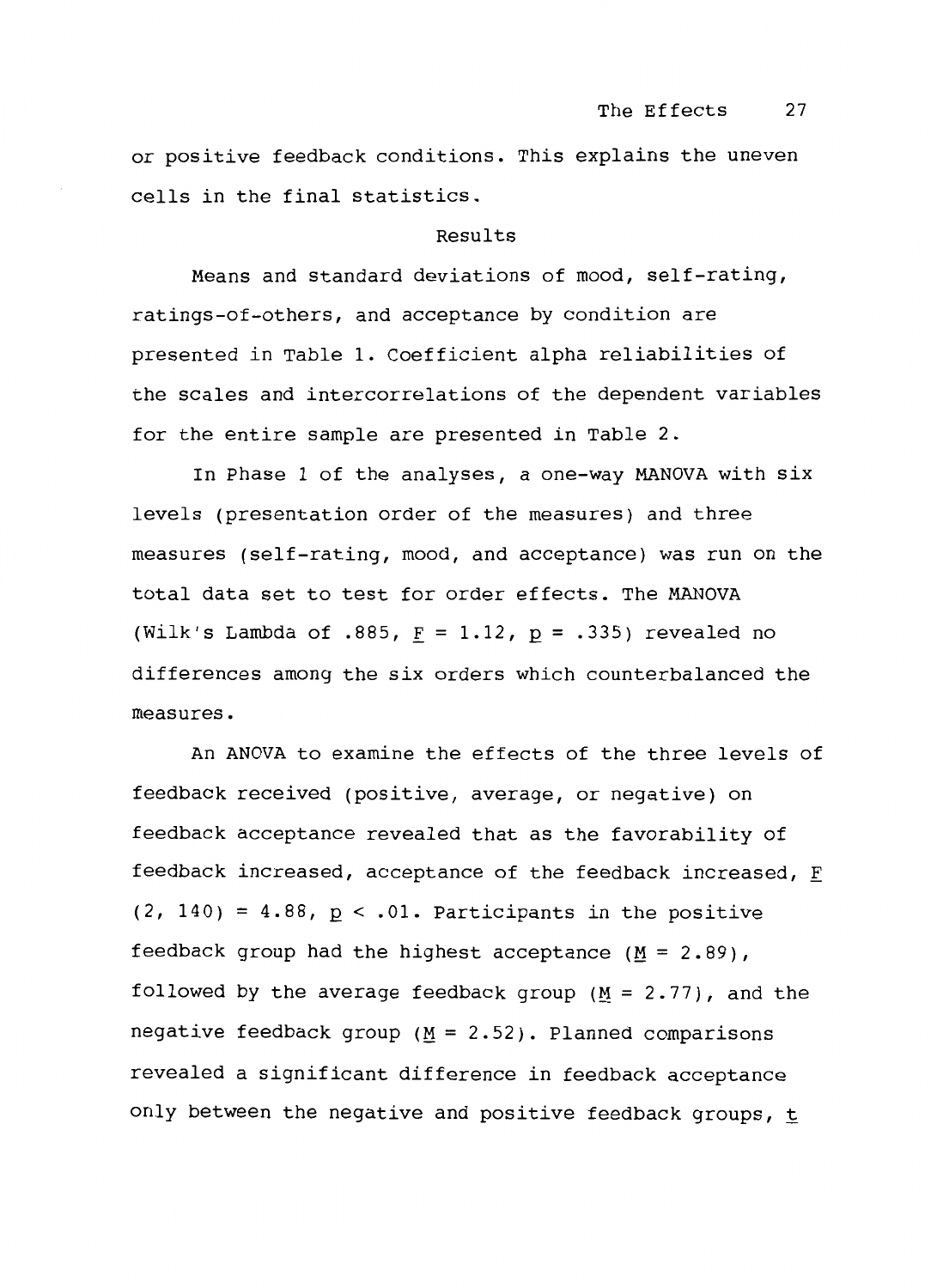$(140) = 3.12$ ,  $p = .002$ . Age was not correlated with acceptance level,  $\underline{r}$  = -.058,  $\underline{p}$  = .488. Chi-square tests revealed that gender and previous experience also did not affect acceptance levels, Chi-square =  $1.15$ ,  $p$  = .28 and Chi-square =  $2.74$ ,  $p = .10$ , respectively.

In the next phase of the analysis plan, the data set was divided into two groups according to participants' acceptance of the feedback received. Participants scoring an average of 2.5 or above on the acceptance scale were placed into the high acceptance group  $(n = 91)$ . Participants scoring an average of below 2.5 were placed into the low acceptance group ( $n = 52$ ). A Chi-square test revealed that as feedback increased in favorability, participants were significantly more likely to be in the high acceptance group, Chi-square =  $6.67$ ,  $p = .04$ .

An ANOVA to examine the effects of the three levels of feedback received (positive, average, or negative) on ratings-of-others for the low acceptance group revealed, as expected, that the feedback had no effects on participants' subsequent ratings-of-others,  $F(2,49) = 1.10$ ,  $p = .341$ . Means, standard deviations, and  $n$ 's for each measure by condition for the low acceptance group are presented in Table 3. No further analyses were conducted using this group.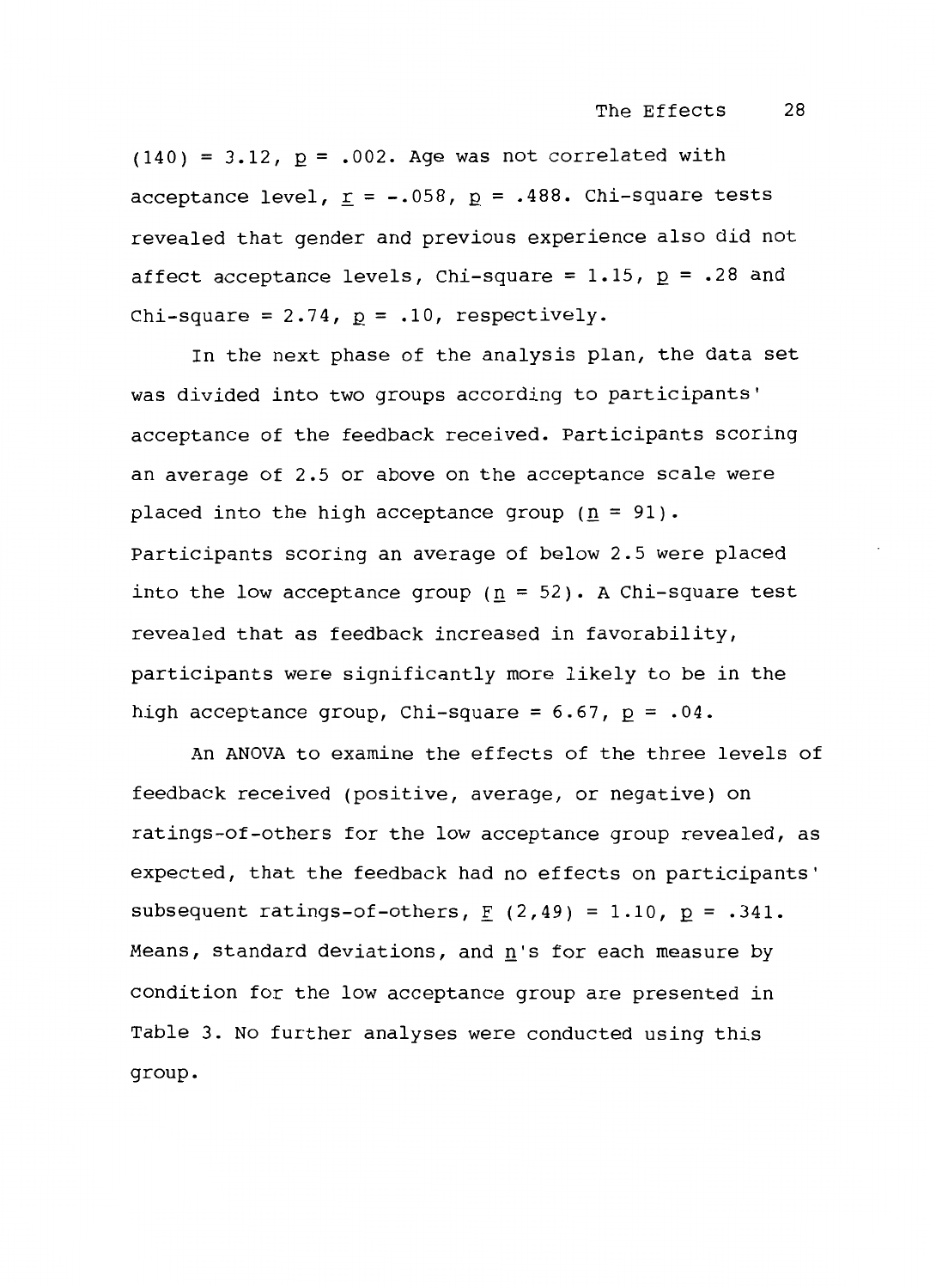To test Hypothesis 1, that participants receiving positive feedback would subsequently rate others more positively than would participants receiving negative feedback, an ANOVA to examine the effects of the three levels of feedback received (positive, average, or negative) on ratings-of-others was examined for the high acceptance group. Results revealed a significant difference among the three feedback received groups on ratings-ofothers,  $\underline{F}$  (2, 88) = 34.27,  $\underline{p}$  < .01. Means, standard deviations, and  $\underline{\tt n}$ 's for each condition are presented in Table 4. Ratings-of-others decreased as feedback received went from positive to negative. Planned comparisons revealed a significant difference between the negative and average feedback groups,  $p = .007$ , and between the average and positive feedback groups,  $p < .001$ .

Next, Hypothesis 2, that self-ratings would be positively related to ratings-of-others, and Hypothesis 3, that mood would be positively related to ratings-of-others were tested with correlations. Results revealed that self-ratings and ratings-of-others were significantly correlated ( $\underline{r}$  = .62,  $\underline{p}$  < .01), however, mood and ratings-of-others were not correlated ( $\underline{r}$  = .14,  $\underline{p}$  = .176). Additional analyses were conducted with the mood scale divided into its original two dimensions: negative affect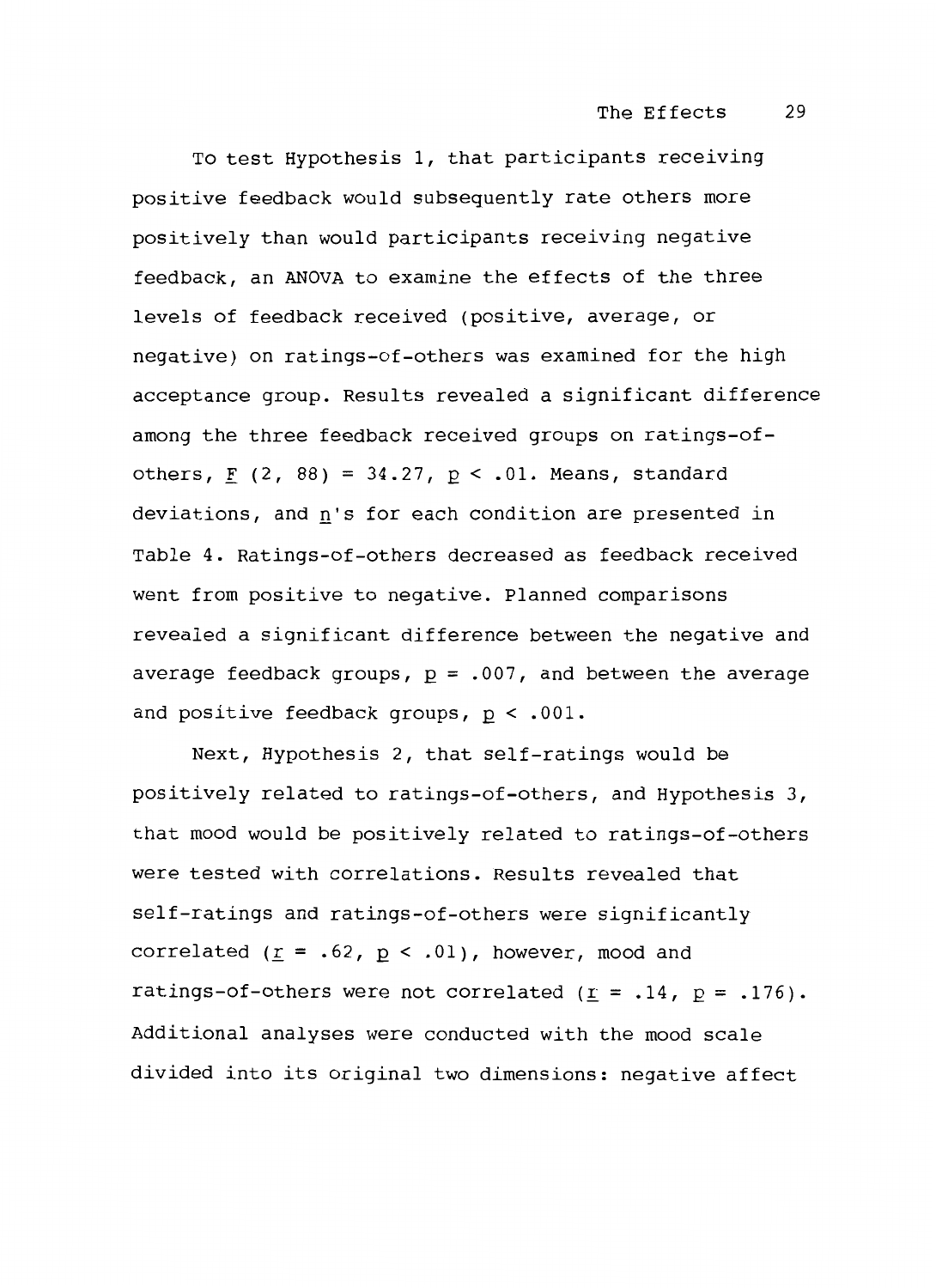and positive affect. The negative affect and positive affect dimensions were also not correlated with ratings-of-others,  $\underline{r} = -.03$ ,  $\underline{p} = .79$  and  $\underline{r} = .14$ ,  $\underline{p} = .19$ ,  $\mathbf{v}$ respectively.

To further explore the role of mood and self-ratings in the feedback received--ratings-of-others relationship, the model in Figure 1 was tested using path analysis. The GFI for this model was good (GFI =  $.948$ ,  $p = .005$ ), however the chi-square was significant implying that the model did not fit the data, and the adjusted goodness-of-fit index dropped to below acceptable levels (AGFI = .742). All path coefficients were significant and positive except for the path from mood to ratings-of-others (See Figure 3 and see Table 5 for fit measures). This first model accounted for 39.3% of the variance in ratings-of-others. A large modification index (9.625, which indicates that the chisquare would decrease 9.625 units from 10.57) for the path directly from feedback received to ratings-of-others suggested that incorporating this path in the model would greatly improve the fit of the model.

A second model including the path directly from feedback received to ratings-of-others was tested. The fit of the model improved substantially, GFI = .999, AGFI = .990,  $p = .666$ , and the chi-square was no longer significant (See Figure 4 and Table 5). All paths showed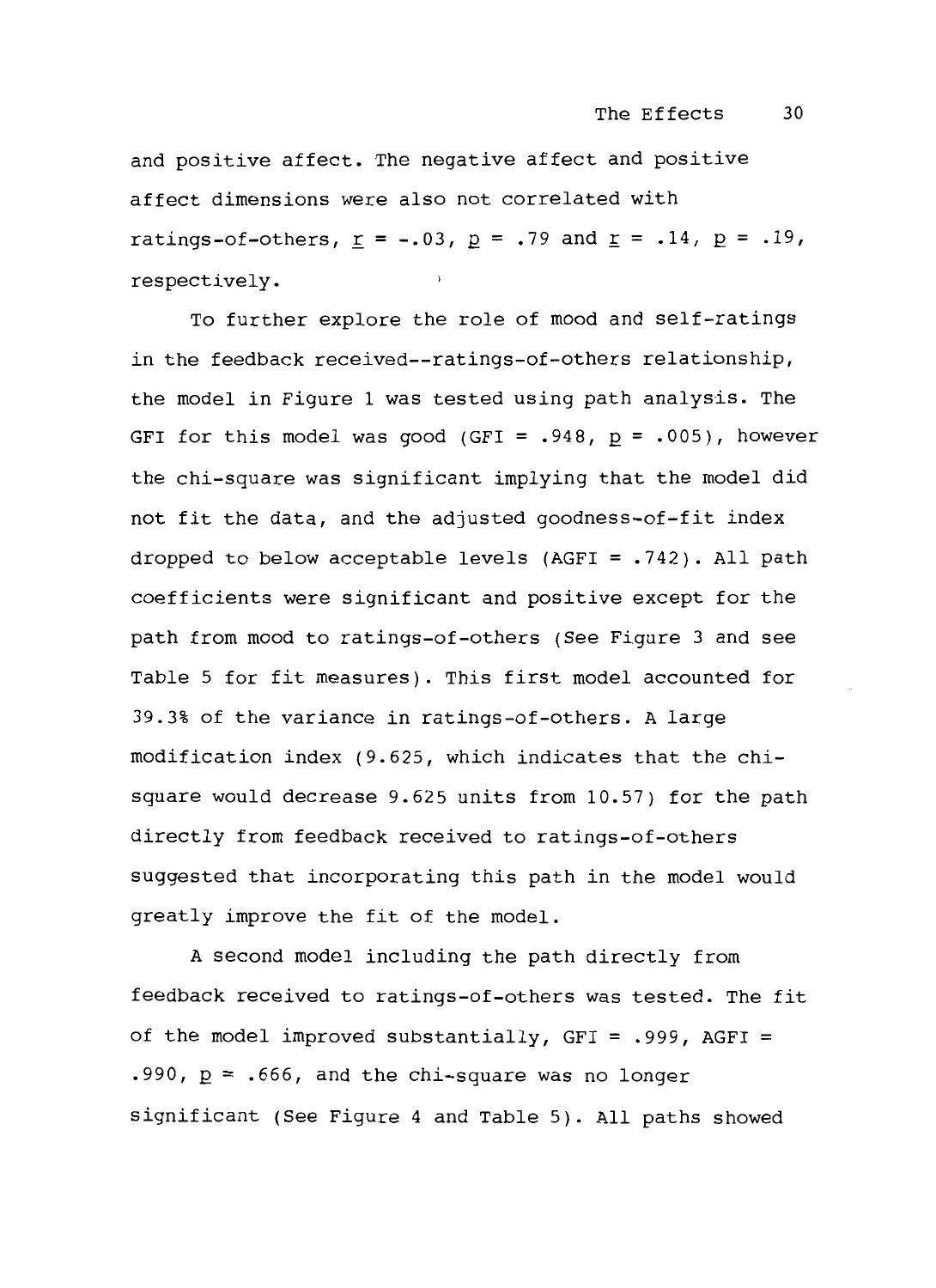significant positive relationships except two paths: the path from self-ratings to ratings-of-others, and the path from mood to ratings-of-others. This model accounted for 46% of the variance in ratings-of-others.

A third model with the two non-significant paths dropped was tested, GFI = .972, *Q* = .157 (See Figure 5). All paths in the third model were significant and positive. The fit of the model remained good (AGFI =  $.906$ ) with a non-significant chi-square, and this model accounted for 42.9% of the variance in ratings-of-others. Since the third model is nested in model two, a chi-square difference test was used to test whether the two models differed significantly. Results revealed that the third model fit the data as well as model two (chi-square difference  $=$ 5.02,  $df = 2$ ,  $p > .05$ ). The third model is a more parsimonious model and was selected over the second model as the best fitting model. The third model also accounted for a greater amount of variance than the first model. The first and third models could not be statistically compared as the models are not nested.

# Discussion

Consistent with previous research (e.g., Ilgen et al., 1979; Stone & Stone, 1985; Trope & Neter, 1994), this study found that as feedback received became more positive, it was more readily accepted by the participants. Results were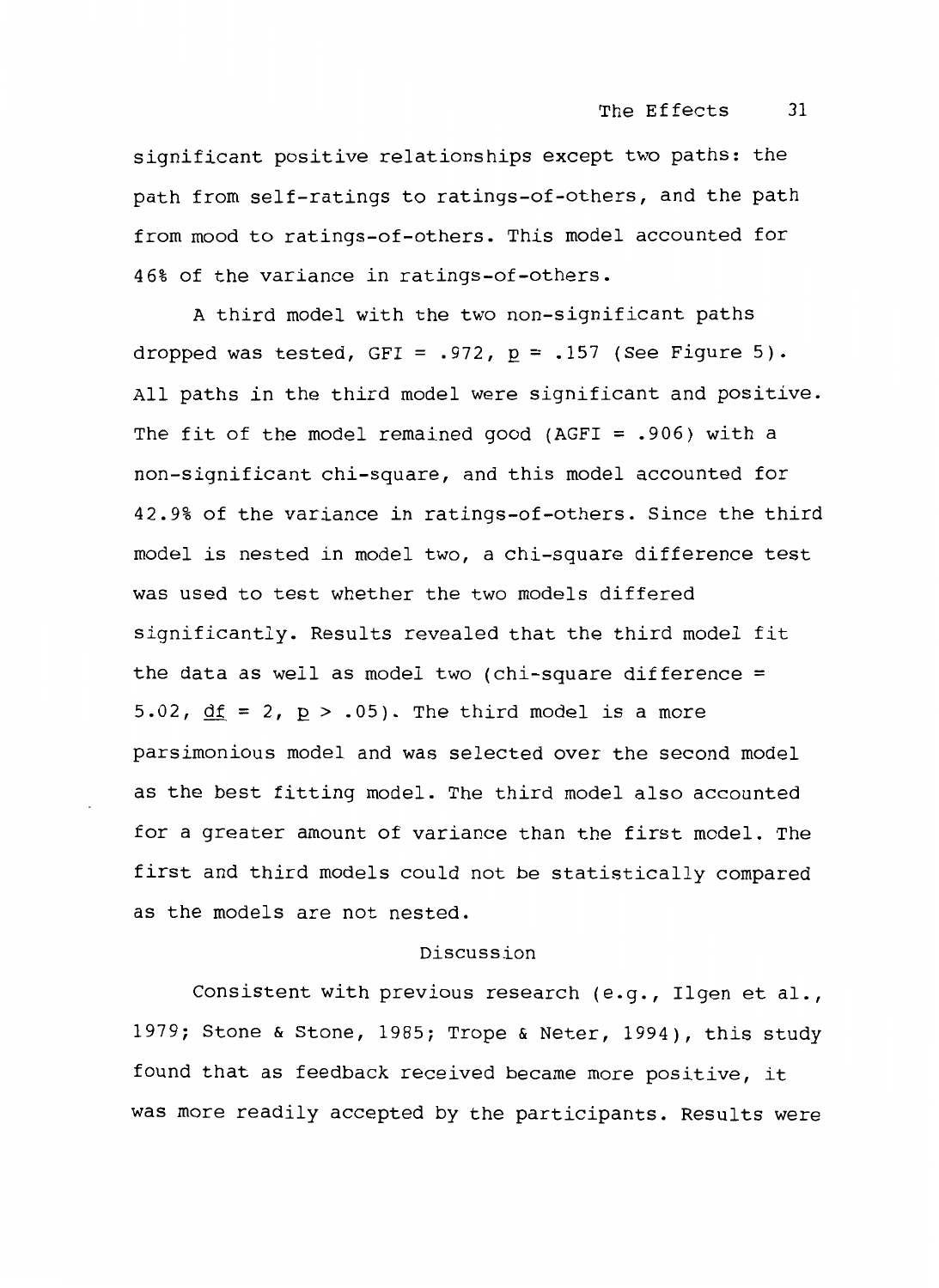The Effects 32

also consistent with the expectation that Hypothesis 1 (ratings-of-others would be affected by feedback received) would be supported only for participants who accepted the feedback they received. The participants in this study were divided into two groups (participants with high feedback acceptance and participants with low feedback acceptance). In the negative feedback condition, the number of participants who had high acceptance versus those who had low acceptance was nearly equal. In the average feedback condition, 26 participants had high acceptance and 10 had low acceptance; in the positive feedback condition, 36 had high acceptance and 14 had low acceptance. Therefore, participants were more likely to be in the high acceptance group if they had received more positive feedback. A relationship between feedback received and ratings-of-others was not found in the group who did not accept the feedback. Therefore, further discussion of the results concern the group who accepted the feedback.

Participants who received positive feedback subsequently rated others more positively than participants who received negative feedback. In other words, whether receiving negative, average, or positive feedback, participants tended to rate others similarly to the way they were rated on their own performance. Participants in the positive feedback condition rated others the most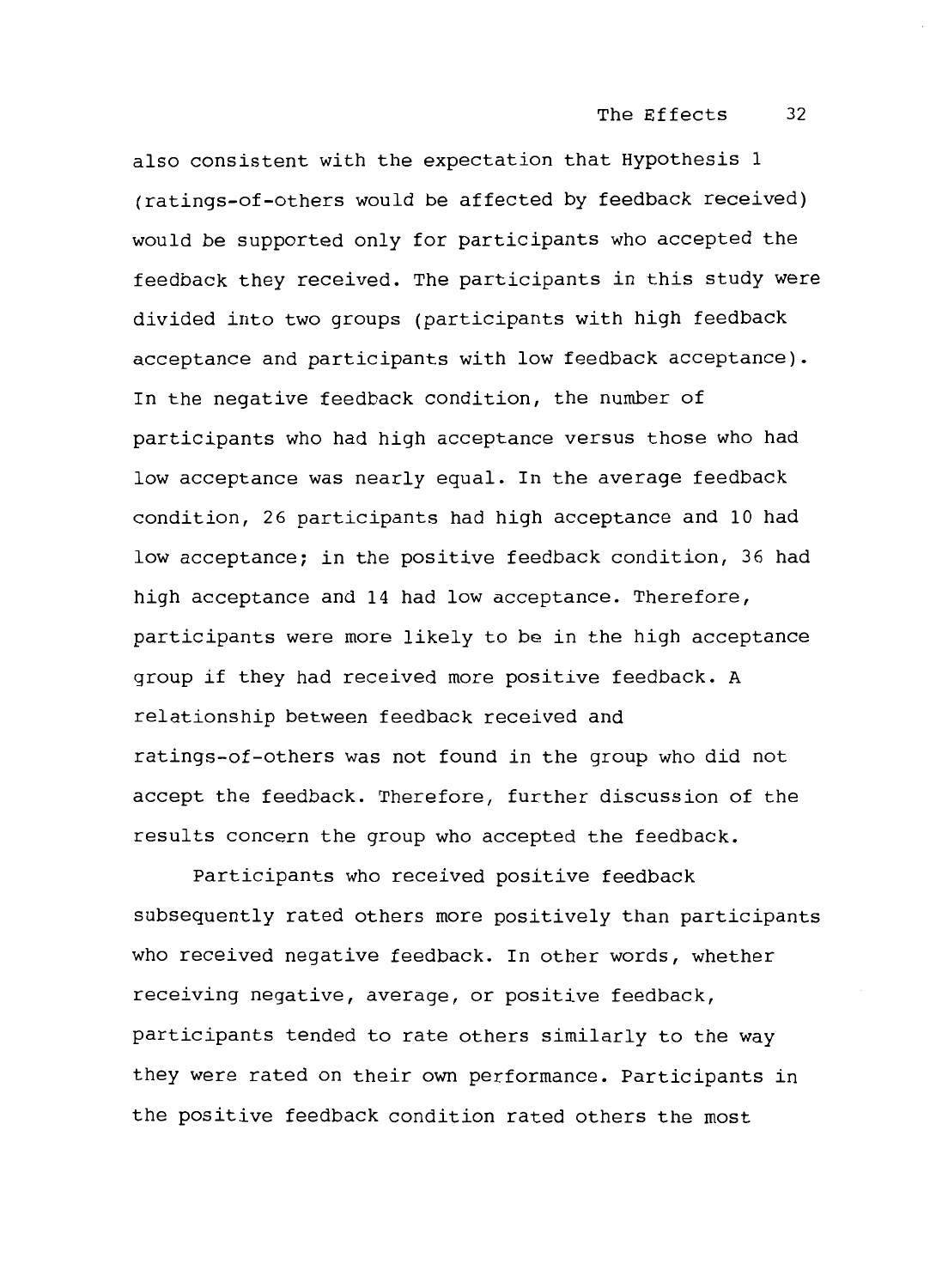positively  $(M = 7.32)$ , followed by the average feedback group ( $M = 5.8$ ) and the negative feedback group ( $M = 4.92$ ). This finding is parallel to the literature on self-ratings which indicates that, after receiving feedback on their own performance, participants tend to rate themselves in the same direction as the feedback received (Atwater et al., 1995; Wyer & Frey, 1983).

Self-perception (self-ratings) was positively related to ratings-of-others. Participants who rated themselves more positively rated others higher as well. However, contrary to previous research (e.g., Baron, 1987; Carnevale & Isen, 1986; Sinclair, 1988), mood was not positively correlated with ratings-of-others, but results were in the direction hypothesized.

The model predicting that feedback received would affect ratings-of-others through self-ratings and mood was partially supported. Feedback received was shown to affect self-ratings which in turn affected ratings-of-others. In other words, consistent with the findings of Atwater et al. (1995) and Wyer and Frey (1983), as feedback received was more positive, self-ratings were more positive; and as self-ratings were more positive, ratings-of-others were more positive. However, when a direct path from feedback received to ratings of others was included in the model, the path from self-ratings to ratings-of-others was no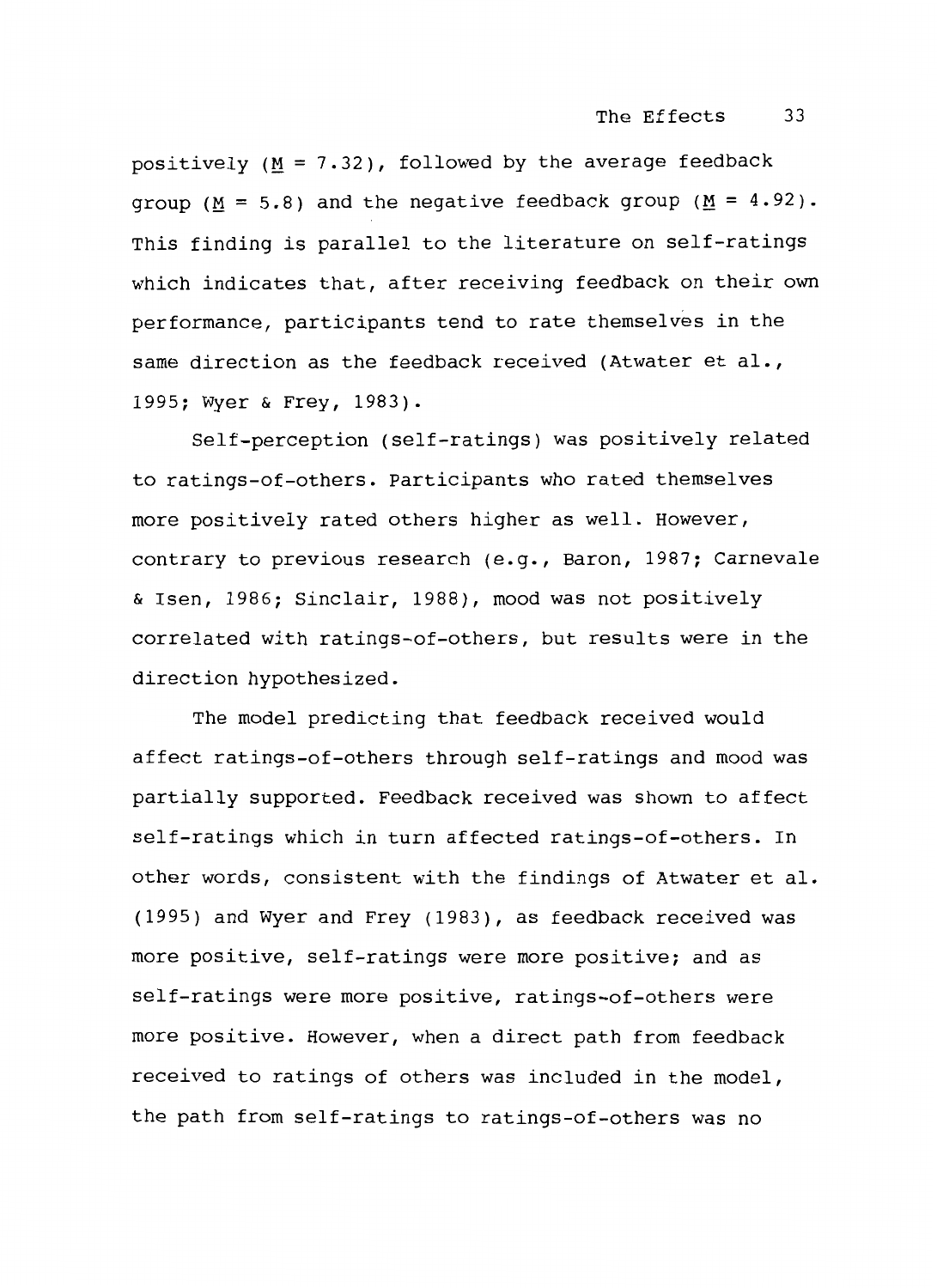longer significant. This suggested that self-ratings did not mediate the feedback--ratings-of-others relationship. In contrast, the path from feedback received, through mood, to ratings-of-others was not supported. Consistent with Isen's (1970) research, feedback did appear to affect mood such that the higher the favorability of the feedback, the more positive the mood of the participant. However, the path from mood to ratings-of-others was both nonsignif icant and negative. Therefore, in contrast to previous research (e.g., Baron, 1987; Carnevale & Isen, 1986; Sinclair, 1988) mood appeared to have no effect on ratings-of-others.

Although the analysis did not support the originally hypothesized model, modifications to the model suggested a different, better fitting model. In this model, feedback received had a direct effect on mood, self-ratings, and ratings-of-others. Self-ratings and mood did not affect ratings-of-others. Therefore, self-ratings and mood could not act as mediators in the feedback received--ratings-of-others relationship. Rather, there was a direct path from feedback received to ratings-of-others.

Among those who accepted the feedback, the relationship between feedback received and ratings-of-others appeared to be direct. Thus, the first hypothesis, that feedback received affects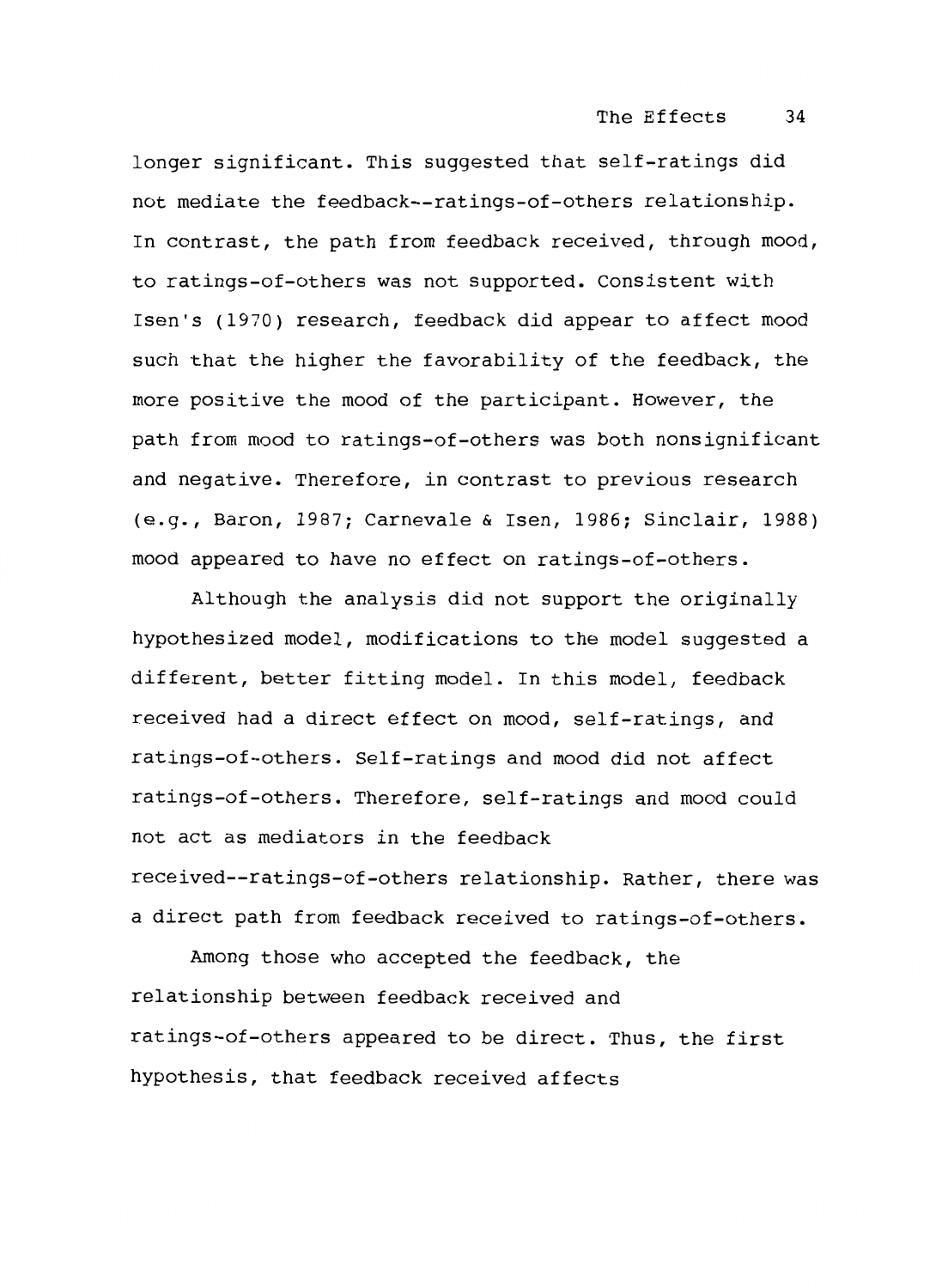ratings-of-others, was strongly supported by all analyses. Specifically, as feedback received became more positive, so did recipients' ratings-of-others.

It should be noted that the second hypothesis, that self-ratings would be positively correlated with ratings-of-others, was supported by preliminary analyses. In addition, the path from feedback received, through self-ratings, to ratings-of-others was supported when the original model was tested with path analysis. However, when a direct path from feedback to ratings-of-others was added, the path from self-ratings to ratings-of-others was no longer significant (See Figure 5). This implies that although self-perception may partially explain the relationship between feedback received and ratings-of-others, it is not a strong mediator of this relationship. However, one must consider the possibility that this relationship would be significant in future research if, for example, participants performed a task with which they were familiar.

The third hypothesis, that mood would affect ratings-of-others, was not supported by any of the analyses. The path analysis results suggested that feedback received does affect mood such that more positive feedback is associated with more positive mood. However, none of the analyses supported the prediction that mood would affect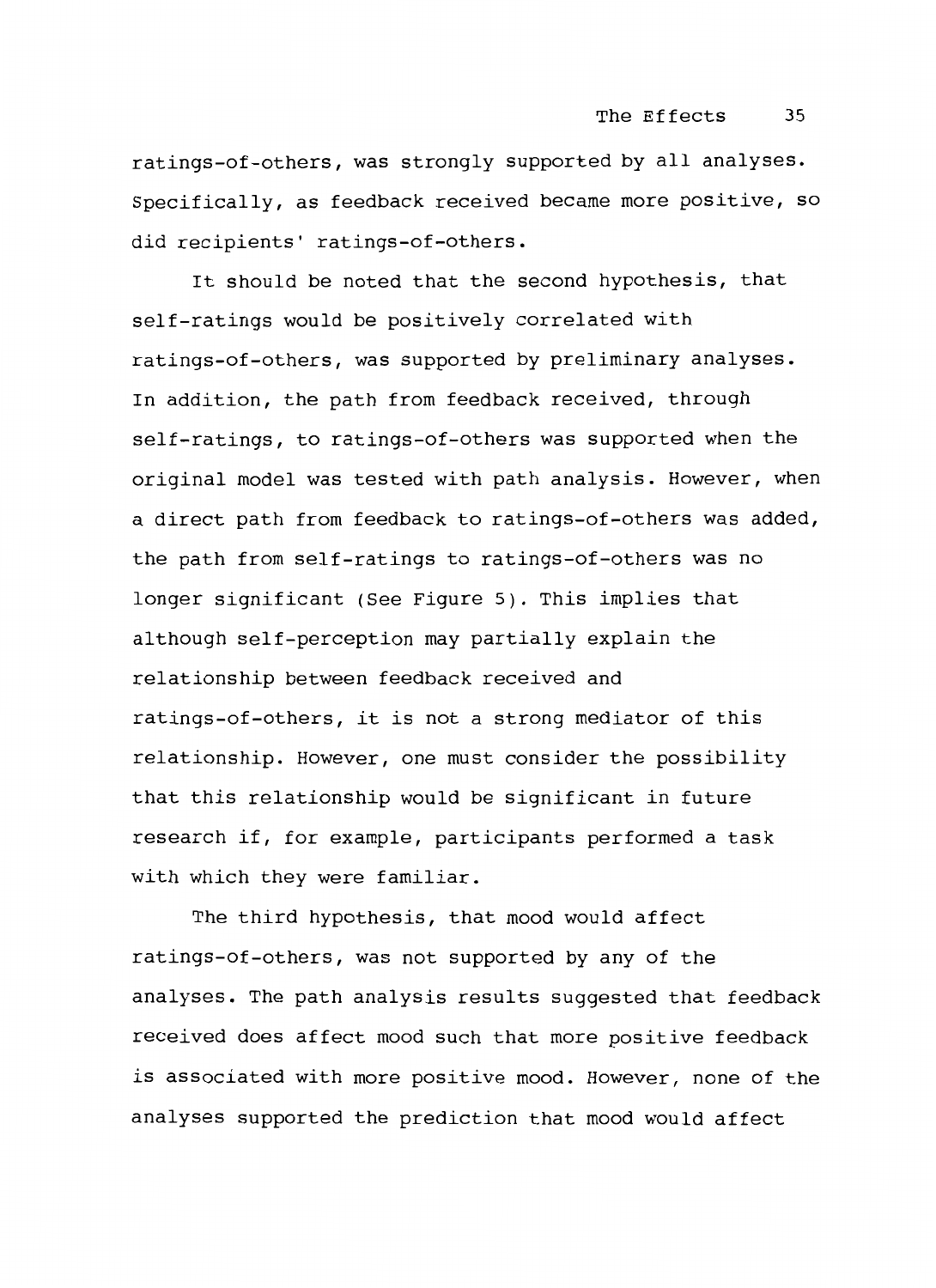ratings-of-others. It is possible that mood, in fact, does not affect ratings-of-others and is not a mediator in the feedback received--ratings-of-others relationship. However, this finding is inconsistent with previous research which suggests that mood does affect self-ratings and ratings-of-others (e.g., Baron, 1987; Buchwald, 1977; Carnevale & Isen, 1986; Sinclair, 1988).

Because this finding contradicts previous research (e.g., Baron, 1987; Buchwald, 1977; Carnevale & Isen, 1986; Sinclair, 1988), it is interesting that there was no relationship between mood and ratings-of-others in this study. It is possible that participants had two different mood reactions to positive feedback preventing the data from showing a consistent trend. Informal discussion with the participants during the debriefing sessions led to the speculation that participants differing in locus-of-control may have reacted to feedback, and rated others, differently. Since there are no data to support this speculation, further discussion of this idea should be reserved for future research which includes a measure of individual locus-of-control.

Secondly, the lack of an effect of mood on ratings-of-others may be due to the measure of mood used. Even though this scale has demonstrated good reliability and validity in previous studies (e.g., Watson et al.,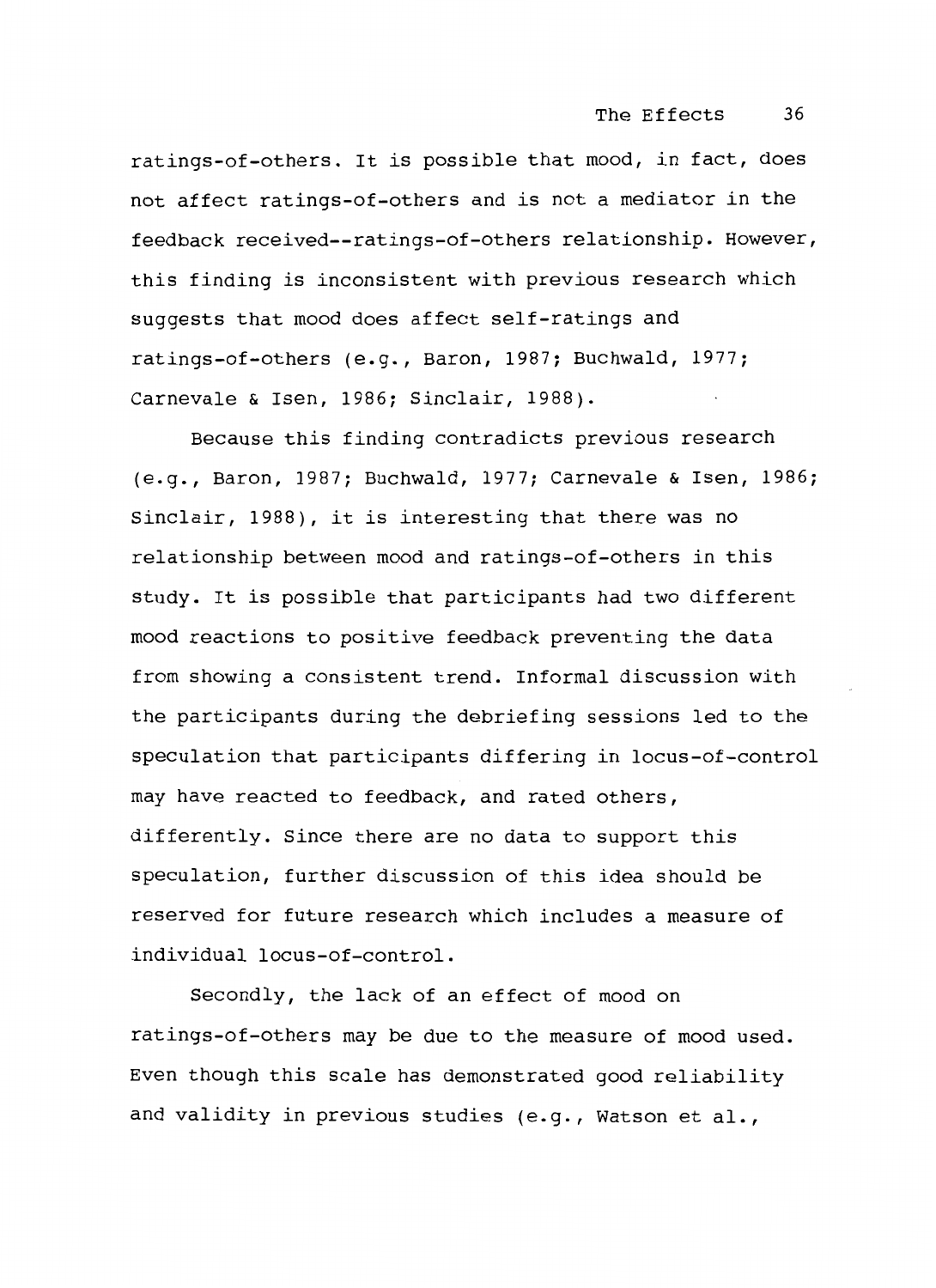1988), it may have been inappropriate for this particular study. The list of emotions did not include words such as hurt, offended, angry, grateful, or generous. These emotions may have been important in the relationship between feedback received and ratings-of-others.

In sum, the findings reveal that people's subsequent ratings can be affected by the feedback they receive. However, the theoretical explanation for this relationship remains unclear. Perhaps the feedback received--ratings-of-others relationship can be explained better by cognitive processes involved other than selfperception or mood. Regardless of the reasons explaining this relationship, its existence has implications for both research and organizations.

The analyses seem to support the possibility that feedback changes one's internal performance standard, which then affects self-ratings and, perhaps, ratings-of-others. The existence of such an internal standard (or anchor) which is affected by feedback has been suggested in previous research (e.g., Atwater et al., 1995; Wyer & Frey, 1983) and by the principles of FOR training (Athey & Mcintyre, 1987; VanYperen, 1992). Therefore, perhaps a model such as depicted in Figure 6 is most appropriate. In this model, feedback affects mood through a more affective path, and feedback affects an internal standard through a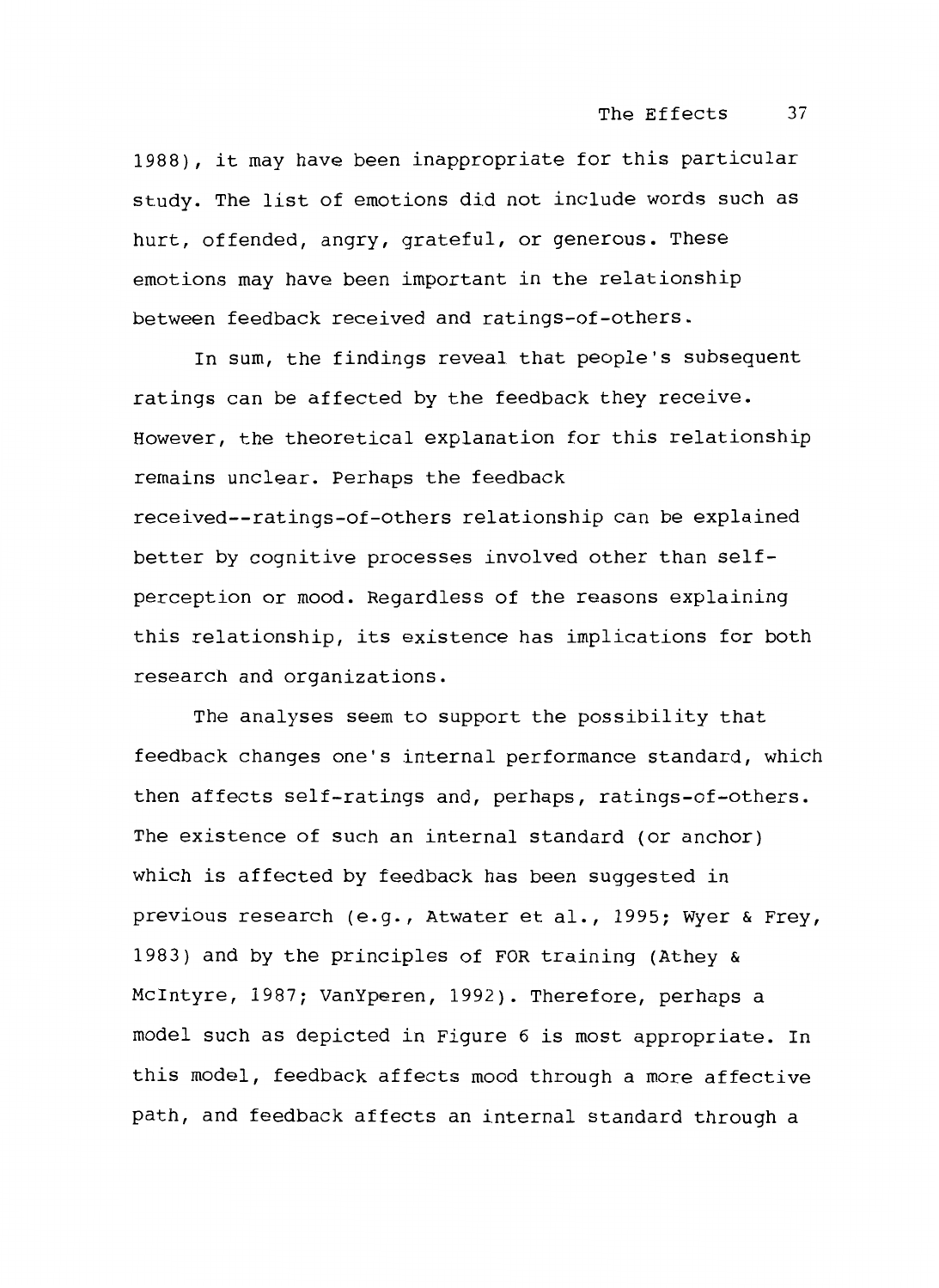more cognitive path. The internal standard would, in turn, affect both self ratings and ratings of others.

# Limitations and Future Research

Before discussing the implications of the results, the limitations of this study should be addressed. The most obvious limitation is the artificial research setting and the use of college students as participants. Laboratory research cannot substitute field research, and it is difficult to generalize laboratory performance appraisal results to applied settings (Banks & Murphy, 1985; Ilgen & Favero, 1985). However, a laboratory study was necessary to create the amount of control needed to investigate this relationship for the first time. The participants in this study are probably less representative of the work force at large because of their limited work experience. However, the university from which the students were recruited has a student body comprised of older, returning students who commute to school and who have had previous work experience or are currently working. The sample reflected the demographics of this student body by having a wide age range (18 to 58) and an average age of 26 years. Although the student body of the urban university from which the participants were recruited is more representative than most, one must be cautious in generalizing the results of this study to the working population. The immediacy with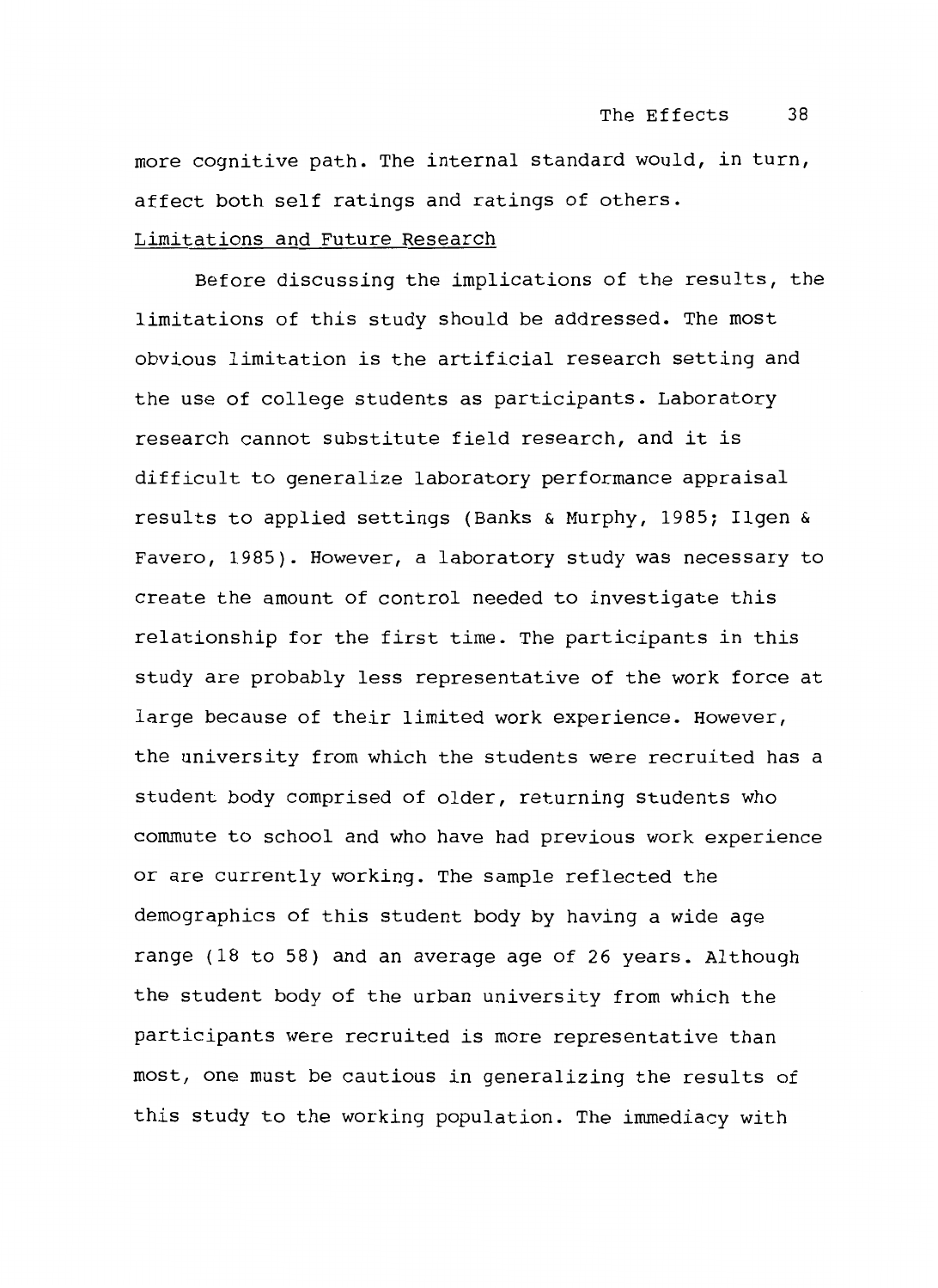which participants rated others after receiving feedback may also not be appropriate for real work settings. In organizations, the time between receiving feedback and rating others may vary greatly.

An additional limitation is the narrow scope of the study. This study intentionally focused on one factor's (feedback's) effect on performance ratings. However, such a limited scope was necessary to allow for observation of only this variable and for greater control. Factors such as work relationships ought to be considered when conducting future research in the field. It is possible that positive work relationships lead to a positive increase in performance which leads to a positive increase in performance appraisals. This and other potentially relevant factors should be considered in subsequent studies.

Another major limitation to the generalizability of these results was the use of an unfamiliar task. A task with which most participants would be unfamiliar was chosen intentionally so that participants would have similar (low) levels of expertise and performance confidence in the task. This was intended to facilitate the appearance of any biasing effects of feedback received on ratings-of-others. However, it is possible that people who are familiar with and confident in their work task (as is likely in real work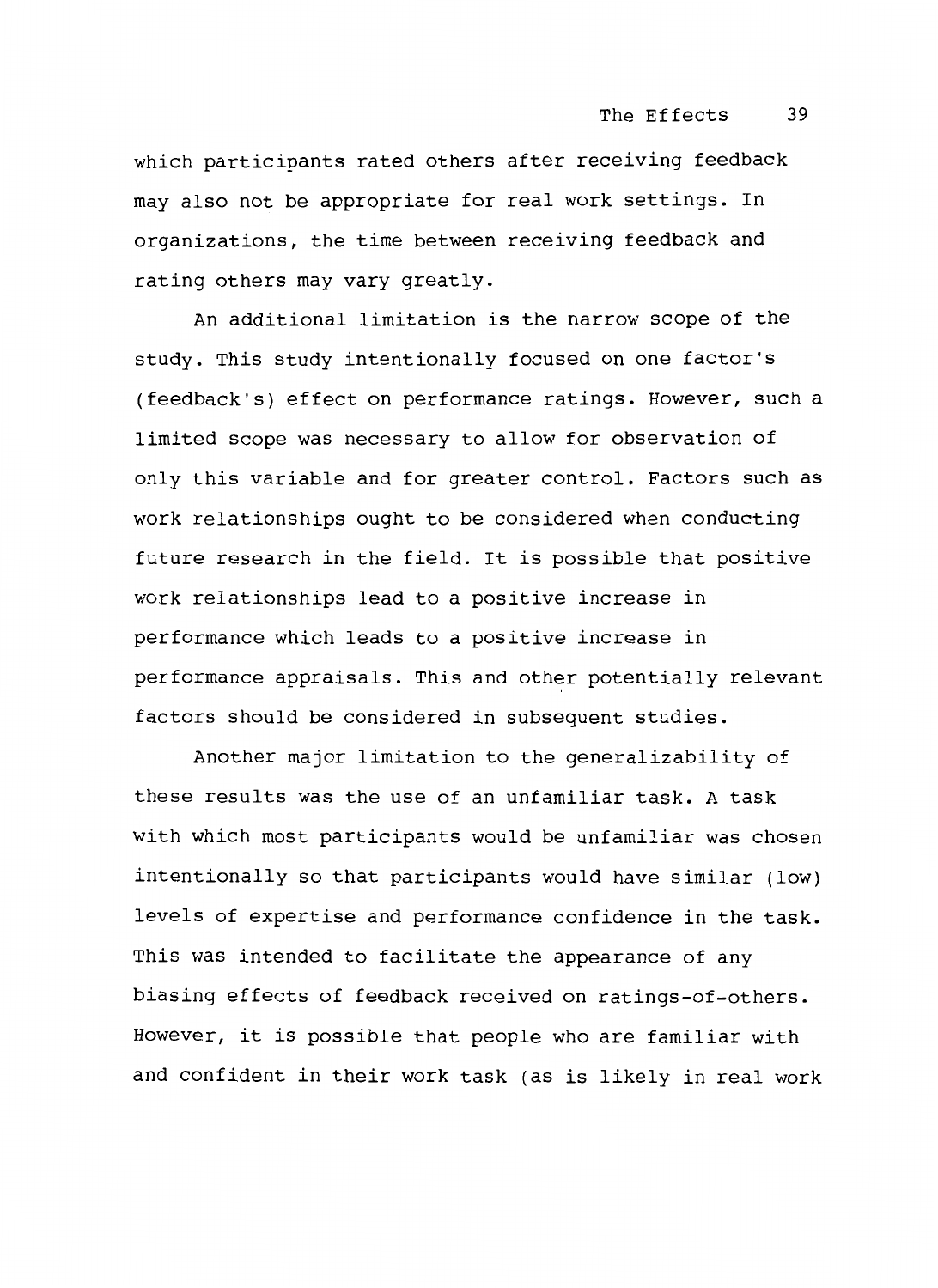settings) would not accept either positive or negative feedback that was not consistent with their self-perception, and thus ratings-of-others would be little affected. Similarly, raters who have become familiar with their subordinate's or peer's performance over many observations may be less affected by feedback than raters who have limited experience with the rating object. These limitations indicate some of the areas available for future research, and with these limitations in mind, the implications of the results may now be discussed.

The findings help fill a gap in the literature concerning how feedback on one's own performance affects subsequent ratings-of-others. The effects of receiving feedback on ratings may be added to the long list of variables affecting performance ratings (Landy & Farr, 1983). Researchers should first take note that these results supported the implications of Ilgen et al. 's (1979) research which indicate that feedback acceptance is crucial in determining participant reactions. In this study, 36% of the participants did not accept the feedback received, and this group did not demonstrate similar behaviors to the group who accepted the feedback. Secondly, the discovery of a strong relationship between the feedback one receives and the ratings one gives to others in an unfamiliar, artificial setting should be a considerable contribution to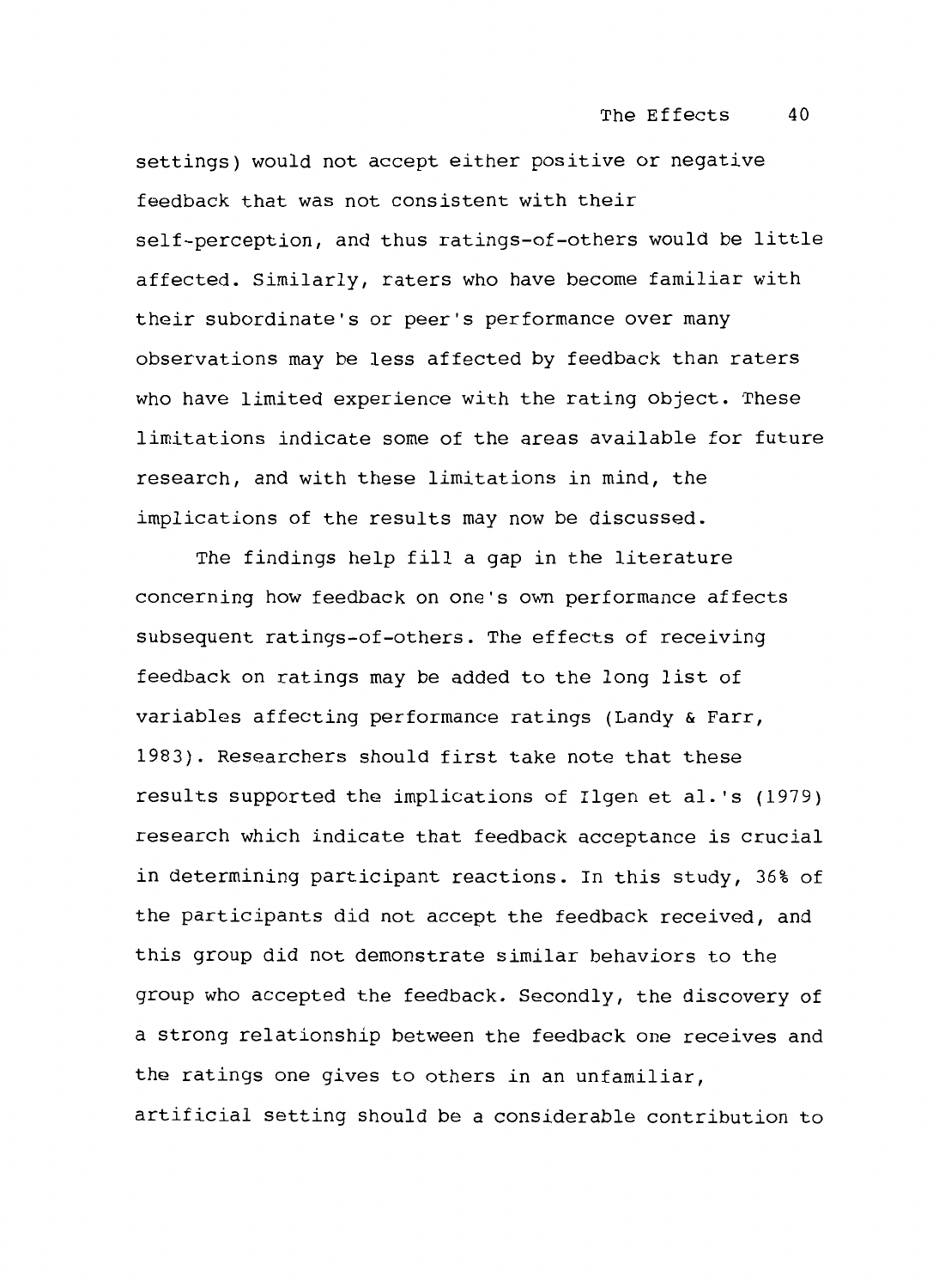the available literature. The findings-of this study can be added to both the body of research on reactions to feedback (e.g., Brockner et al., 1987; Hammer & Stone-Romero, in press; Stone & Stone, 1985; Russell & Goode, 1988; Yammarino & Waldman, 1993) and the research on factors which affect ratings (e.g., Bayroff et al., 1954; Buchwald, 1977; Lance et al., 1994; Sulsky & Day, 1992; 1994; Woehr, 1994). Most importantly, these results suggest a way to link the two bodies of research and indicate areas needing further study. Initially, however, the mechanism by which the phenomenon occurs needs more study.

Since the relationship between feedback received and ratings-of-others has been previously unexplored, several areas of additional research are necessary to understand the mechanism and to clarify the implications for organizations. For example, future research should address the issues concerning familiarity with task and rating object, the narrow scope of this study, time between receiving feedback and ratings-of-others, generalizability of results, and the artificial setting in the present study.

To further explore the possibility that expertise and confidence in one's work performance could affect the feedback received--ratings-of-others relationship, future studies should be done in which participants are familiar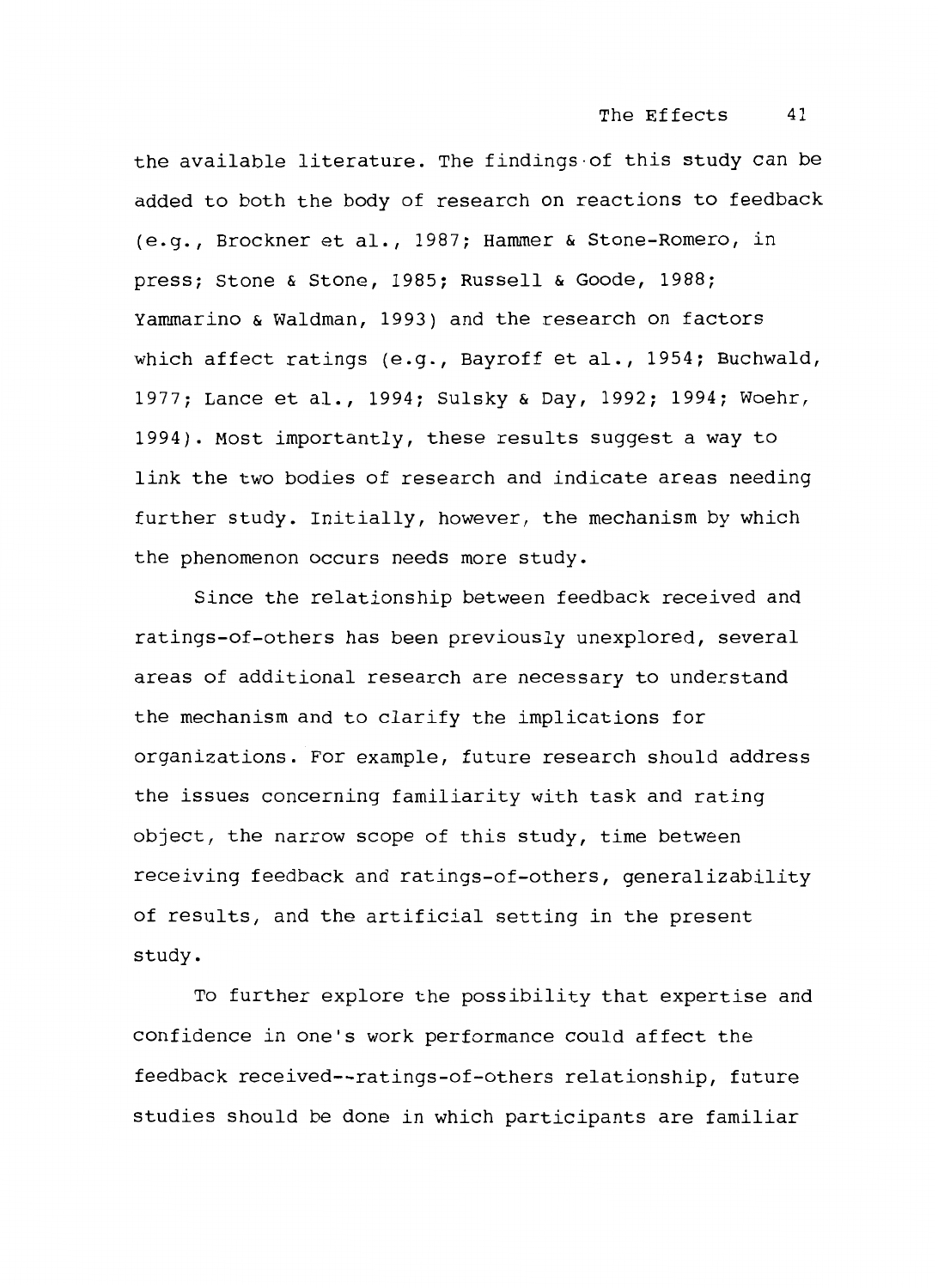with the task and in which expertise and confidence are measured. In addition, researchers should conduct studies which control for as many extraneous variables as possible. For example, variables shown to affect performance ratings such as personal characteristics (Ilgen et al., 1979; Landy, 1989; Lewis & Stevens, 1990), organizational characteristics (Zammuto et al., 1982), rater accuracy (Bayroff et al., 1954; Lance et al., 1994; Mullings & Force, 1962; Sulsky & Day, 1992), as well as purpose and use of the ratings (e.g., development, compensation decisions, promotion decisions), and work task could be controlled or manipulated. An additional manipulation in future studies could be the amount of time allowed between receiving feedback and rating others.

While the results may have implications for situations such as 360 degree feedback systems in which people rate others on the same task they perform themselves, they may not generalize to manager-subordinate situations in which the tasks performed are dissimilar. To test for generalizability of results, follow-up studies could be conducted in which the task participants perform is unrelated to the task of the rating object. Although this would limit any effects of FOR on ratings-of-others, this situation may be more common in work settings. Using different, dissimilar tasks for feedback and the rating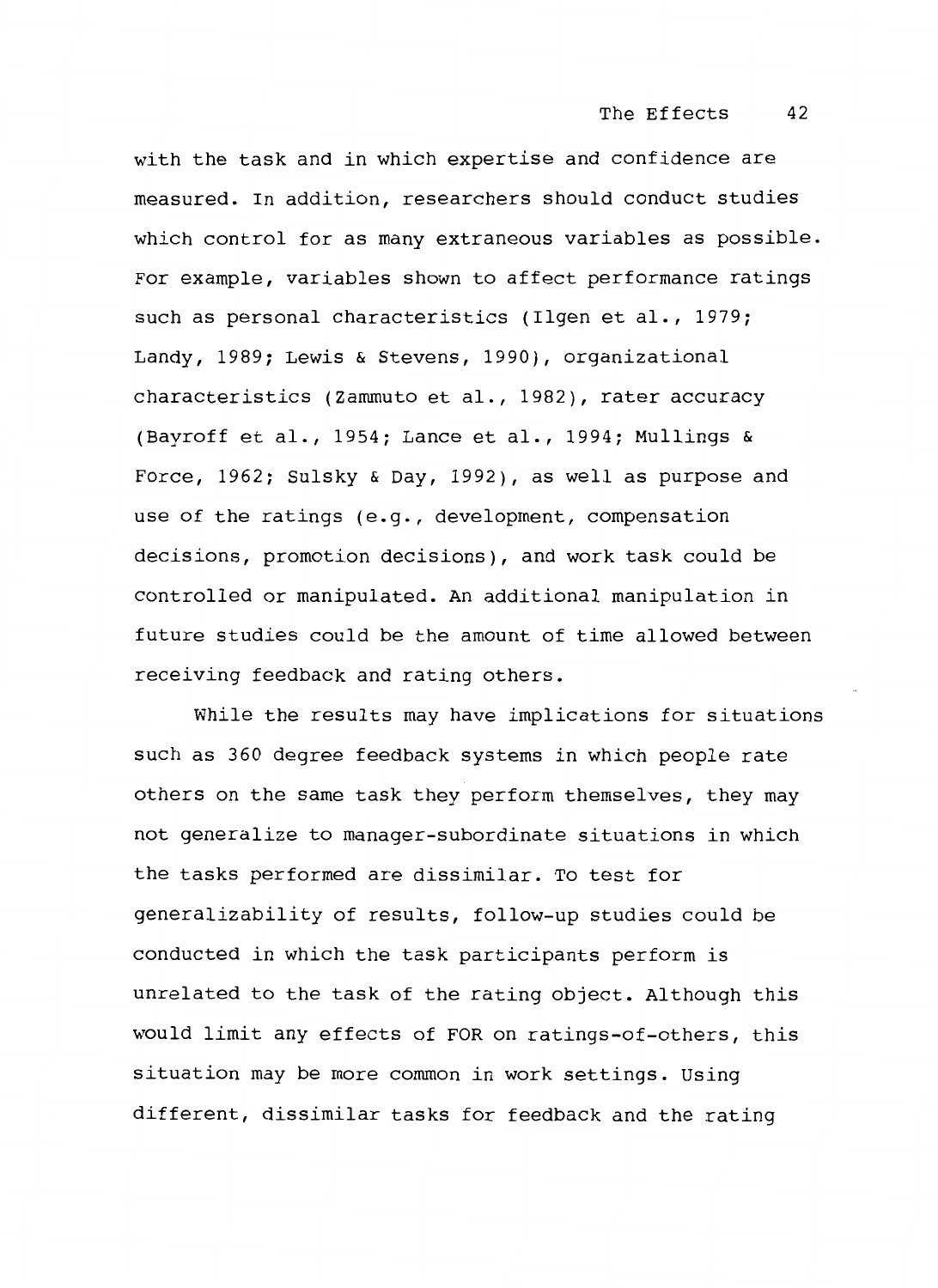The Effects 43

object would allow one to see if the effects of receiving feedback generalize to ratings-of-others on different versus the same type of task. Such research would be similar to situations in organizations where supervisors do not perform the same sort of tasks as their subordinates.

The research on performance appraisal as a product of social cognitive operations (e.g., Denisi, Cafferty, & Meglino, 1984) should also be incorporated into future models on this issue as well. Since a traditional focus on either improving the rating instrument or training the rater has proved insufficient in increasing rating accuracy, models of cognitive processes should be incorporated into future research designs (Denisi et al.; Feldman, 1986; Landy, 1989). Such a focus would include the processes of encoding, storage, and retrieval of information in the performance appraisal process. An emphasis on these processes would allow researchers to further explore the cognitive processes involved in the feedback received--ratings-of-others relationship.

Most importantly, follow-up research should be conducted in the field. For reasons cited in the limitations, the artificial setting is the most critical limitation in this study and needs to be addressed in future research. Such research might obtain performance ratings from archival data of an actual organization to see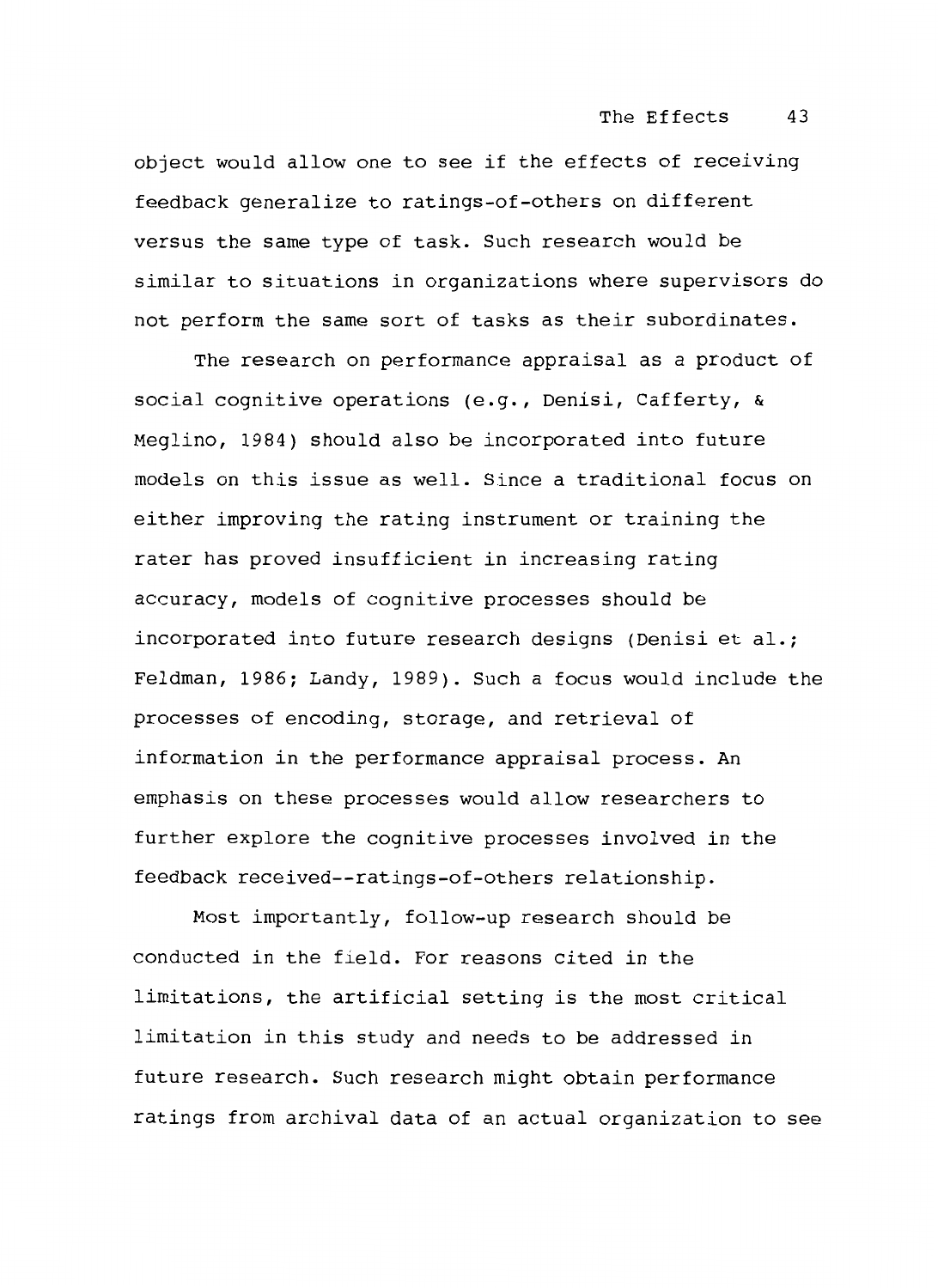if middle managers gave performance ratings in the same direction as the ratings received on their own performance from their superior. Field studies could also assess the effects of organizational culture and politics which cannot be explored in the laboratory.

The results of this study confirmed that feedback acceptance can significantly affect one's findings to the extent that effects will not be seen in people not accepting the feedback, but will appear in people who do accept the feedback. Because feedback acceptance plays such an important role in individuals' reactions to feedback, feedback acceptance measures should be included in future studies in this area.

## Implications for Practice

Since this is preliminary research and there are many limitations in this study, implications for practice should be made with caution. The following implications, therefore, should be interpreted with the previously stated limitations in mind.

Practitioners should first take note of the differences between those who accept performance feedback and those who do not. Organizations need to realize that their members may have different reactions to feedback they receive. Members' acceptance levels should be revealed and attempts should be made to increase the acceptance level of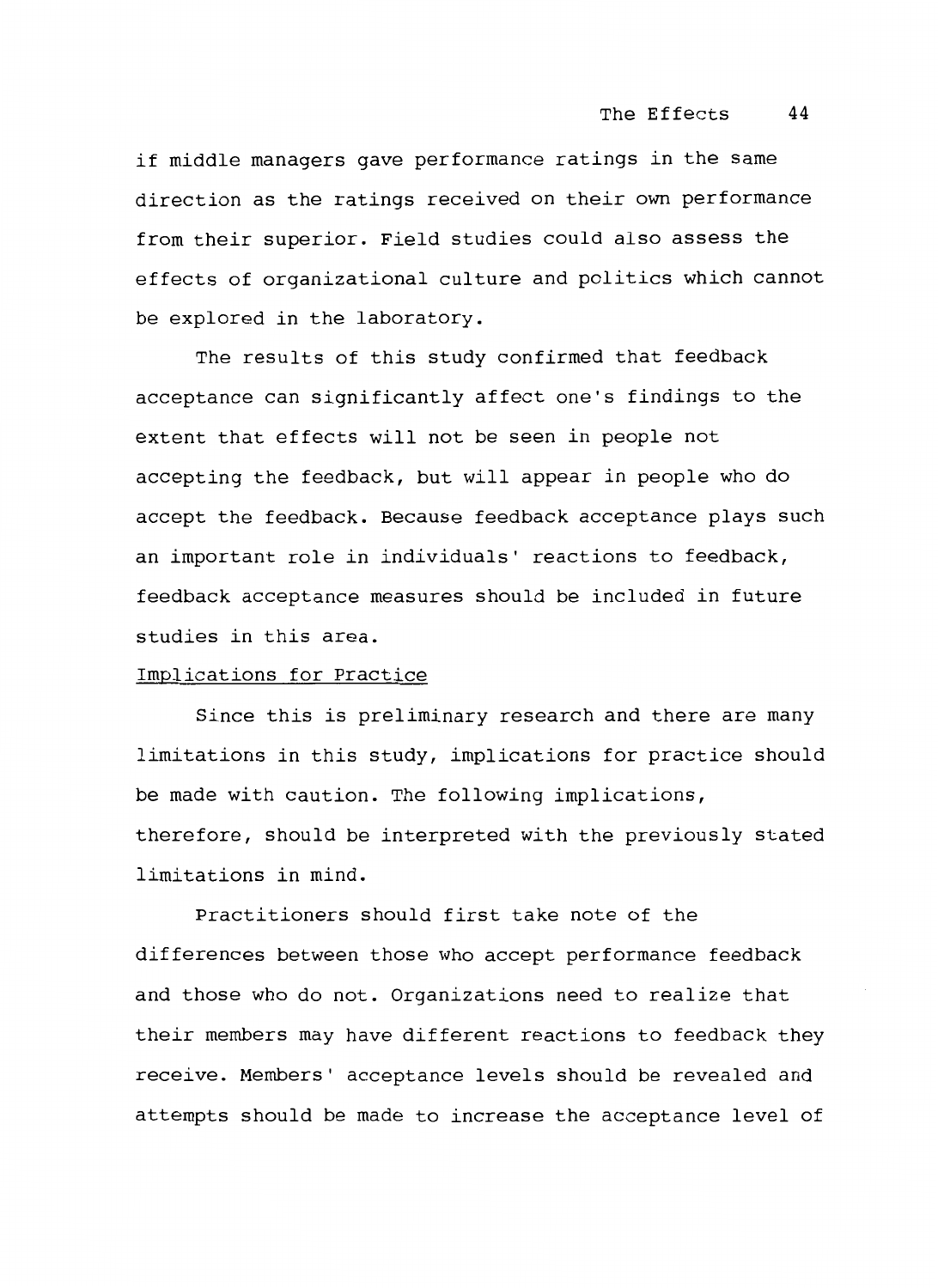individuals who do not perceive the feedback as accurate. supervisors should also acknowledge the likelihood that positive feedback will be accepted more readily than negative feedback. When distributing negative feedback, supervisors should, therefore, make an increased effort to maximize acceptance by taking such actions as ensuring credibility of feedback source (Ilgen et al., 1979).

The results may also have implications for organizations implementing performance appraisal systems in which employees receive feedback on their own performance and subsequently rate others. The organizational members' ratings-of-others could be significantly affected by the feedback they have received. To demonstrate the potential importance of such a bias, consider the following hypothetical, somewhat exaggerated situation. If the effect shown in this study was present in an organization, the performance appraisals in an entire organization could eventually show either a positive or negative leniency bias. Furthermore, the entire organization may not exhibit the same bias, but each chain of feedback under different top managers may display different rating patterns. Thus, it would be difficult to compare the ratings of employees in different divisions of the company. This could cause top management to make poor decisions regarding compensation, promotion, and training.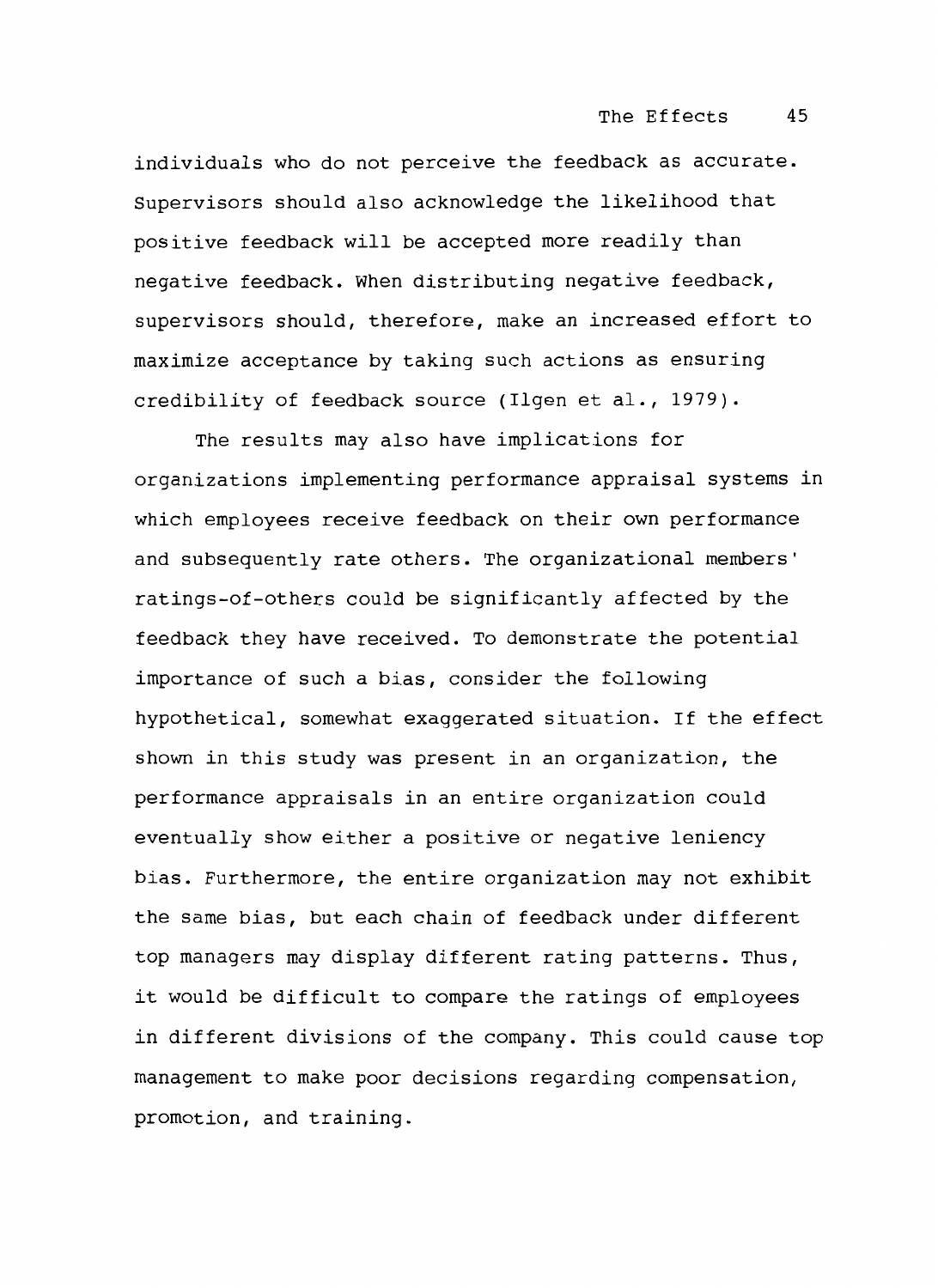The results may have particular implications for organizations implementing 360 degree feedback systems. The participants in this study rated others on the same task that they performed themselves. In work settings, this situation is most likely when members of the same department or team are asked to rate their peers in a 360 degree system. People may use their own feedback on the task as an anchor by which they judge others' performance on the same task.

To prevent such problems, organizations could allow all supervisors to complete performance appraisals on their subordinates before receiving feedback from their superiors. In this way, raters would complete ratings before being affected by received feedback. This would help eliminate one of the several biases that can affect performance appraisals, thereby increasing their accuracy. All employees who complete performance ratings should be trained to be accurate raters, and the possible effects of feedback received on ratings-of-others should be included in rater training programs. Because there is a multitude of factors which can affect the accuracy of performance appraisals, they should generally be used for developmental versus promotion or compensation purposes.

Considering the multitude of limitations to the generalizability of this study's results, the implications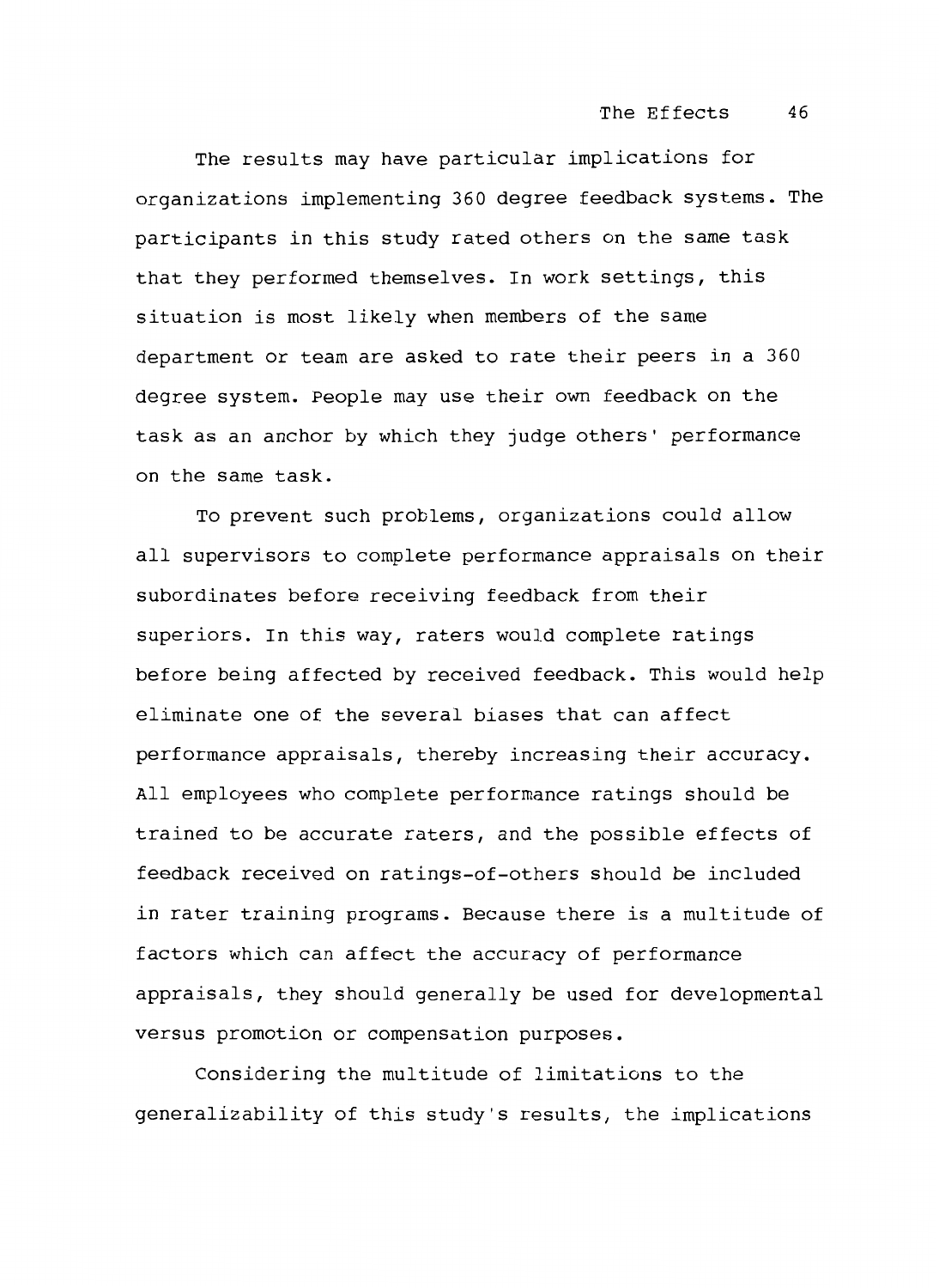# The Effects 47

should be considered with caution. Considerable future research should be conducted in order to better understand the feedback received--ratings-of-others relationship as well as its implications for research and organizations.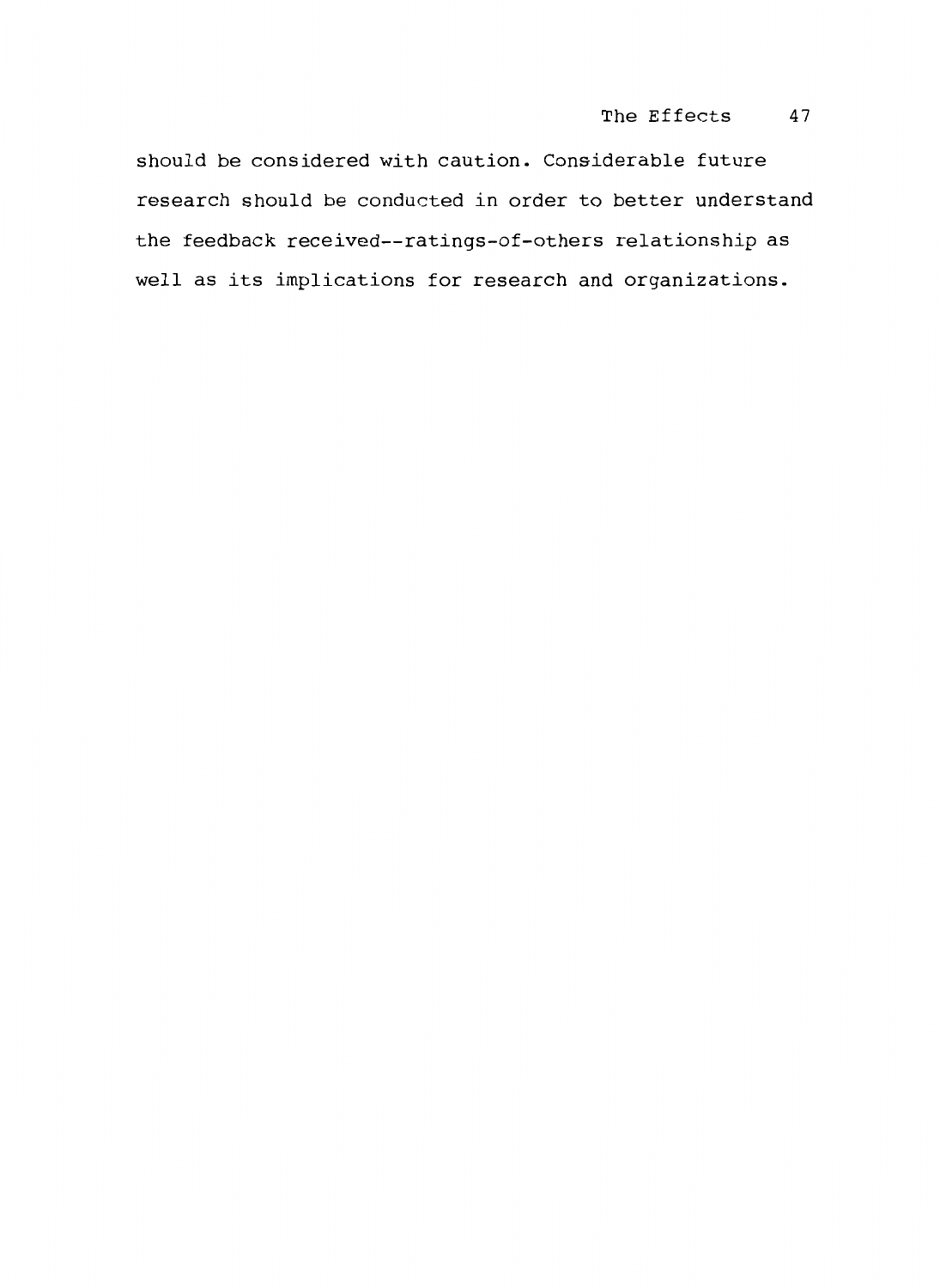#### References

Amir, Y., Kovarsky, Y., & Sharan, s. (1970). Peer nominations as a predictor of multistage promotions in a ramified organization. Journal of Applied Psychology,  $54(5)$ , 462-469.

Athey, T. R., & Mcintyre, R. M. (1987). Effect of rater training on rater accuracy: Levels-of-processing theory and social facilitation theory perspectives. <u>Journal</u> of Applied Psychology, 72(4), 567-572.

Atwater, L., Roush, P., & Fischtal, A. (1995). The influence of upward feedback on self and follower ratings of leadership. Personnel Psychology, 48, 35-59.

Banks, c. G., & Murphy, K. R. (1985). Toward narrowing the research-practice gap in performance appraisal. Personnel Psychology, 38, 335-345.

Baron, R. A. (1987). Interviewer's moods and reactions to job applicants: The influence of affective states on applied social judgments. Journal of Applied Social Psychology, 17(10), 911-926.

Bayroff, A.G., Haggerty, H. R., & Rundquist, E. A. (1954). Validity of ratings as related to rating techniques and conditions. Personnel Psychology, 7, 93-113.

Brockner, J., Derr, w. R., & Laing, w. N. (1987). Self-esteem and reactions to negative feedback: Toward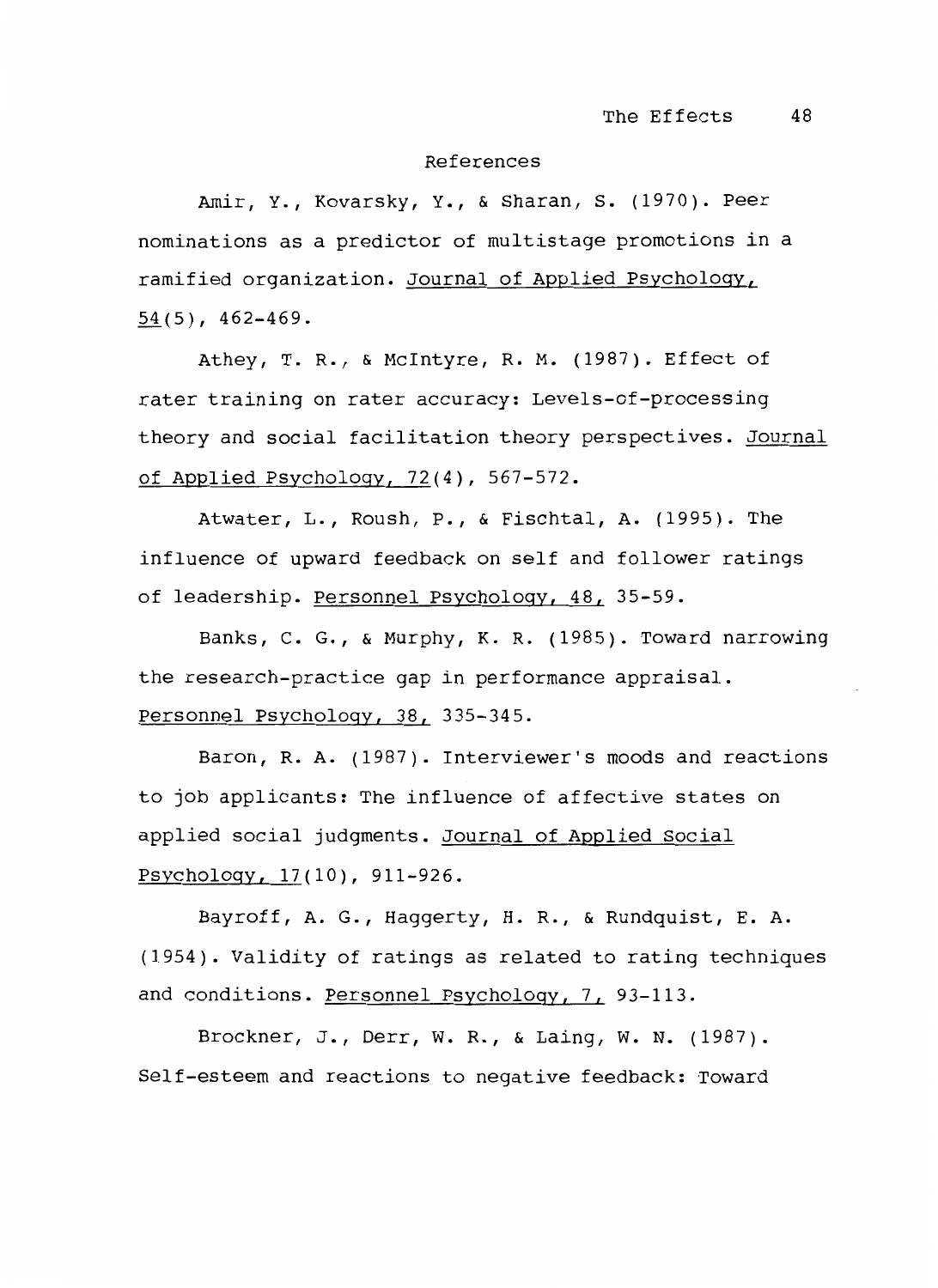greater generalizability. Journal of Research in Personality, 21, 318-333.

Buchwald, A. M. (1977). Depressive mood and estimates of reinforcement frequency. Journal of Abnormal Psychology,  $86(4)$ , 443-446.

Carnevale, P. J. D., & Isen, A. M. (1986). The influence of positive affect and visual access on the discovery of integrative solutions in bilateral negotiation. Organizational Behavior and Human Decision Processes, 37, 1-13.

Denisi, A. s., Cafferty, T. P., & Meglino, B. M. (1984). A cognitive view of the performance appraisal process: A model and research propositions. Organizational Behavior and Human Performance, 33, 360-396.

Fedor, D. B., Eder, R. w., & Buckley, M. R. (1989). The contributory effects of supervisor intentions on subordinate feedback responses. Organizational Behavior and Human Decision Processes, 44, 396-414.

Feldman, J. M. (1986). Instrumentation and training for performance appraisal: A perceptual-cognitive viewpoint. Research in Personnel and Human Resources Management, 4, 45-99.

Hammer, L. B. (1989). The effects of favorability and mood-state on reactions to performance feedback. Unpublished manuscript.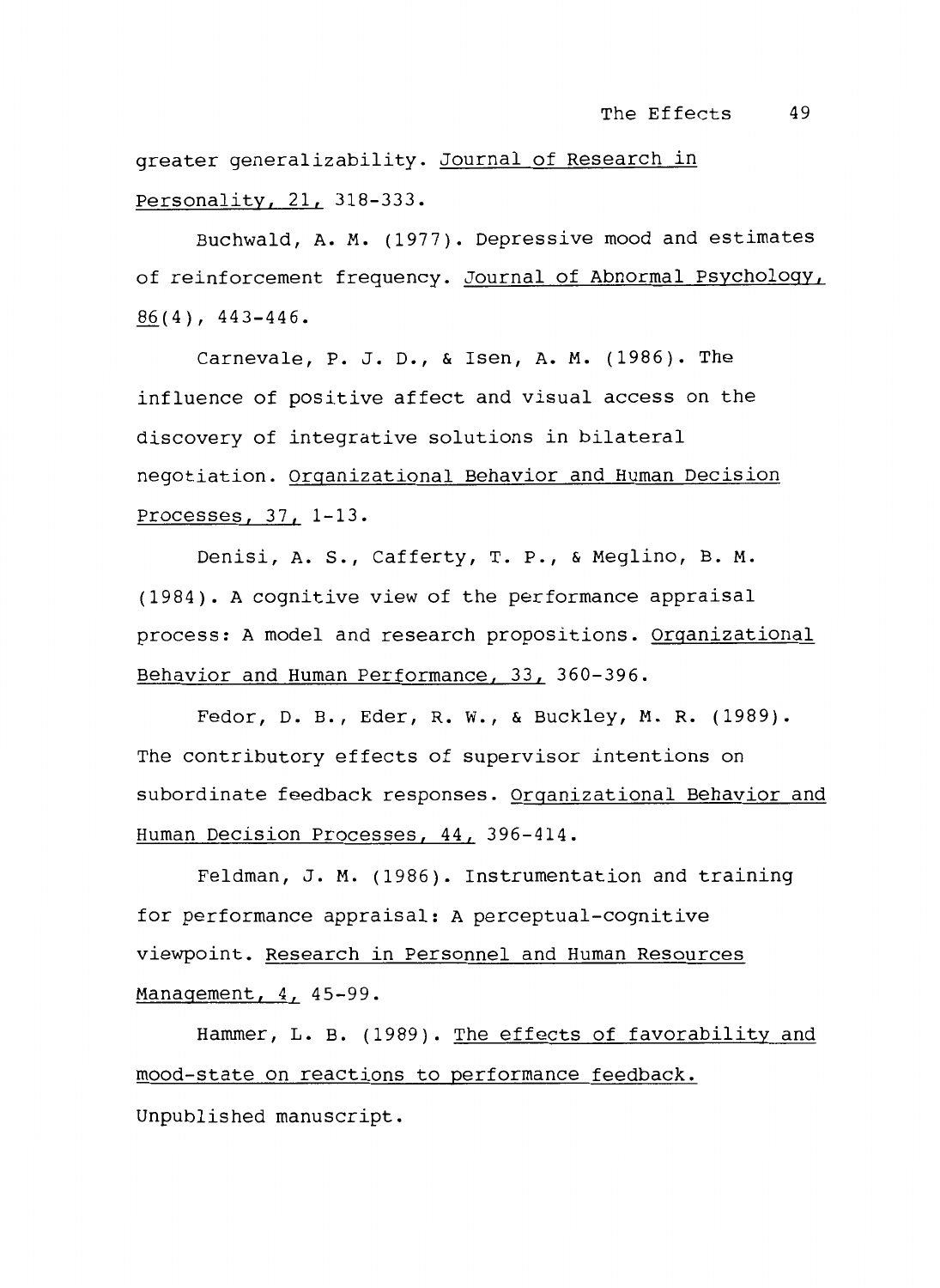Hammer, L.B., & Stone-Romero, E. F. (in press). The effects of favorability of feedback and mood state on reactions to performance feedback. Perceptual and Motor Skills.

Ilgen, D.R., & Favero, J. L. (198S). Limits in generalization from psychological research to performance appraisal processes. Academy of Management Review, 10(2), 311-321.

Ilgen, D.R., Fisher, c. D., & Taylor, M. s. (1979). Consequences of individual feedback on behavior in organizations. Journal of Applied Psychology, 64(4), 349- 371.

Isen, A. M. (1970). Success, failure, attention and reactions to others: The warm glow of success. Journal of Personality and Social Psychology, 15, 294-301.

Juni, s. (1982). Use of the defensive orientation construct as a predictor of acceptance of feedback. Psychological Reports, SO, 121S-1218.

Kane, J. s., & Lawler, E. E. III (1979). Performance appraisal effectiveness: Its assessment and determinants. Research in Organizational Behavior, 1, 42S-478.

Kernan, M. c., Heimann, B., & Hanges, P. J. (1991). Effects of goal choice, strategy choice, and feedback source on goal acceptance, performance and subsequent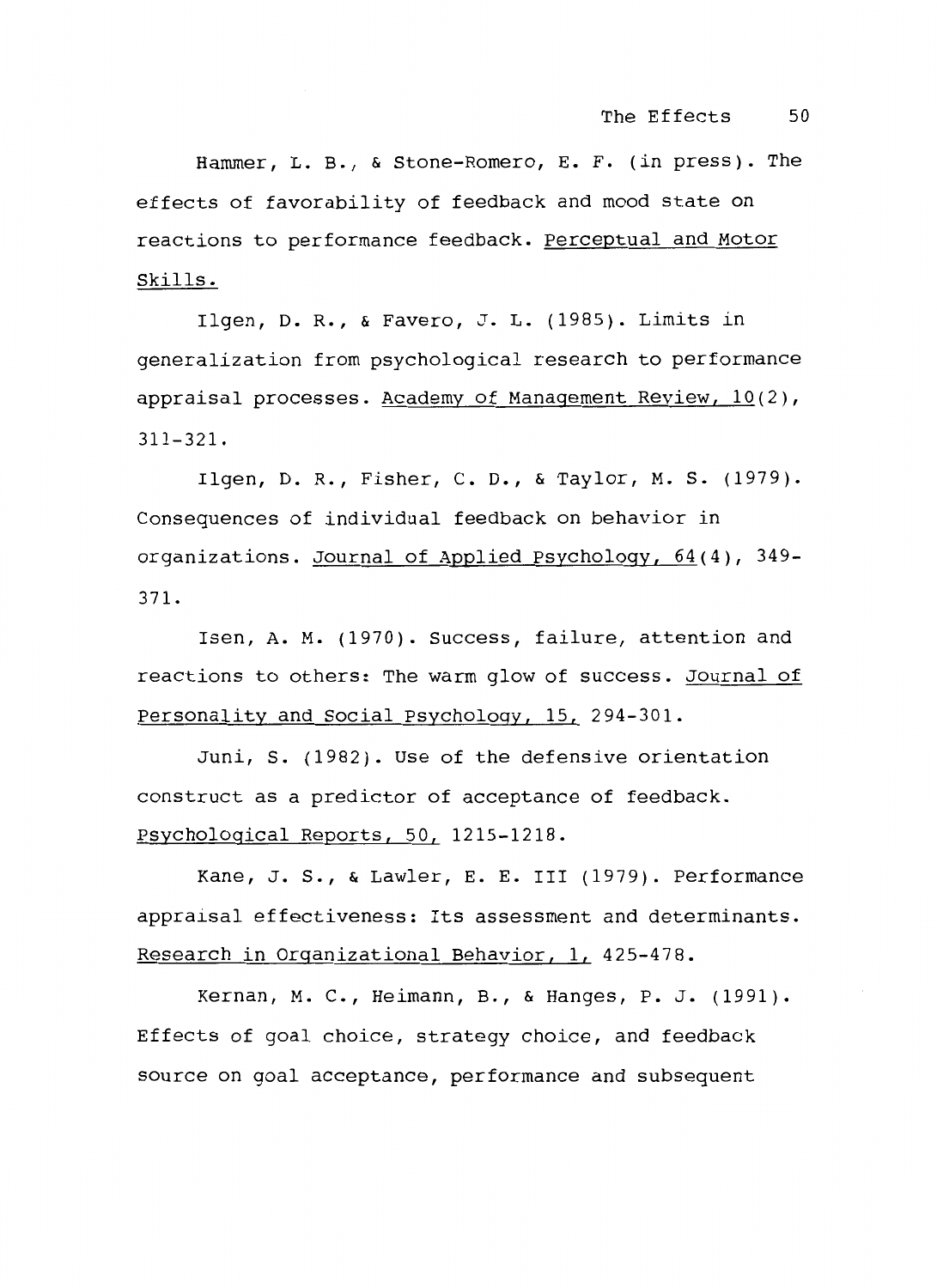goals. Journal of Applied Social Psychology, 21(9), 713- 733.

Kernis, M. H., Cornell, D. P., Sun, c. R., Berry, A., & Harlow, T. (1993). There's more to self-esteem than whether it is high or low: The importance of stability of self-esteem. Journal of Personality and Social Psychology, 64(6), 1190-1204.

Kirchner, w. K., & Reisberg, D. J. (1962). Differences between better and less effective supervisors in appraisal of subordinates. Personnel Psychology, 15(3), 295-302.

Klimoski, R. J., & London, M. (1974). Role of the rater in performance appraisal. Journal of Applied Psychology, 59(4), 445-451.

Lance, C. E., LaPointe, J. A., & Fisicaro, s. A. (1994). Tests of three causal models of halo rater error. Organizational Behavior and Human Decision Processes, 57, 83-96.

Landy, F. J. (1989). Psychology of work behavior (4th ed.). Belmont, CA: Brooks/Cole Publishing Company.

Landy, F. J. & Farr, J. L. (1983). The measurement of work performance: Methods, theory, and applications. New York: Academic Press.

Larson, J. R. (1984). The performance feedback process: A preliminary model. Organizational Behavior and Human Performance, 33, 42-76.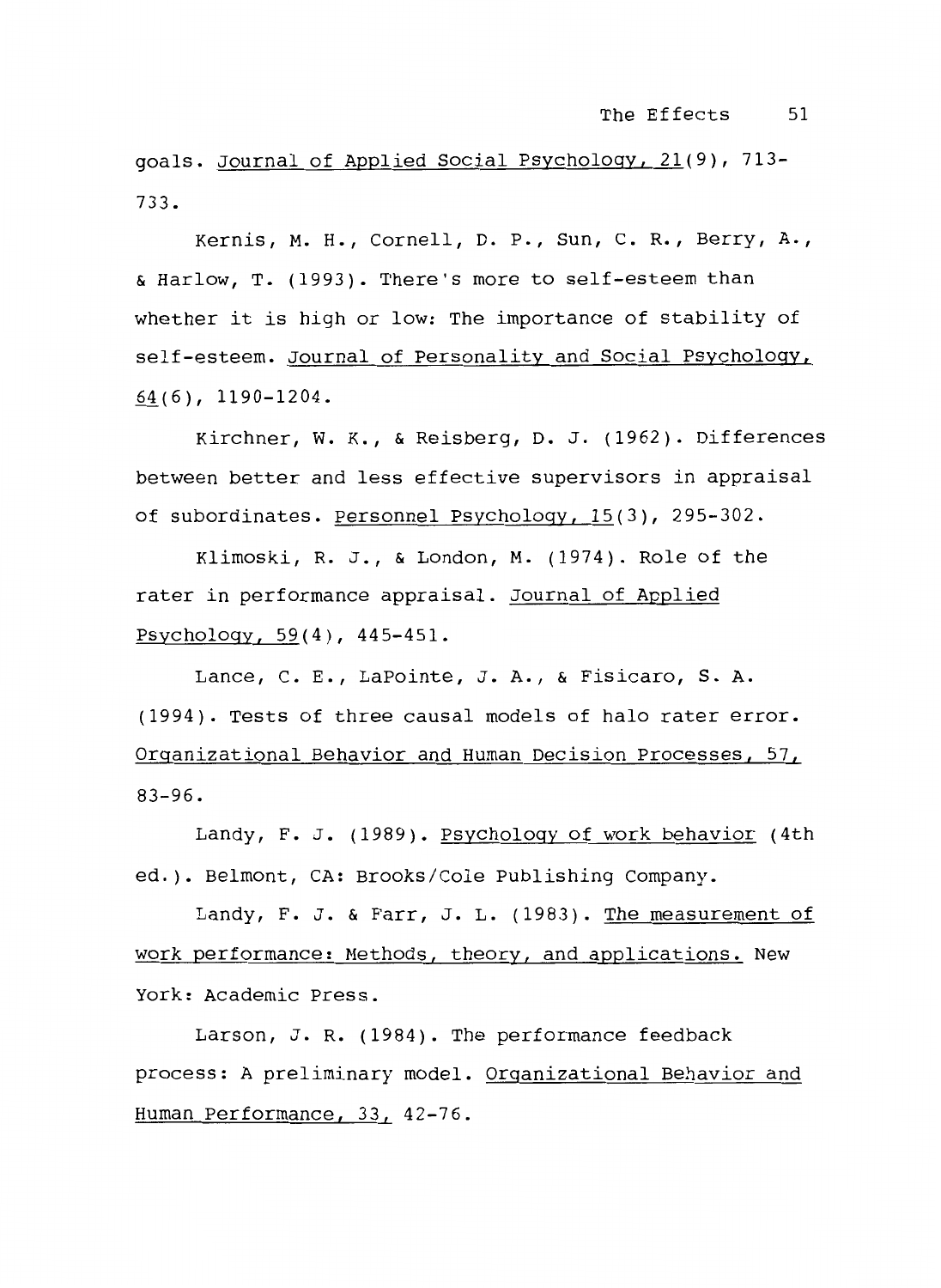Lewis, c. T., & Stevens, c. K. (1990). An analysis of job evaluation committee and job holder gender effects on job evaluation. Public Personnel Management, 19(3), 271-278.

Meyer, H. H. (1980). Self appraisal of job performance. Personnel Psychology, 33(2), 291-295.

Mohrman, A. M., Jr., Resnick-West, s. M., & Lawler, E. E., III (1989). Designing performance appraisal systems: Aligning appraisals and organizational realities. San Francisco, CA: Jossey-Bass, Inc., Publishers.

Mullins, c. J., & Force, R. C. (1962). Rater accuracy as a generalized ability. Journal of Applied Psychology, 46(3), 191-193.

Murphy, K. R., & Cleveland, J. N. (1995). Understanding performance appraisal: Social, organizational, and goal-based perspectives. Thousand Oaks, CA: Sage Publications.

Roberts, G. E. (1994). Maximizing performance appraisal system acceptance: Perspectives from municipal government personnel administrators. Public Personnel Management, 23(4), 525-549.

Russell, J. s., & Goode, D. L. (1988). An analysis of managers' reactions to their own performance appraisal feedback. Journal of Applied Psychology, 73(1), 63-67.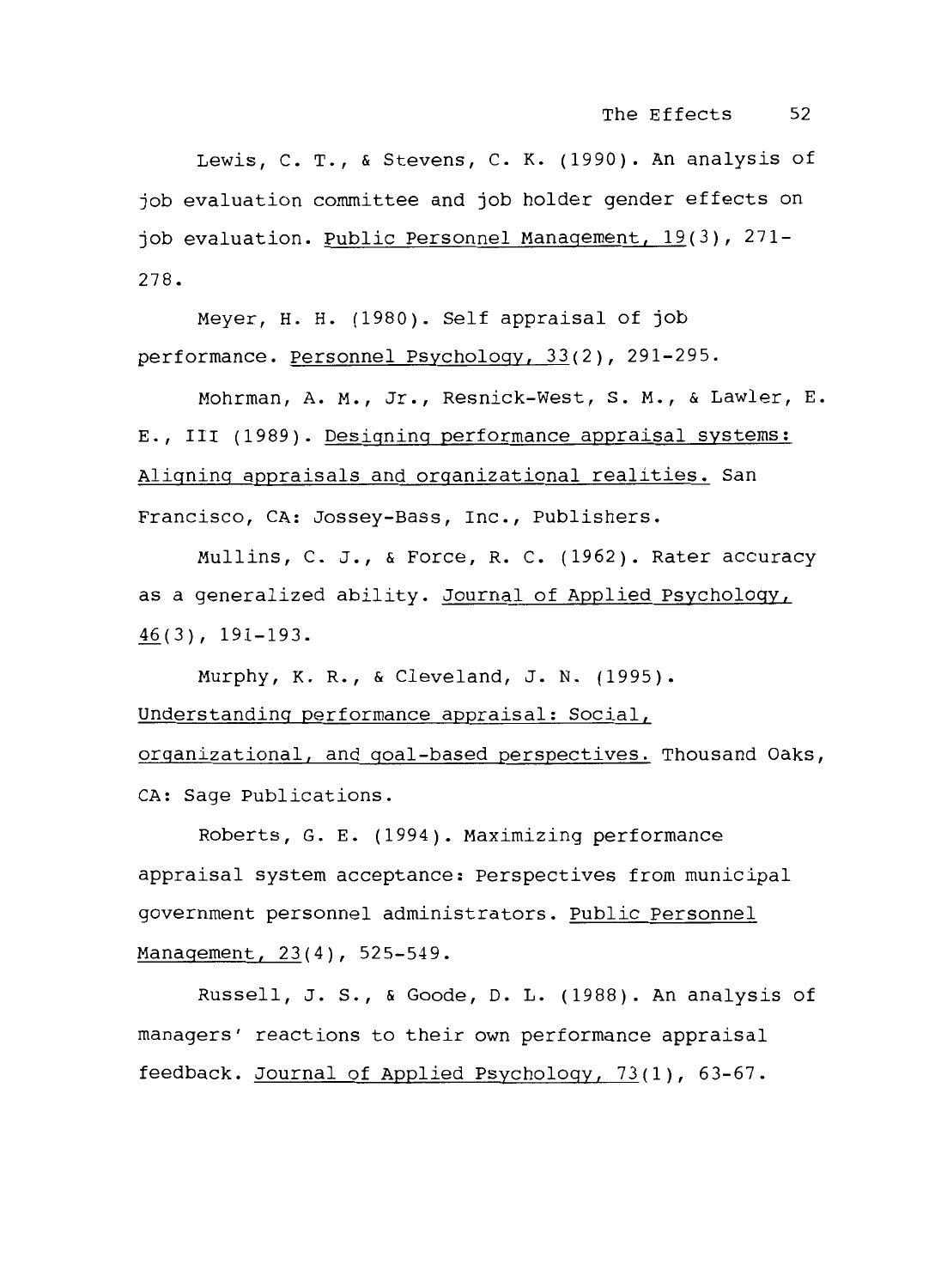Saavedra, R., & Kwun, s. K. (1993). Peer evaluation in self-managing work groups. Journal of Applied Psychology,  $78(3)$ , 450-462.

Schlenker, B. R., Soraci, s., Jr., & McCarthy, B. (1976). Self-esteem and group performance as determinants of egocentric perceptions in cooperative groups. Human Relations, 29(12), 1163-1176.

Sinclair, R. c. (1988). Mood, categorization breadth, and performance appraisal: The effects of order of information acquisition and affective state on halo, accuracy, information retrieval, and evaluations. Organizational Behavior and Human Decision Processes, 42,  $22 - 46$ .

Stone, D. L., Geutal, H. G., & Mcintosh, B. (1984). The effects of feedback sequence and expertise of the rater on perceived feedback accuracy. Personnel Psychology, 37, 487-506.

Stone, D. L., & Stone, E. F. (1985). The effects of feedback consistency and feedback favorability on selfperceived task competence and perceived feedback accuracy. Organizational Behavior and Human Decision Processes, 36, 167-185.

Stone, E. F., & Stone, D. L. (1984). The effects of multiple sources of performance feedback and feedback f avorability on self-perceived task competence and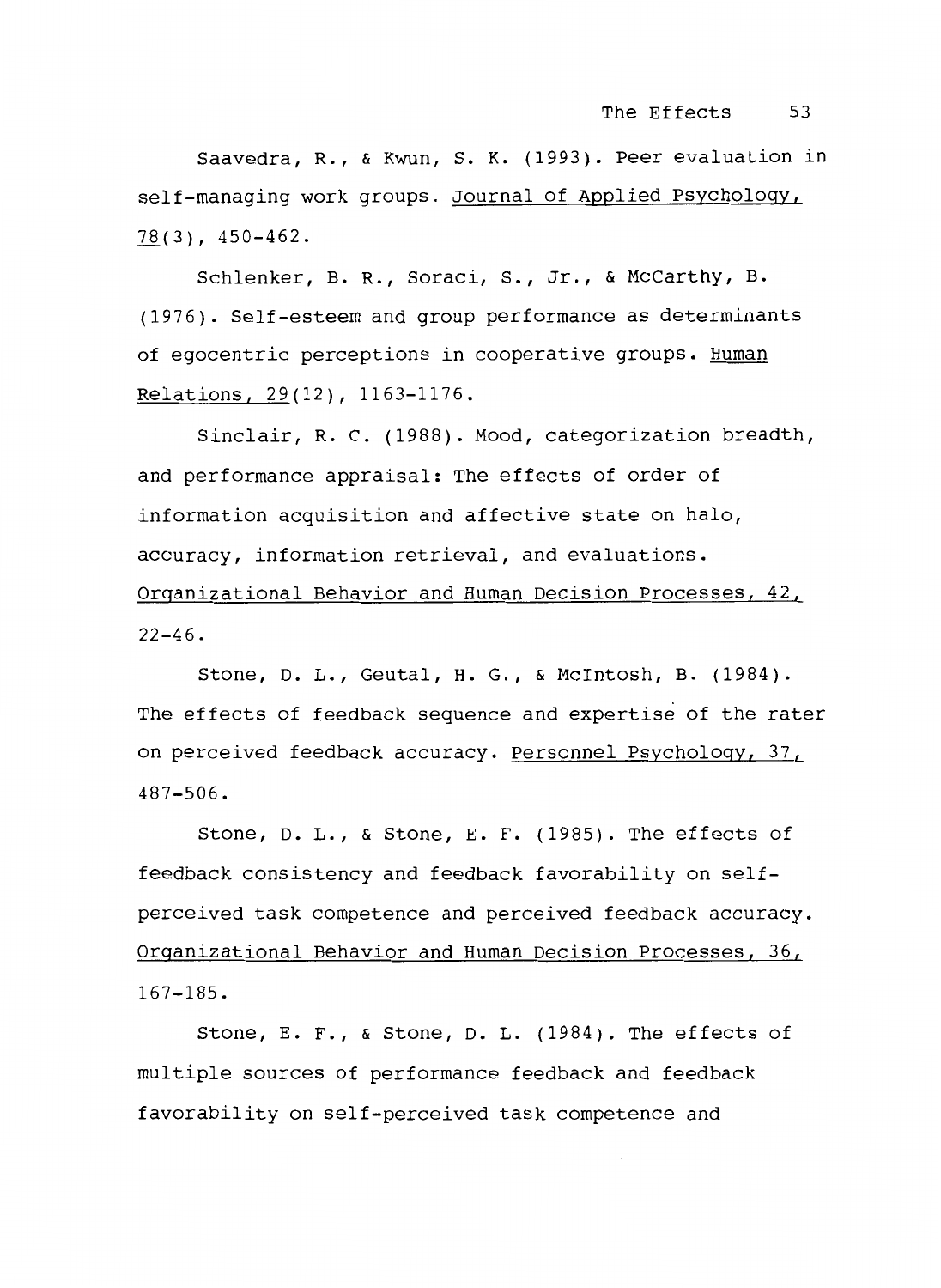perceived feedback accuracy. Organizational Behavior and Human Decision Processes, 36, 167-185.

Sulsky, L. M., & Day, D. v. (1992). Frame-of-reference training and cognitive categorization: An empirical investigation of rater memory issues. Journal of Applied Psychology, 77(4), 501-510.

Sulsky, L. M., & Day, D. v. (1994). Effects of frameof-reference training on rater accuracy under alternative time delays. Journal of Applied Psychology, 79(4), 535-543.

Sweeney, P. D., & Wells, L. E. (1990). Reactions to feedback about performance: A test of three competing models. Journal of Applied Psychology, 20(10), 818-834.

Trope, Y., & Neter, E. (1994). Reconciling competing motives in self-evaluation: The role of self-control in feedback seeking. Journal of Personality and Social  $Psychology, 66(4), 646-657.$ 

VanYperen, N. w. (1992). Self-enhancement among major league soccer players: The role of importance and ambiguity on social comparison behavior. Journal of Applied Social Psychology, 22(15), 1186-1198.

Wagner, E. E., & Hoover, T. o. (1974). The influence of technical knowledge on position error in ranking. Journal of Applied Psychology, 59(3), 406-407.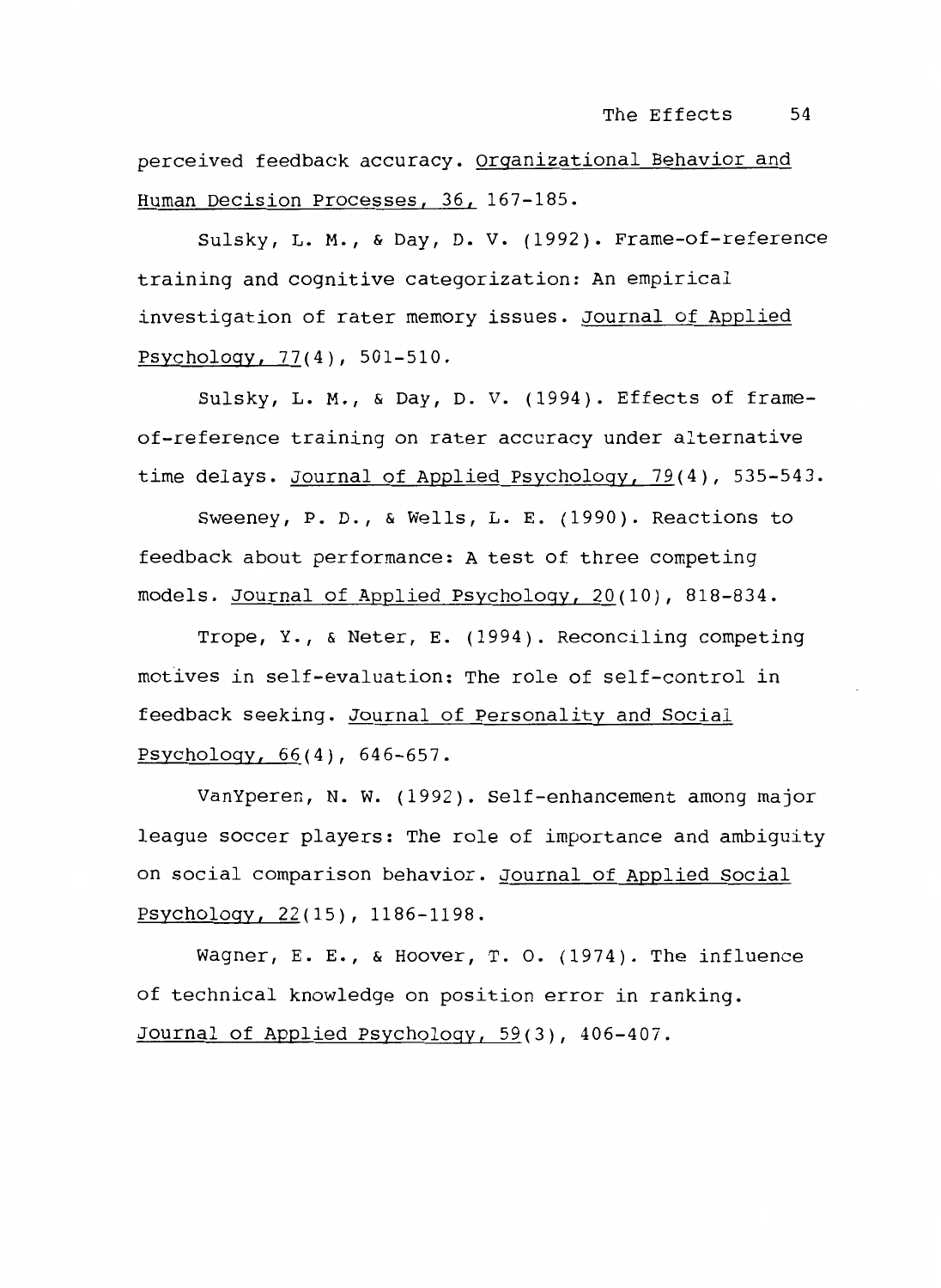The Effects 55

Waldersee, R., & Luthans, F. (1994). The impact of positive and corrective feedback on customer service performance. Journal of Organizational Behavior, 15, 83-95.

Watson, D., Clark, L.A., & Tellegen, A. (1988). Development and validation of brief measures of positive and negative affect: The PANAS scales. Journal of Personality and Social Psychology, 54(6), 1063-1070.

Woehr, D. J. (1994). Understanding frame of reference training: The impact of training on the recall of performance information. Journal of Applied Psychology,  $79(4)$ , 525-534.

Wyer, R. s., & Frey, D. (1983). The effects of feedback about self and others on the recall and judgments of feedback-relevant information. Journal of Experimental Social Psychology, 19, 540-559.

Yammarino, F. J., & Waldman, D. A. (1993). Performance in relation to job skill importance: A consideration of rater source. Journal of Applied Psychology, 78(2), 242- 249.

Zammuto, R. F., London, M., & Rowland, K. M. (1982). Organization and rater differences in performance appraisals. Personnel Psychology, 35, 643-658.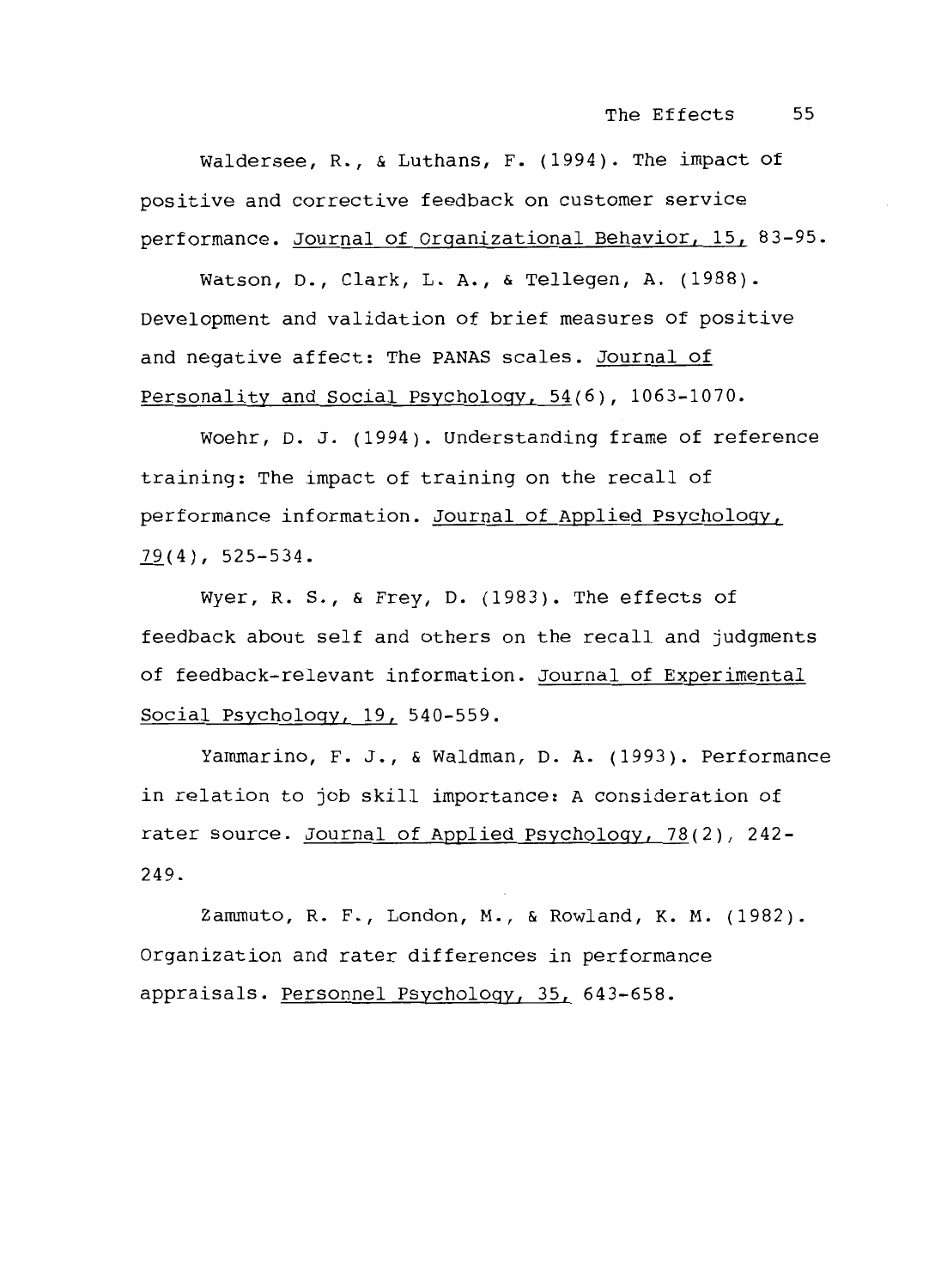# Appendix A

# Advertising Task Feedback Form

Response Possibilities:

|      | $\overline{2}$ | 3 <sup>7</sup> | 4 5 6   |  | 8 | 9 | 10        |
|------|----------------|----------------|---------|--|---|---|-----------|
| Poor |                |                | Average |  |   |   | Excellent |

#### Rating

- 1. Getting Attention- The extent to which the ad gets the attention of others.
- 2. Holding Interest- The extent to which the ad holds the interest of others.
- 3. Arousing Desire- The extent to which the ad arouses the desires and meets the needs of others.
- 4. Relevance of Title- The extent to which the title ~~ represents the company.
	- 5. Relevance of Slogan- The extent to which the slogan
		- is relevant to the company.
	- 6. Overall Rating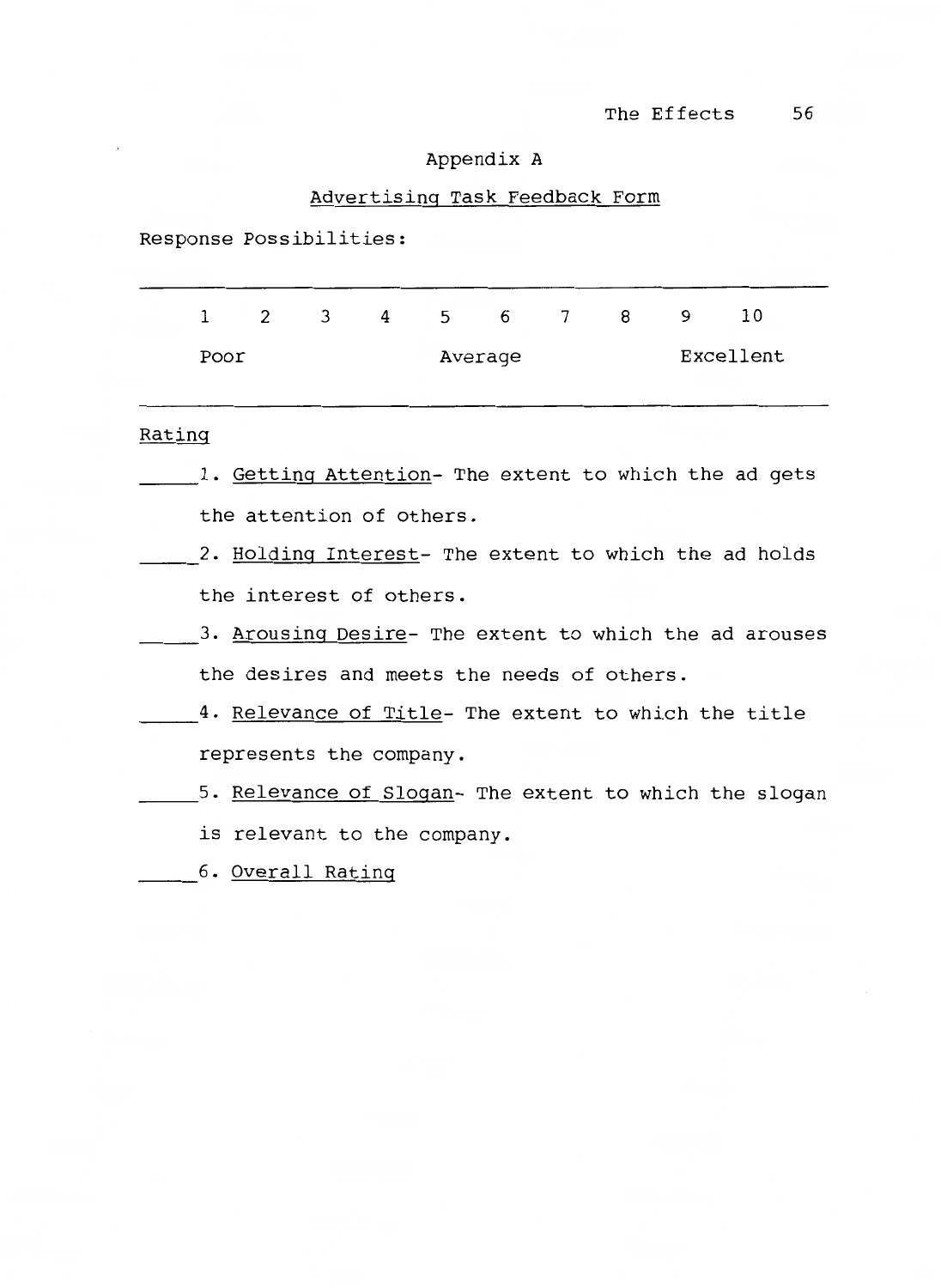# Appendix B

Please use the response possibilities shown below to rate the advertising board shown to you. Mark your rating (using whole numbers please) in the blanks provided.

# Performance Rating Form

Response Possibilities:

| $\mathbf{1}$ | 2    | $\overline{\mathbf{3}}$ | $\overline{4}$ | 5 6     | $7\overline{)}$ | 8 | 9. | 10        |  |
|--------------|------|-------------------------|----------------|---------|-----------------|---|----|-----------|--|
|              | Poor |                         |                | Average |                 |   |    | Excellent |  |

#### Rating

- 1. Getting Attention- The extent to which the ads get the attention of others.
- 2. Holding Interest- The extent to which the ads hold the interest of others.
- 3. Arousing Desire- The extent to which the ads arouse the desires and meet the needs of others.
- 4. Relevance of Title- The extent to which the titles represents the companies.
- 5. <u>Relevance of Slogan</u>- The extent to which the slogans are relevant to the companies.
- 6. Overall Rating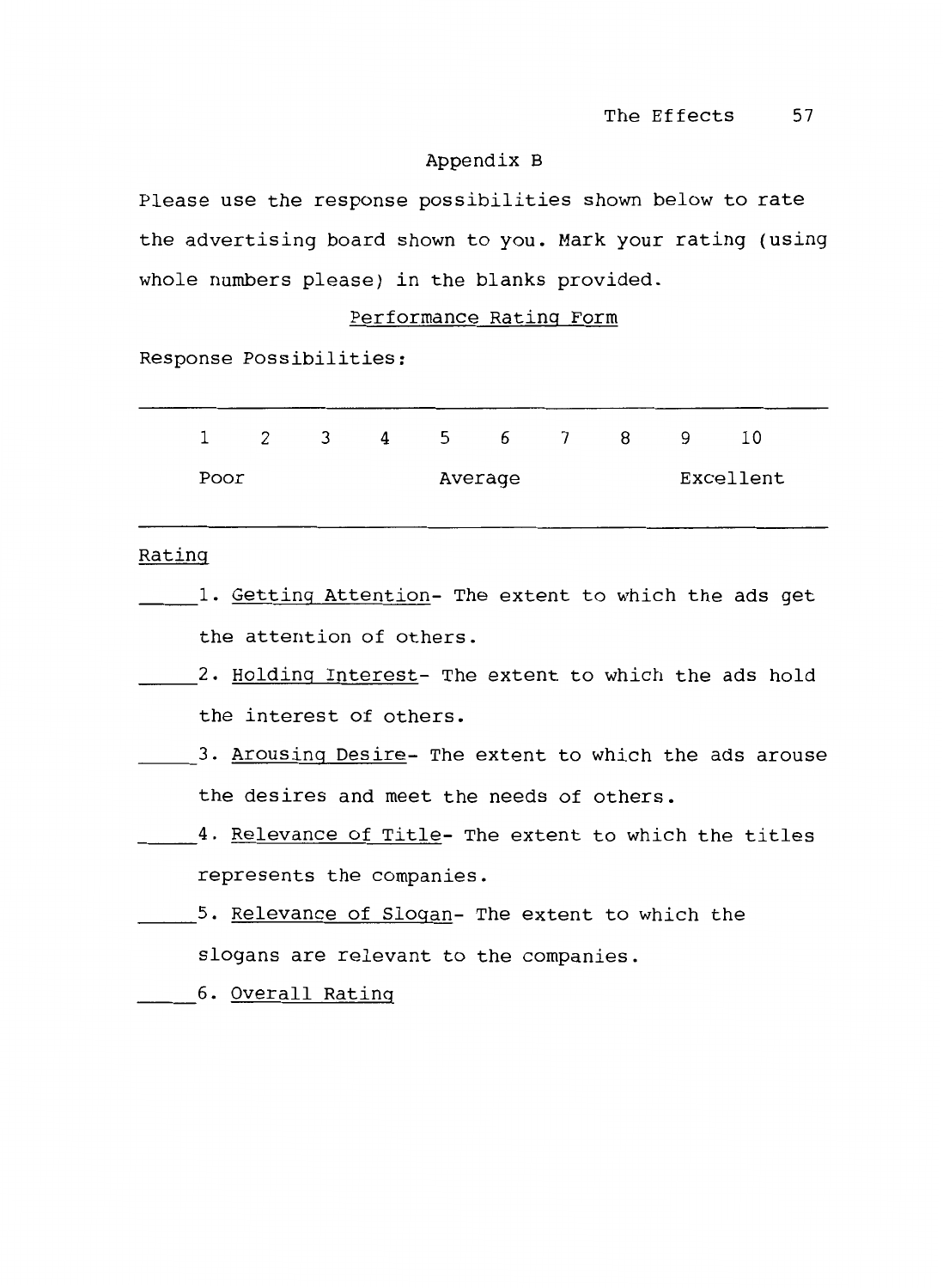#### Appendix C

#### Instructions

Shown below are statements concerning the performance rating you received as a result of your work on the advertising task. Consider the statements with respect to that rating. Mark the alternative on the sheet that best indicates the degree to which you agree or disagree with the statements. Use the following response possibilities.

| (1)      | (2)      | (3)      | (4)      |
|----------|----------|----------|----------|
| Strongly | Slightly | Slightly | Strongly |
| Disagree | Disagree | Aqree    | Aqree    |

1. The feedback was an accurate evaluation of my performance on the task.

- \_\_\_ 2. I do not feel the feedback reflected my actual performance.
- 3. I believe the feedback was correct.
- 4. The feedback was consistent with how I felt I performed on the task.
- \_\_\_ 5. The raters accurately judged my performance on the task.

\_\_\_ 6. The raters incorrectly appraised my work.

- ~~~7· The raters' evaluation of my work matched my own evaluation.
- 8. The raters' evaluation of my work reflected my true performance.

9. The feedback did not truly depict my performance on the task.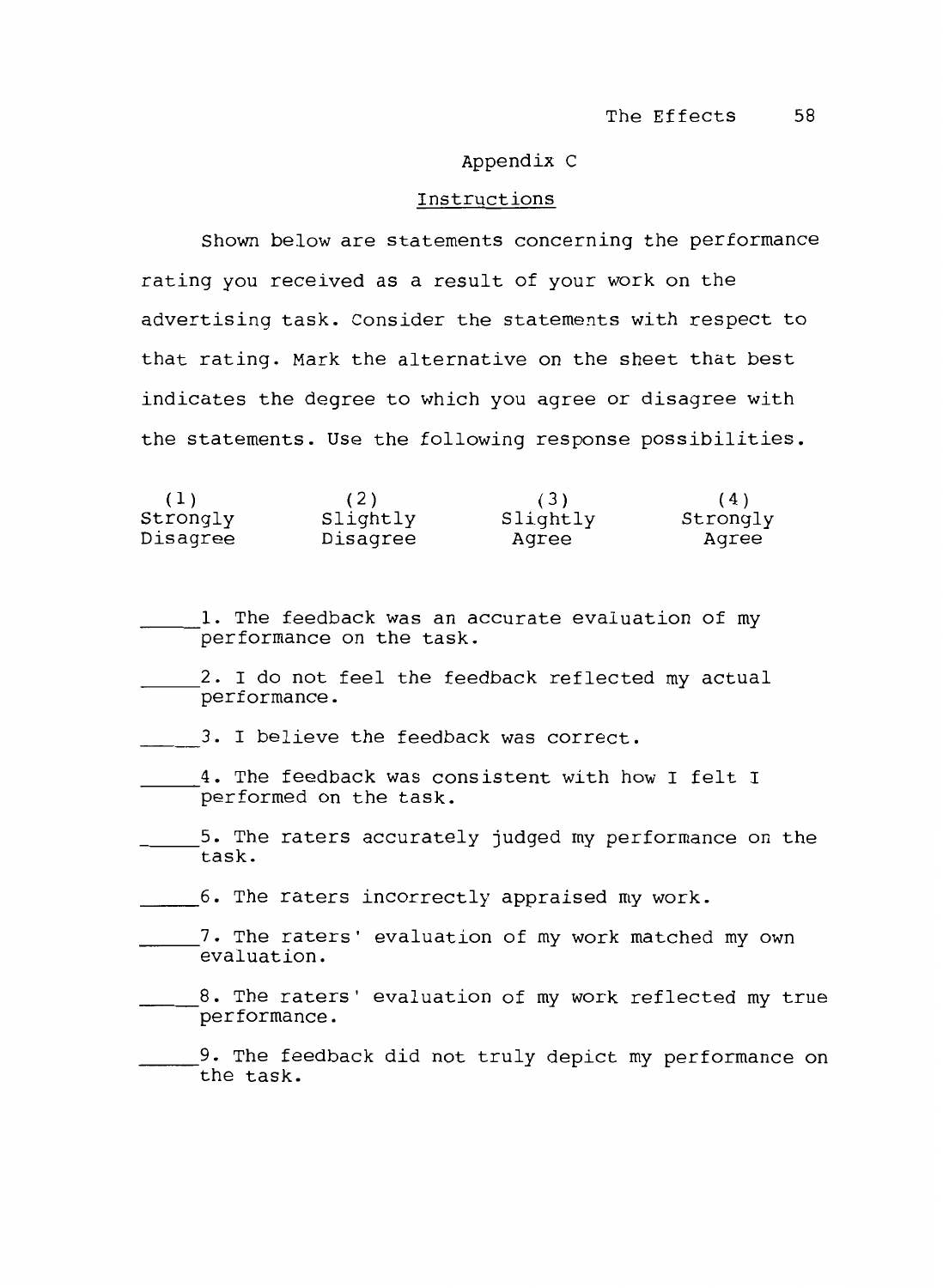# Appendix D

This form is to find out your opinion on how good your board was. Please use the response possibilities shown below to rate your own performance in creating an advertising display. Mark your rating (using whole numbers please) in the blanks provided.

#### Self-rating Form

Response Possibilities:

|      | $1 \quad 2 \quad 3$ |  | 4 5 6 7 8 |         |  | $\overline{9}$ | 10        |
|------|---------------------|--|-----------|---------|--|----------------|-----------|
| Poor |                     |  |           | Average |  |                | Excellent |

# Rating

- 1. Getting Attention- The extent to which the ads get the attention of others.
- 2. Holding Interest- The extent to which the ads hold the interest of others.
- 3. Arousing Desire- The extent to which the ads arouse the desires and meet the needs of others.
- \_\_\_\_\_4. <u>Relevance of Titles</u>- The extent to which the titles represent the companies.
	- 5. Relevance of Slogans- The extent to which the slogans are relevant to the companies.
- 6. Overall Rating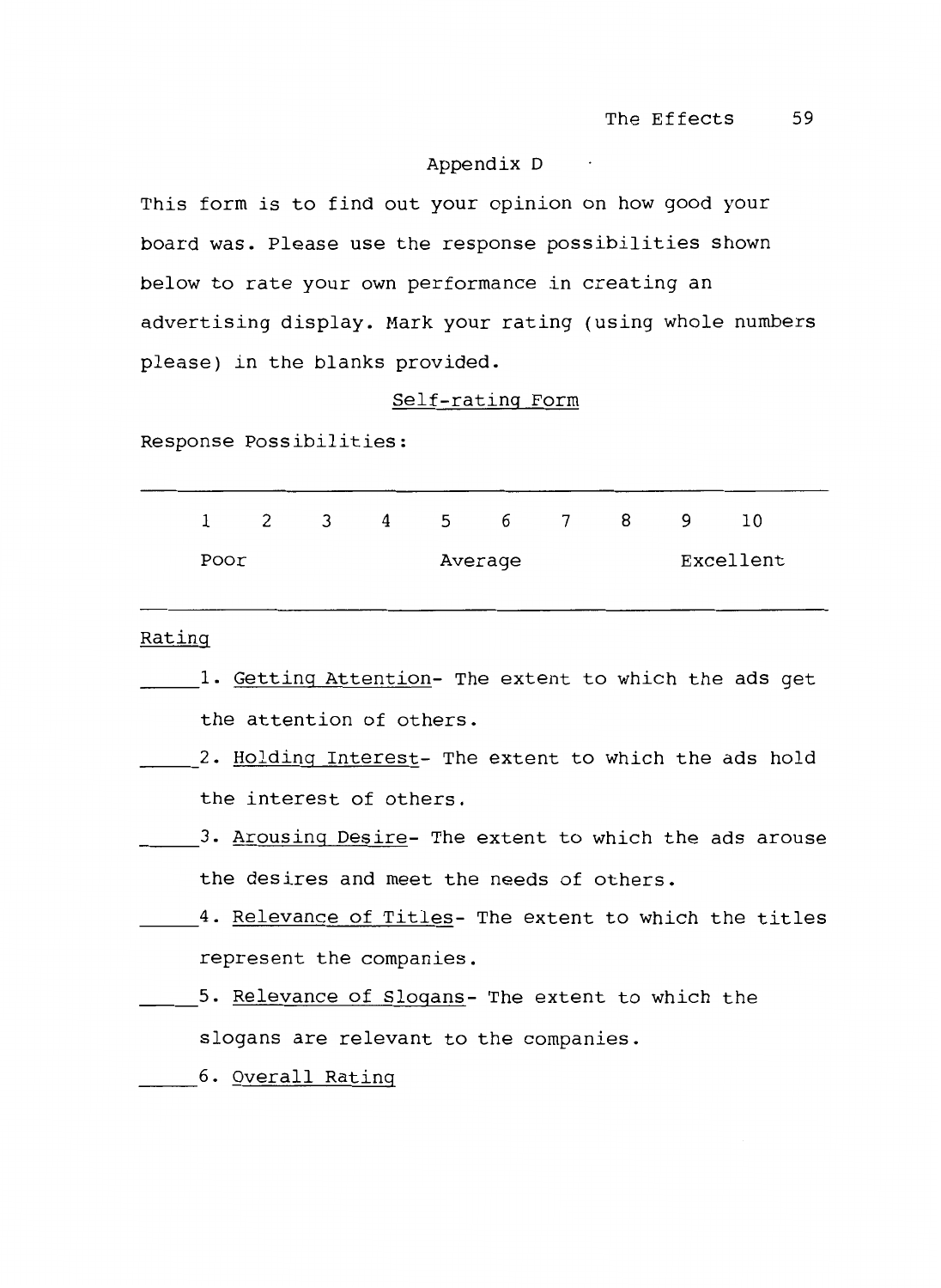# Appendix E

This scale consists of a number of words that describe different feelings and emotions. Read each item and then mark the appropriate answer in the space next to that word. Indicate to what extent you feel this way right now, that is, at the present moment. Use the following scale to record your answers.

| very<br>or not<br>at all | slightly a little moderately quite extremely | a bit |  |
|--------------------------|----------------------------------------------|-------|--|

| interested   | irritable |            |
|--------------|-----------|------------|
| distressed   | alert     |            |
| excited      | ashamed   |            |
| upset        | inspired  |            |
| strong       | nervous   |            |
| quilty       |           | determined |
| scared       | attentive |            |
| hostile      | jittery   |            |
| enthusiastic | active    |            |
| proud        | afraid    |            |
|              |           |            |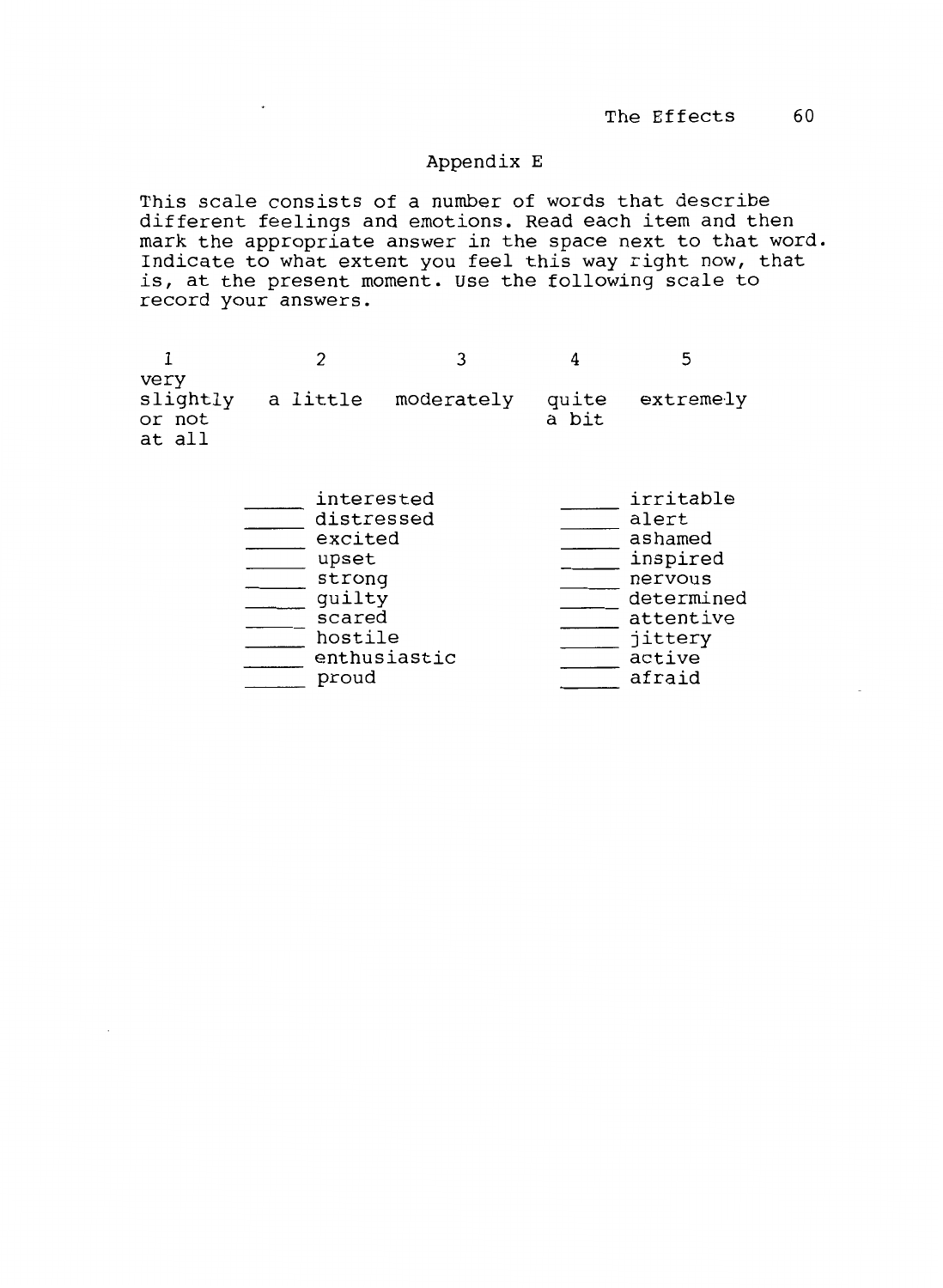# Appendix F

## DEMOGRAPHICS

1. What is your age?

2. What is your occupation?

(Please circle one answer in the following questions.)

3. What is your sex?

Male Female

4. What year are you in school?

Freshman Soph. Junior Senior Post-Bae Grad

5. Have you had previous experience in marketing or advertisement?

Yes No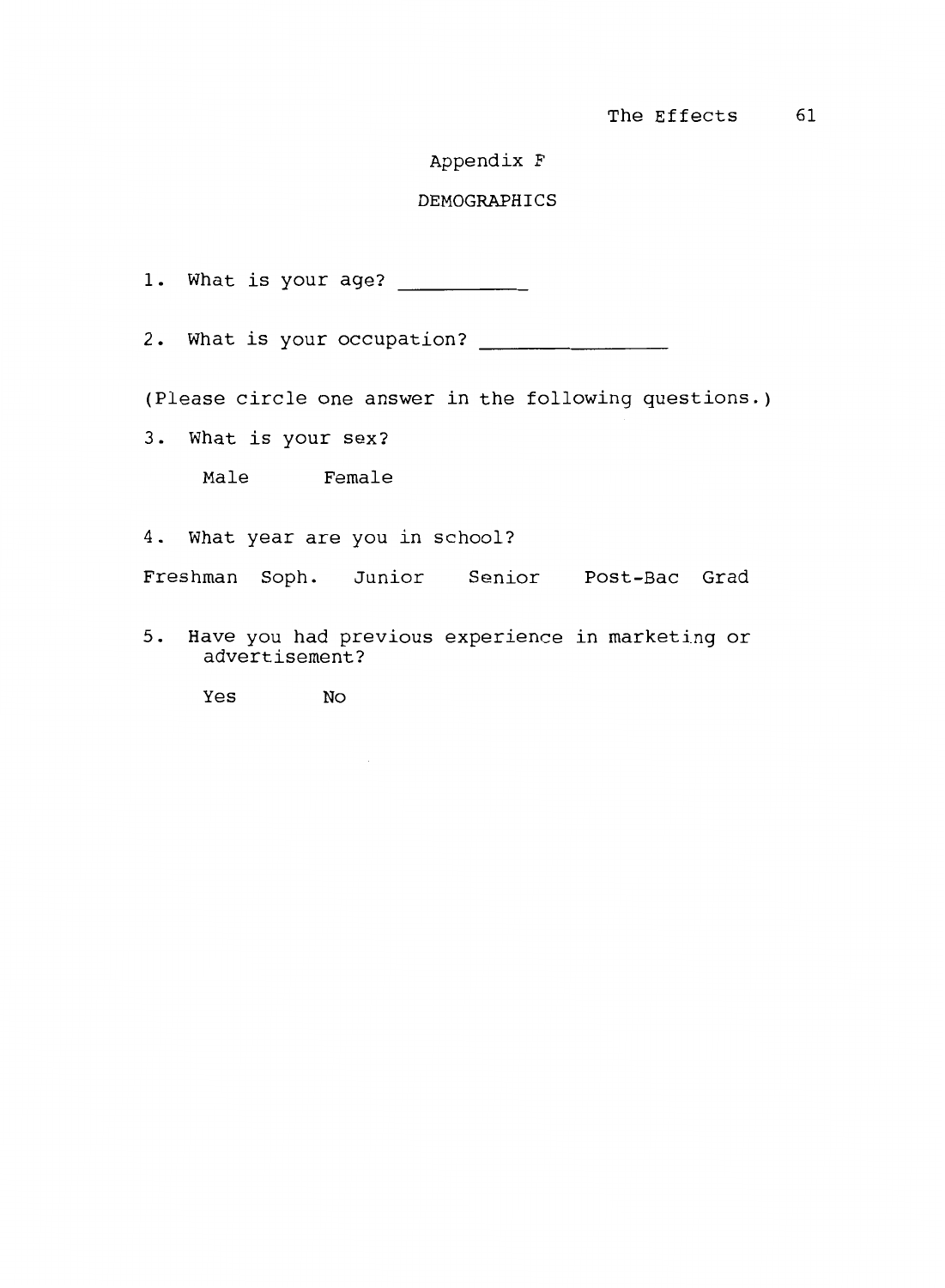#### Appendix G

#### Purpose and Instruction Script

#### Part I

Hello, my name is Cybelle Lyon and I am a doctoral student in Industrial/Organizational Psychology. I am conducting this experiment as part of my Master's thesis. I am interested in the different aspects of attention getting and information communication. I want to find out how people attempt to get others' attention while conveying certain information at the same time. Specifically, I am interested in what people perceive as attaining these marketing goals. For this reason, I want to find out what you believe constitutes good attention getting and information conveyance.

For this experiment, you will be playing the role of manager of an advertising firm. In this job, you not only have to create advertising displays, you have to critique the work of those who work for you, too. Your first task as manager will be to create an advertising display board. A team of two marketing graduate students will evaluate your work, but we will ask you to leave the room so that all rating is done anonymously. Your second task will be to rate an example of someone else's ability to get attention and convey information; this person is no one in this room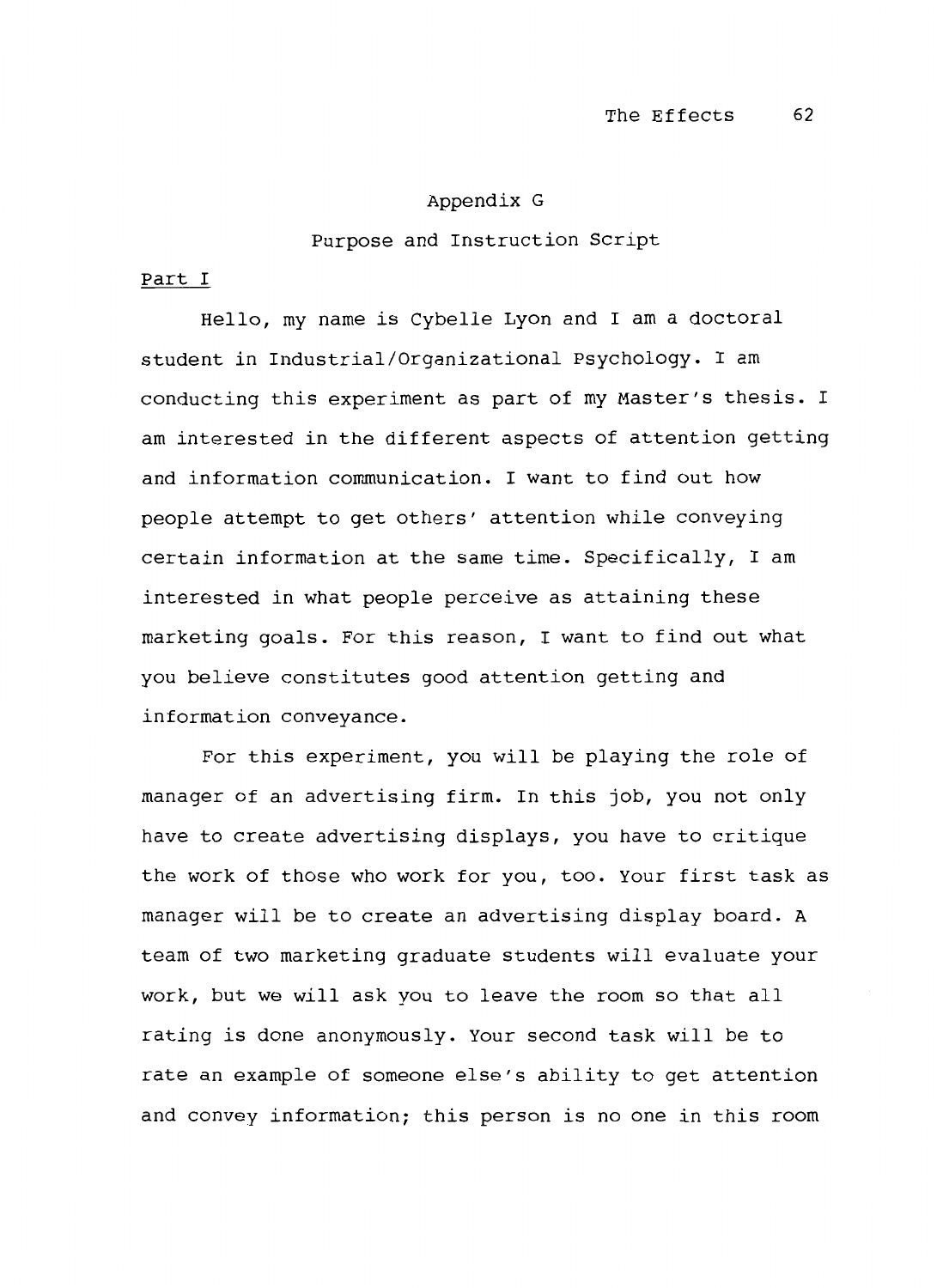or that you know. Feel free to ask me questions, and please be assured that all information you give will be kept confidential. The entire experiment will take approximately 1 hr. Before we start the experiment, I would like to give you the opportunity to change your mind about participation and have you fill out an informed consent form. Please understand that your participation is voluntary and you are free to withdraw from the experiment at any time. (Distribute informed consent forms.) Please sign both of these consent forms and put one away in your bag or your pocket. I will collect the other one. These consent forms will be kept separate from all other materials that you complete during this study, so your name will not be associated with any of your work.

I have placed a card with your participant number on it on your desk. This will be what identifies each person's work. Please write this number on every sheet of paper I hand you, besides the consent forms, throughout the rest of the experiment.

Now we are ready to begin the task. I am going to ask you to role play a middle-level manager in a mid-sized advertising company. By role play I mean act the part of, behave like you think that person would behave, and pretend that you are that person.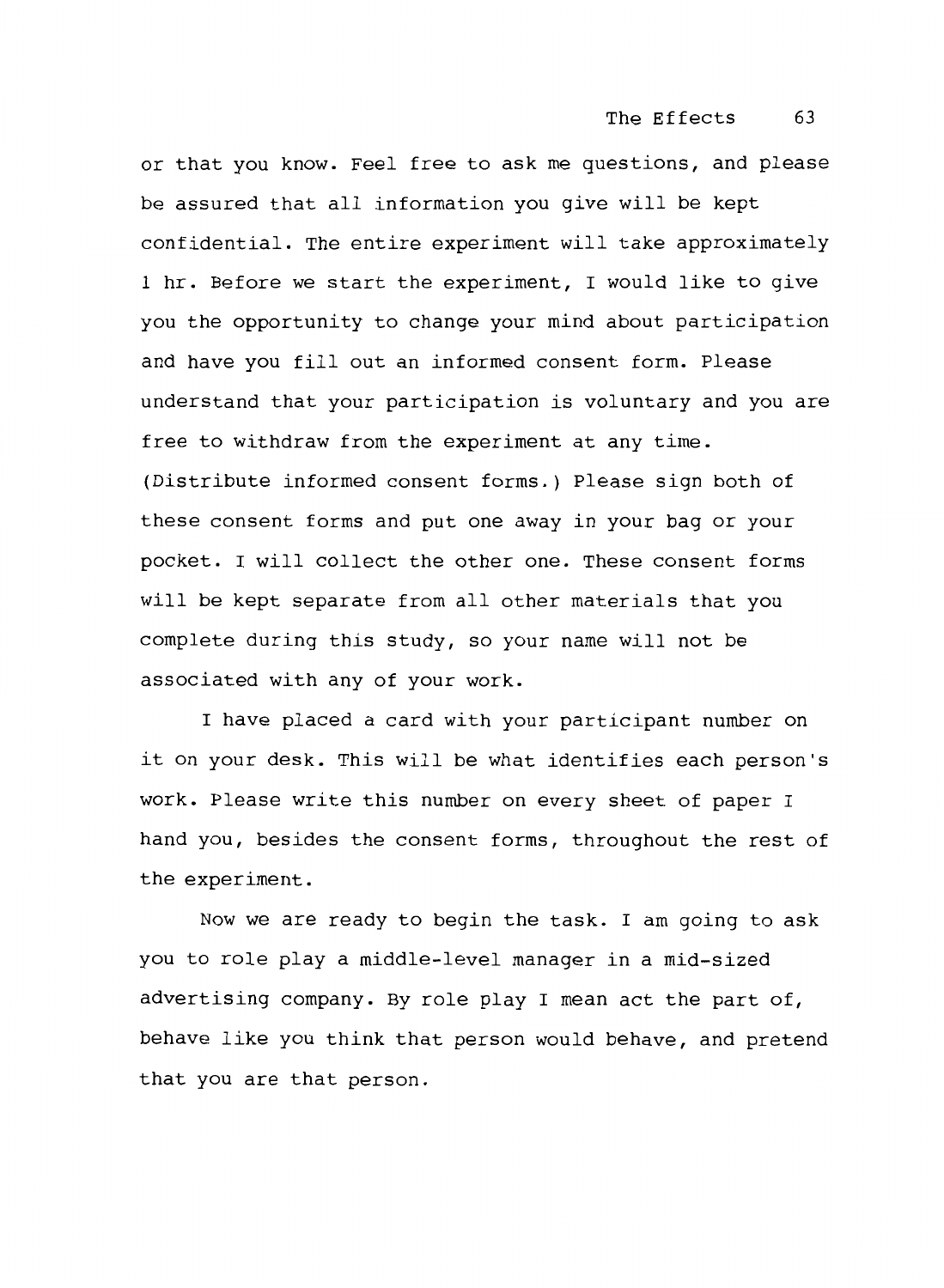Your name is Lee Walters. You work at Hallston, Horowitz, and McDaniels, a mid-sized advertising agency in Portland as a middle manager. You usually oversee and evaluate the performance of your subordinate advertising agents, but to your surprise, your boss has asked you to try your hand at designing four preliminary advertisements, and developing a slogan and title for these ads.

Your task is to develop ads for the four companies shown on your desk. These ads will be used in the regional magazine, Your City's Delight. There are four squares available and I would like you to design one ad per square using thumbtacks and the pictures provided in the manila envelope. You do not have to use all of the pictures, but you can only use each picture once. Everyone has the same pictures to work with. Please write down the title and slogan that you develop for each ad on the slips of paper provided and place it where you would like it positioned on your ad.

Your ads will be evaluated by two advanced marketing graduate students who will decide together on your evaluation. The five dimensions your ad will be evaluated on are ability to get attention, ability to hold interest, ability to arouse desire, relevance of the title, and relevance of the slogan.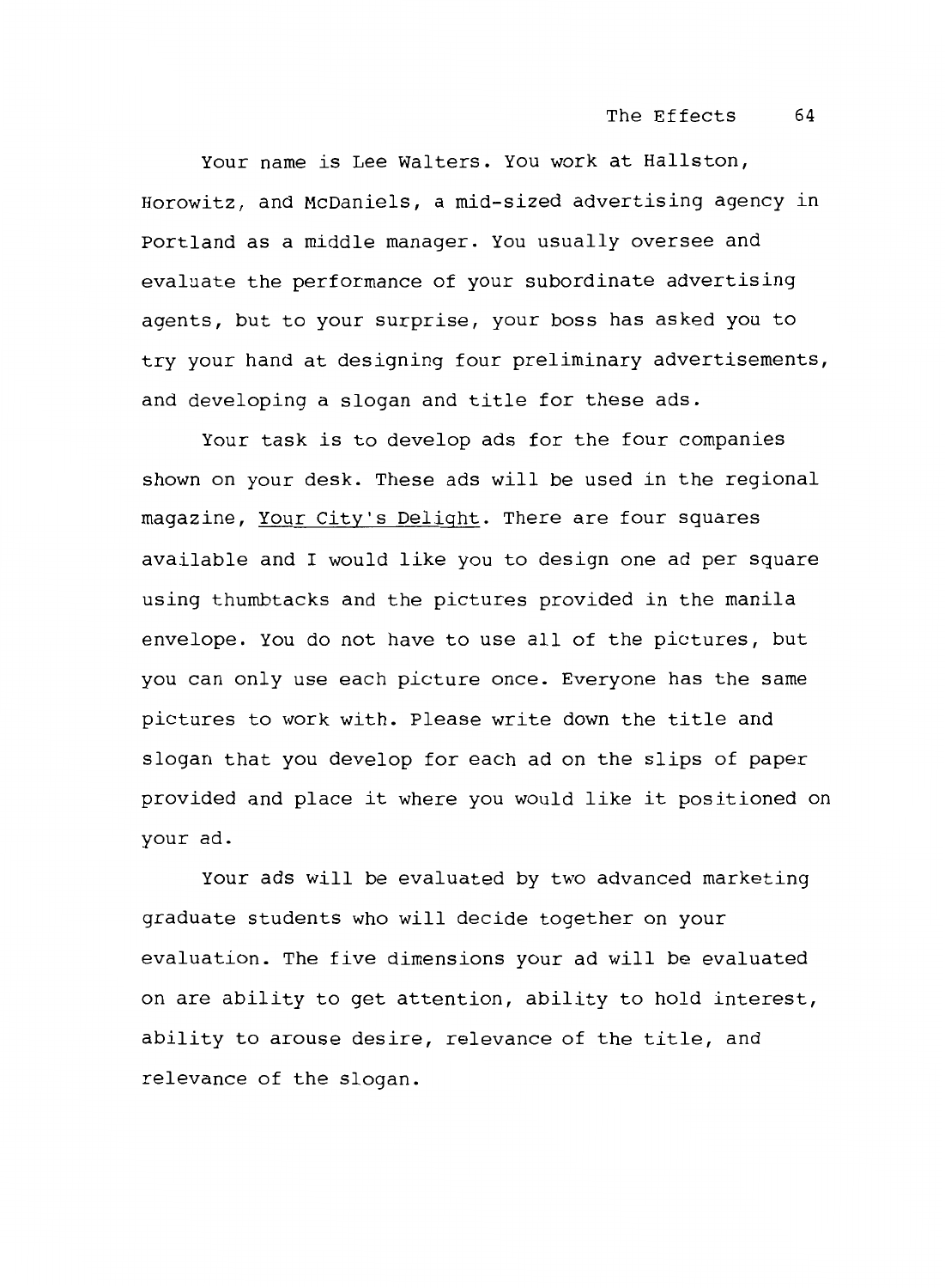Are there any questions? Well, use your imagination and good luck. You will have 20 minutes to complete the task and I will let you know when 20 minutes is up. That will give you approximately five minutes per ad.

You may begin. Okay, your time is up.

## Part II

Now that you have finished, the marketing students will evaluate your performance according to the standards used in actual advertising firms. Please follow me to the other room so they will not see who completed which board. Please wait here while I go and tell them you are out of the room. You can talk to each other, but please do not discuss the experiment with each other. (Come back into the room and wait with the participants. After approximately 10 minutes and after feedback has been placed at their desks by the research assistant, the experimenter leads the participants back into the laboratory).

### Part III

Please go back to the same place you were sitting before and turn over the rating form on your desk. Now I would like you to fill out some forms. (Hand out selfrating form, perceived feedback accuracy measure, and mood measure.) Now you will get to rate a display board that someone did before the experiment started. Please write your subject number on all of these sheets. Now there are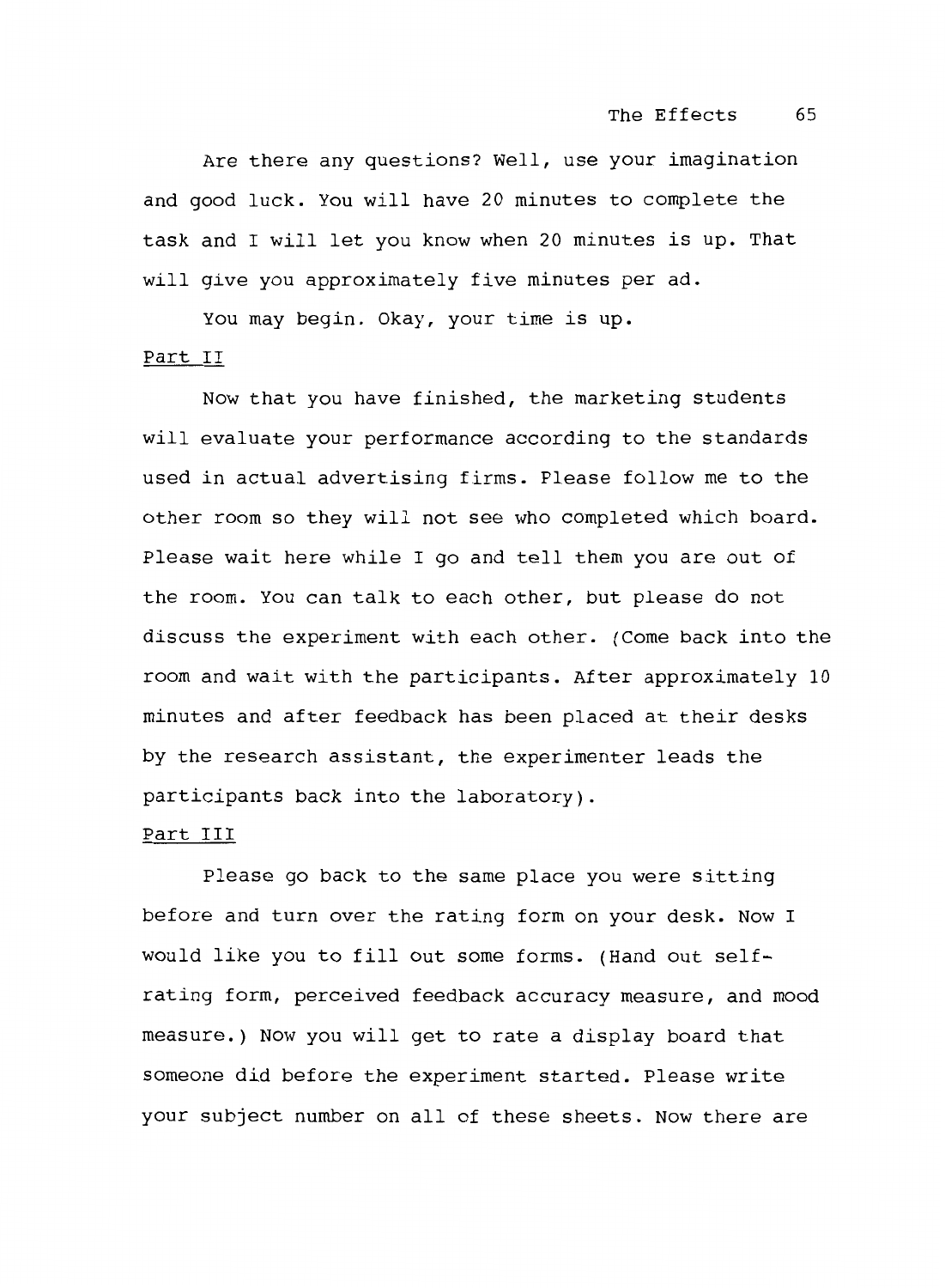two more forms for you to fill out. (Pass out demographic form and self-esteem assessment).

#### Part IV

### Debriefing

Now the experiment is over and I would like to tell you, in more detail, what my project is about. I am actually interested in how receiving feedback on your own performance affects the ratings that you give to others. Your feedback sheets were filled out before any of you arrived. Some contained all low scores, some all average scores, and others contained all high scores. The research assistants shuffled the different forms and placed them face down at your stations without looking at them. So, your boards were never actually evaluated by marketing students and the rating you received had nothing to do with your actual performance. So, I never saw who received which ratings either. I was more interested in how receiving either negative or positive feedback would affect your ratings-of-others. For example, I wanted to see if receiving a negative evaluation would cause you to give others a negative evaluation as well. Does anyone have any questions or comments? If anyone would like to contact me about this experiment in the future, you can do so by asking for me in the Psychology Department on the third floor of Cramer Hall.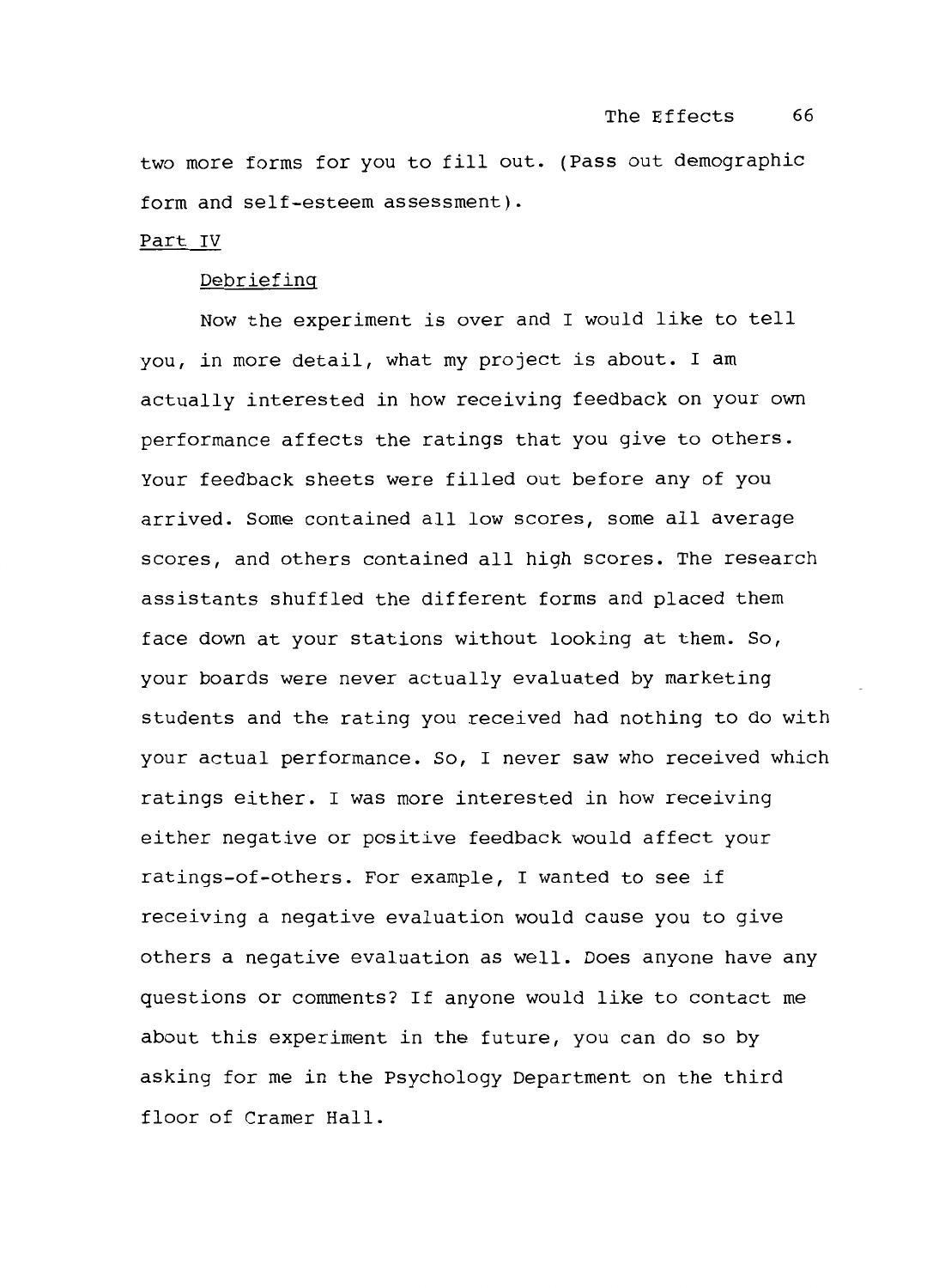I would also like to ask you to please not discuss this experiment with anyone until the term is over. I'm sure that you can see that it is crucial to the success of my experiment that participants arrive with no prior knowledge of the experiment. If they hear about it ahead of time, my results will be meaningless.

Thank you for your participation.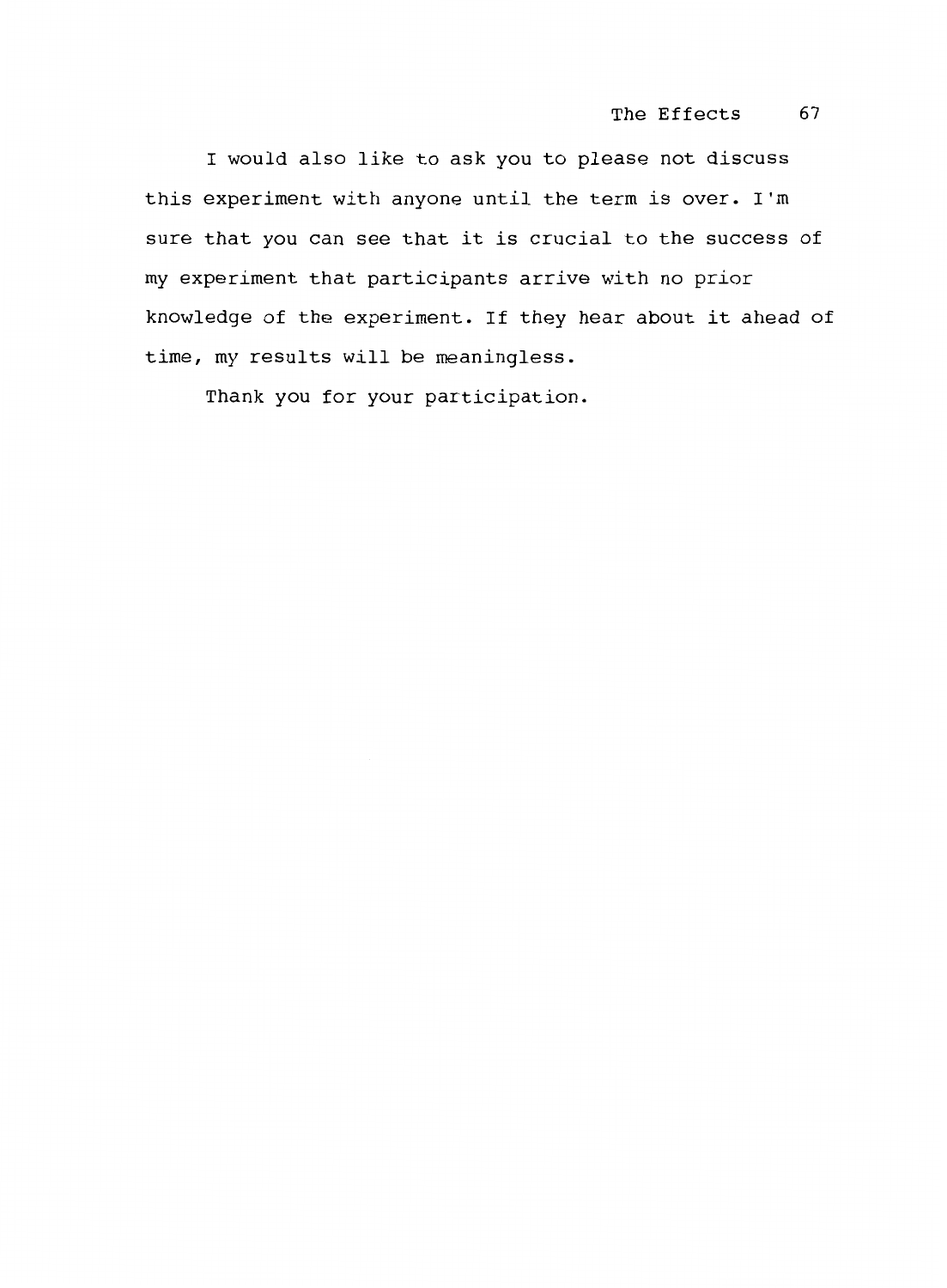Means and Standard Deviations of Dependent variables for Entire Data Set by Favorability of Feedback

| Feedback    |    |          | Mood | Self   | Ratings   |
|-------------|----|----------|------|--------|-----------|
| Condition n |    |          |      | Rating | of Others |
|             |    |          |      |        |           |
| Positive    | 50 | <u>M</u> | 3.89 | 7.45   | 7.05      |
|             |    | SD       | 0.51 | 1.47   | 1.60      |
| Average     | 36 | M        | 3.75 | 5.76   | 6.06      |
|             |    | SD       | 0.41 | 1.34   | 1.27      |
| Negative    | 57 | M        | 3.49 | 4.73   | 5.37      |
|             |    | SD       | 0.42 | 1.63   | 1.45      |
|             |    |          |      |        |           |

Dependent Variables

Note. Mood, self-rating, and ratings-of-others were measured on 5-point, 10-point, and 10-point scales, respectively.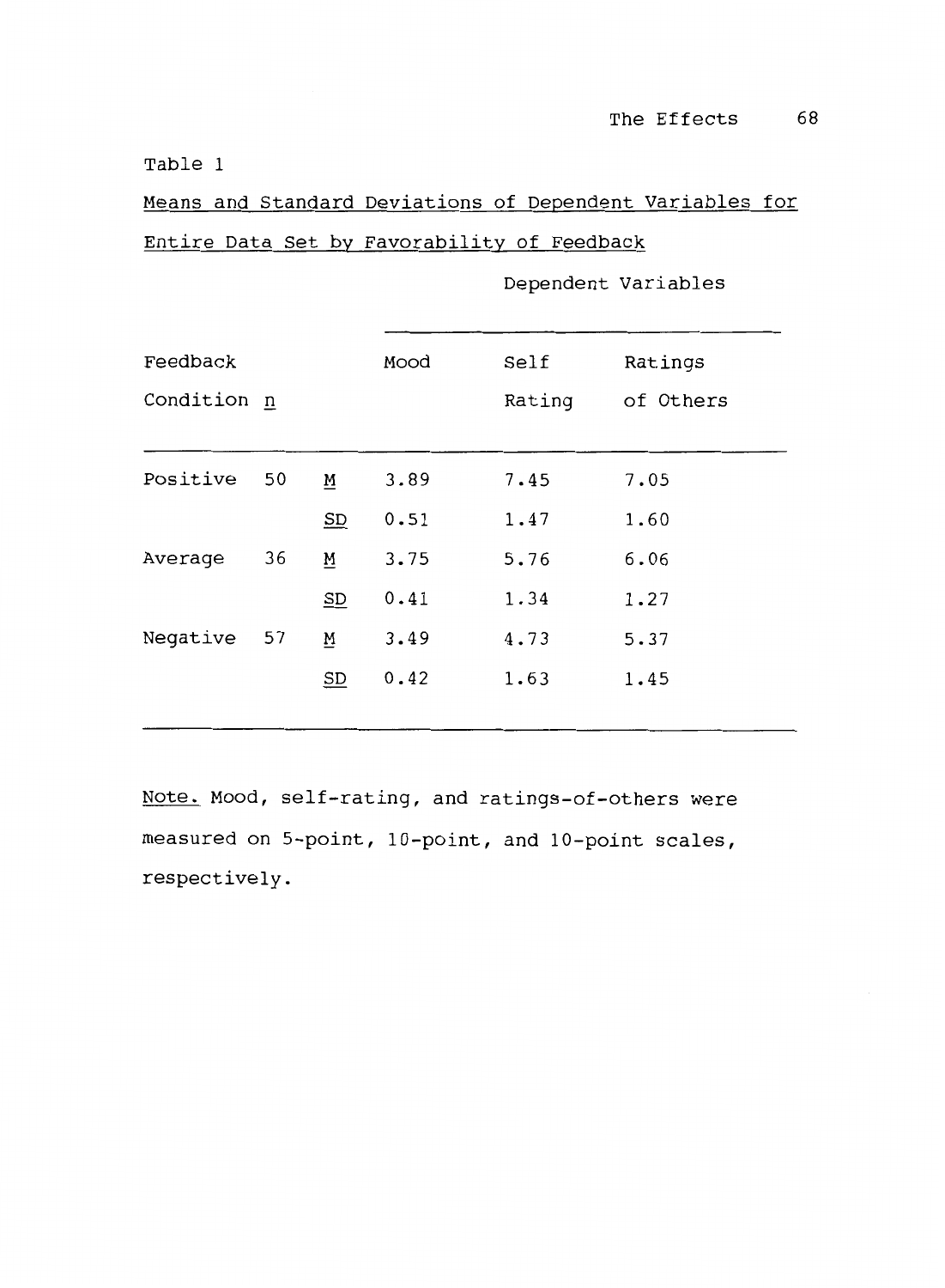Coefficient Alpha Reliabilities of Scales and

# Intercorrelations of Dependent Variables

| Subscale            | 1    | 2      | 3      | 4      |
|---------------------|------|--------|--------|--------|
| 1 Mood              | .85  | $.37*$ | .14    | $.21*$ |
| 2 Self-rating       |      | .95    | $.62*$ | .01    |
| 3 Ratings-of-others | $ -$ |        | .93    | .03    |
| 4 Acceptance        |      |        |        | .84    |
|                     |      |        |        |        |

Note. Coefficient alpha reliabilities are on the diagonal.  $*_{p}$  < .01.  $n = 143$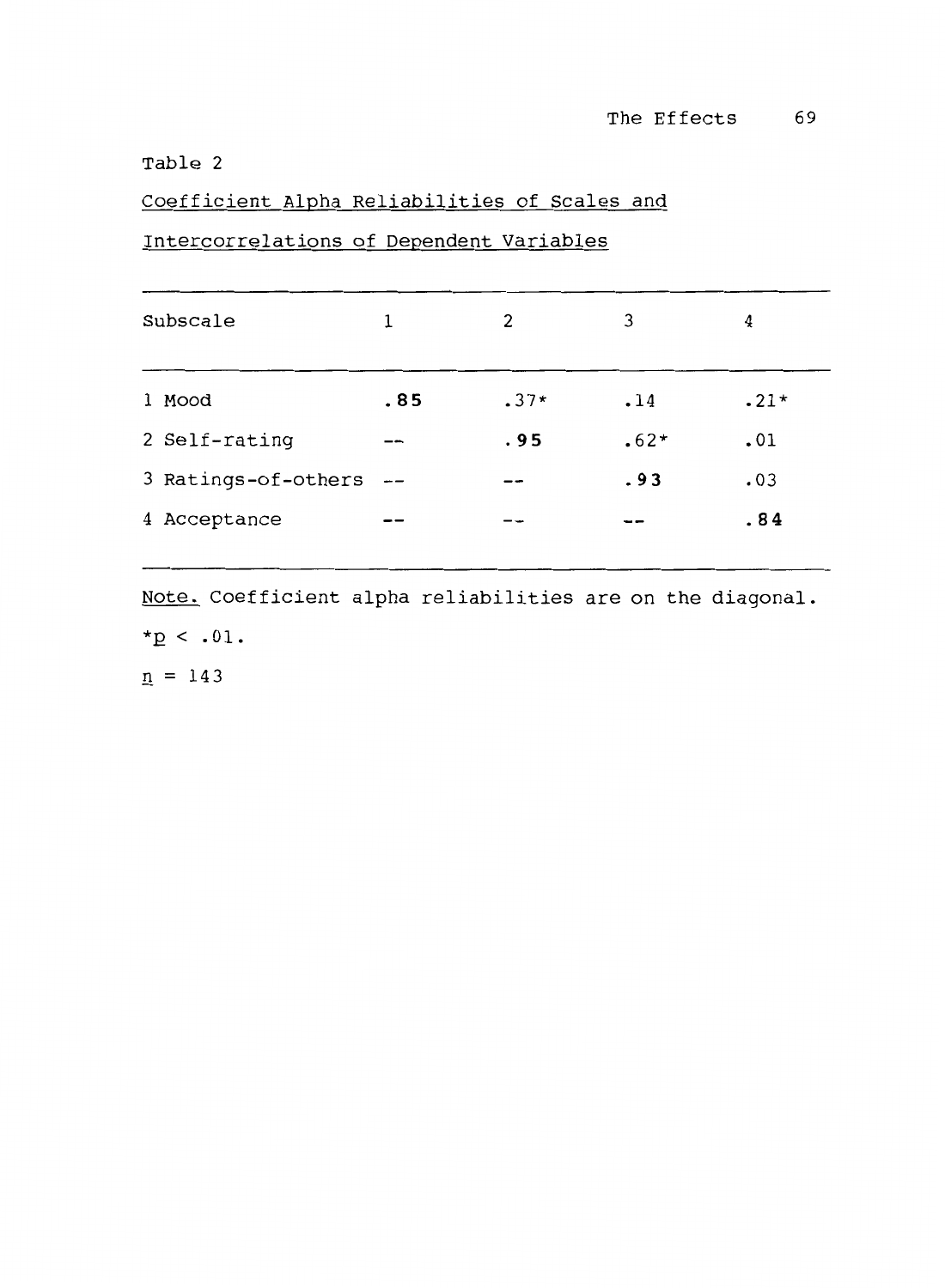Means and Standard Deviations of Dependent variables for the Not Accept Group by Favorability of Feedback

| Feedback<br>Condition n |    |                           | Mood | Self<br>Rating | Ratings<br>of Others |
|-------------------------|----|---------------------------|------|----------------|----------------------|
| Positive                | 14 | <u>M</u>                  | 3.69 | 5.87           | 6.35                 |
|                         |    | SD                        | 0.63 | 1.65           | 2.11                 |
| Average                 | 10 | <u>M</u>                  | 3.71 | 6.58           | 6.73                 |
|                         |    | $\underline{\mathbf{SD}}$ | 0.52 | 1.87           | 1.49                 |
| Negative                | 28 | <u>M</u>                  | 3.47 | 5.80           | 5.84                 |
|                         |    | $\underline{\mathbf{SD}}$ | 0.45 | 1.41           | 1.61                 |
|                         |    |                           |      |                |                      |

Dependent Variables

Note. Mood, self-rating, and ratings-of-others were measured on 5-point, 10-point, and 10-point scales, respectively.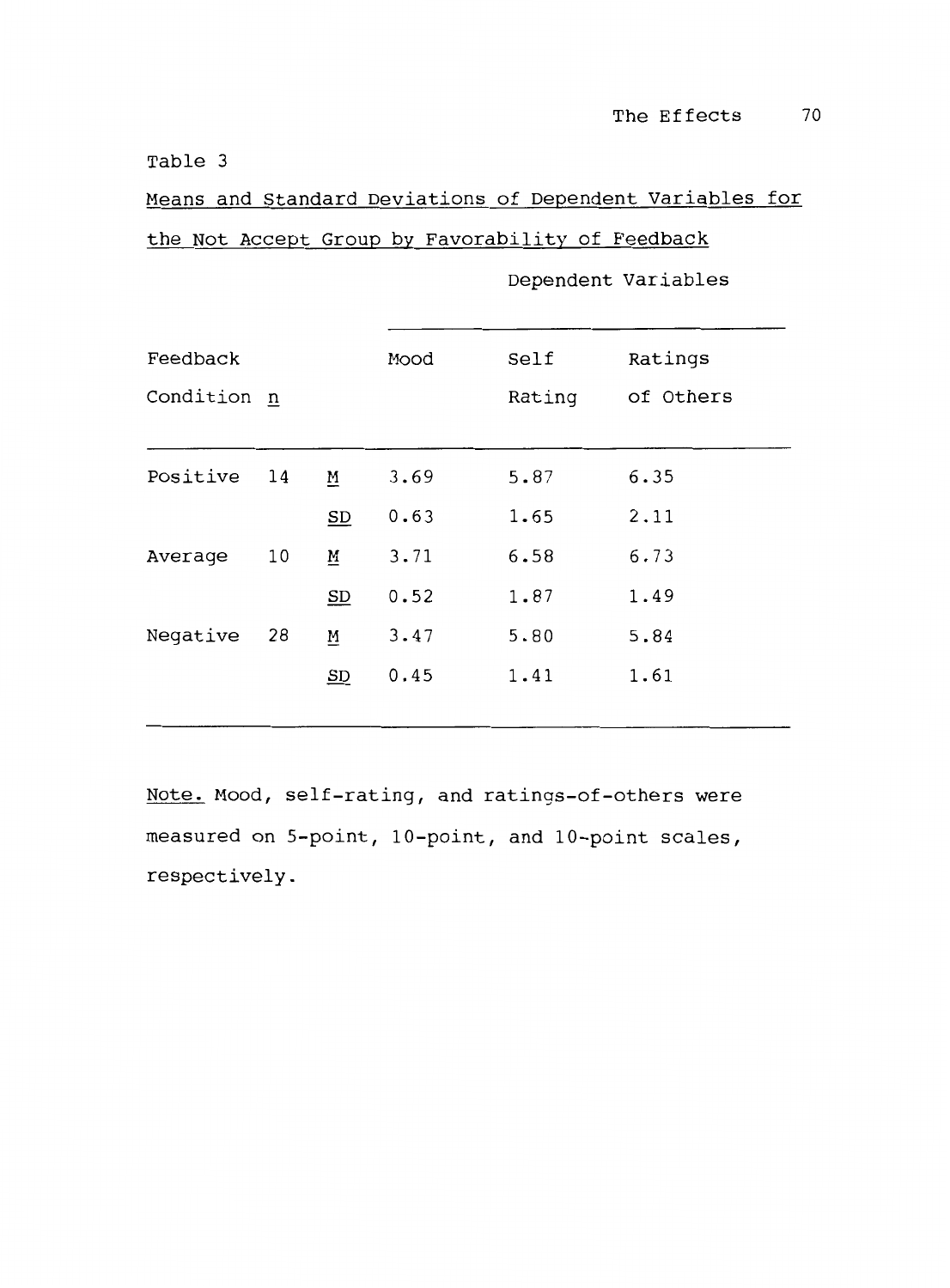Means and Standard Deviations of Dependent variables for the Accept Group by Favorability of Feedback

| Feedback    |    |          | Mood   | Self      | Ratings |
|-------------|----|----------|--------|-----------|---------|
| Condition n |    |          | Rating | of Others |         |
|             |    |          |        |           |         |
| Positive    | 36 | M        | 3.97   | 8.06      | 7.32    |
|             |    | SD       | 0.45   | 0.79      | 1.29    |
| Average     | 26 | <u>M</u> | 3.76   | 5.44      | 5.80    |
|             |    | SD       | 0.36   | 0.94      | 1.10    |
| Negative    | 29 | <u>M</u> | 3.51   | 3.70      | 4.92    |
|             |    | SD       | 0.39   | 1.07      | 1.12    |
|             |    |          |        |           |         |

Dependent Variables

Note. Mood, self-rating, and ratings-of-others were measured on 5-point, 10-point, and 10-point scales, respectively.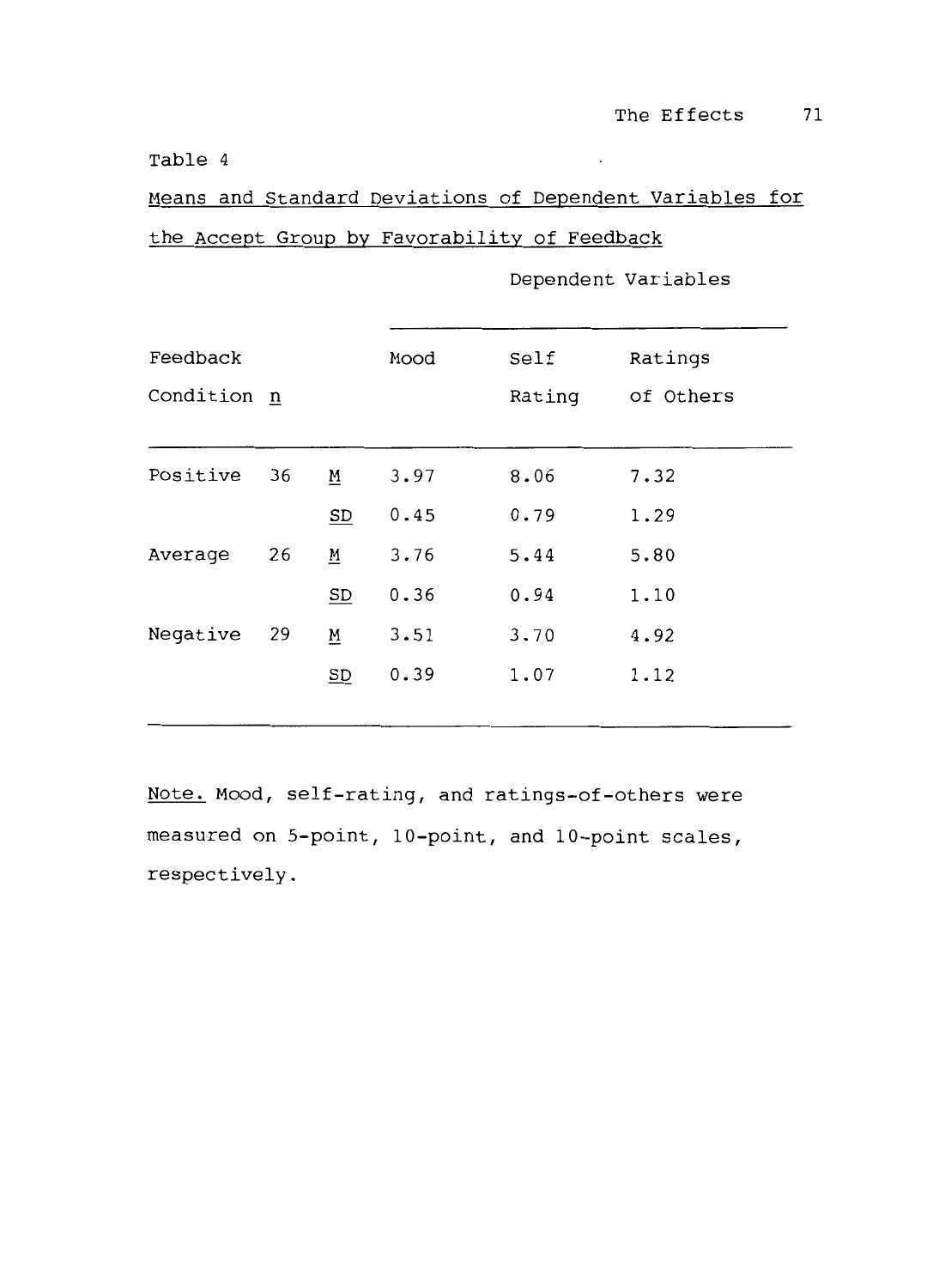Chi-Square, Degrees of Freedom, Goodness of Fit Index, Adjusted Goodness of Fit Index, and Root Mean Square Residual of the Three Models Tested by Path Analyses

|                           | 1     | 2    | 3<br>$\cdot$ |  |  |
|---------------------------|-------|------|--------------|--|--|
| Chi-square                | 10.57 | .19  | 5.21         |  |  |
| $\underline{\mathsf{df}}$ | 2     | 1    | 3            |  |  |
| $\overline{\mathtt{D}}$   | .005  | .666 | .157         |  |  |
| GFI                       | .948  | .999 | .972         |  |  |
| AGFI                      | .742  | .990 | .906         |  |  |
| <b>RMSR</b>               | .036  | .006 | .047         |  |  |
|                           |       |      |              |  |  |

Models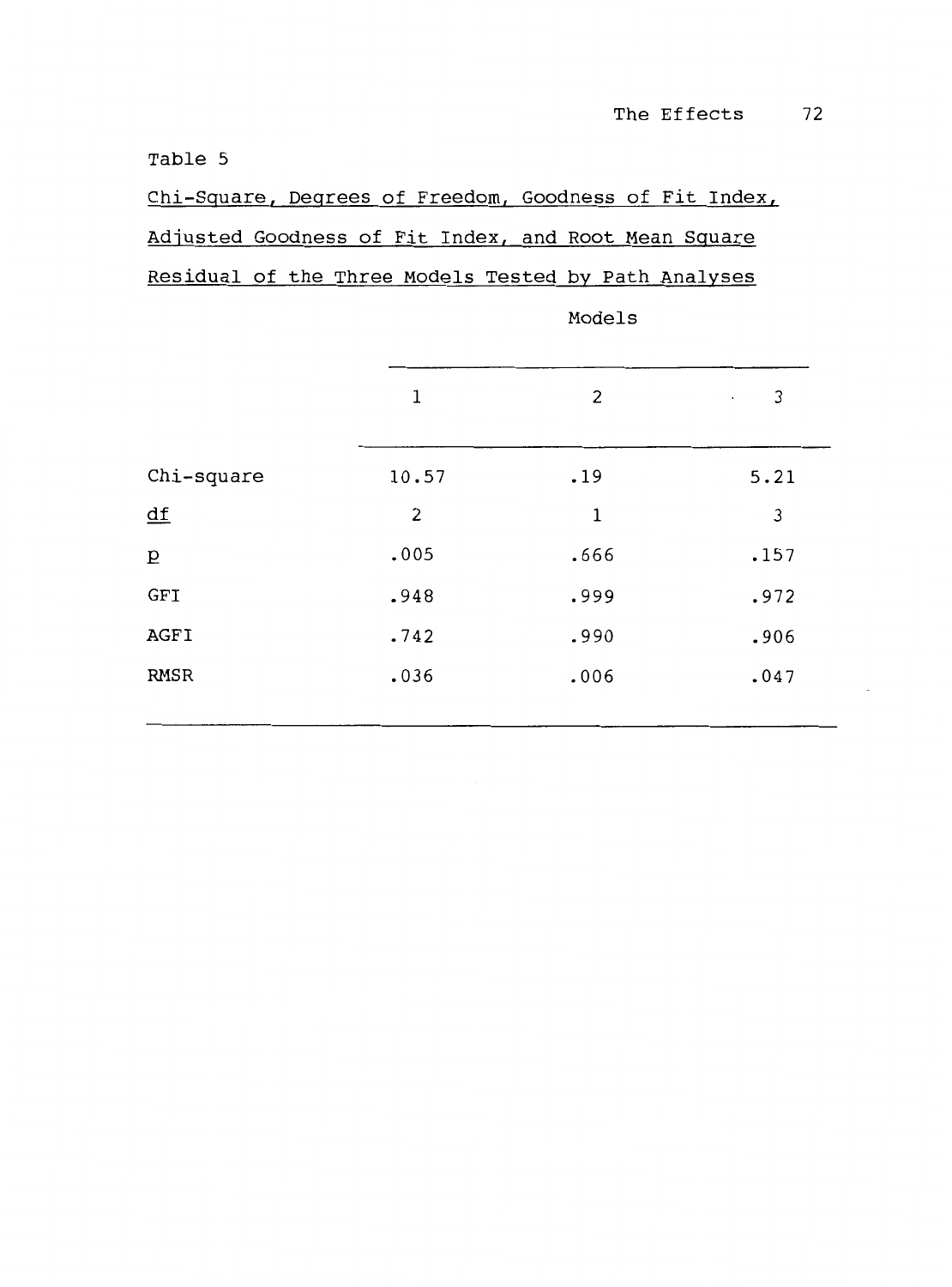Figure 1. First model of the relationships between feedback received, mood, self-ratings, and ratings-of-others when feedback is accepted.

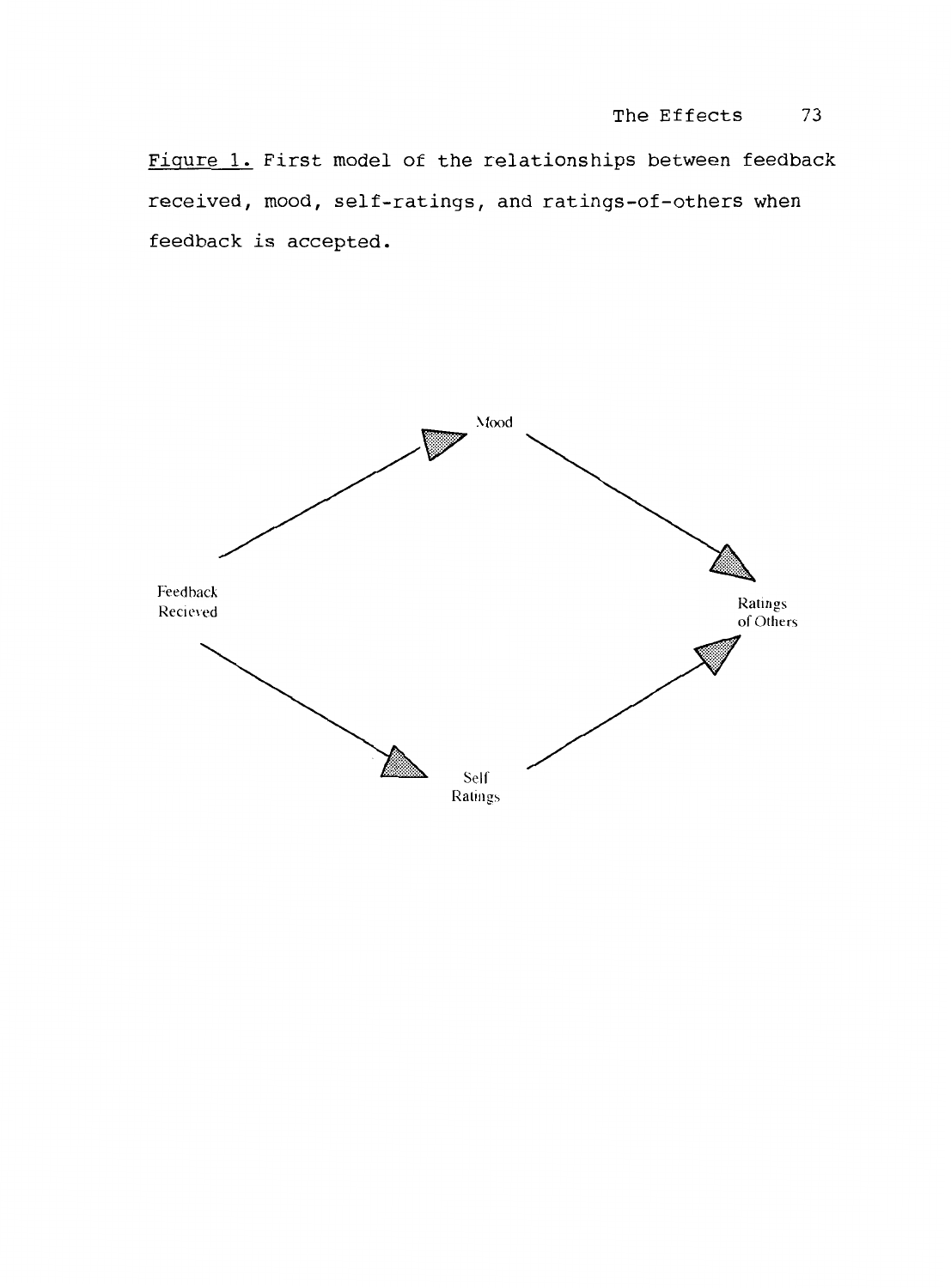Figure 2. Flow chart of the steps taken in the experiment. Steps: Rate Self, Rate Accuracy, and Rate Mood were counterbalanced across sessions so that there were six different orders of the measures given.

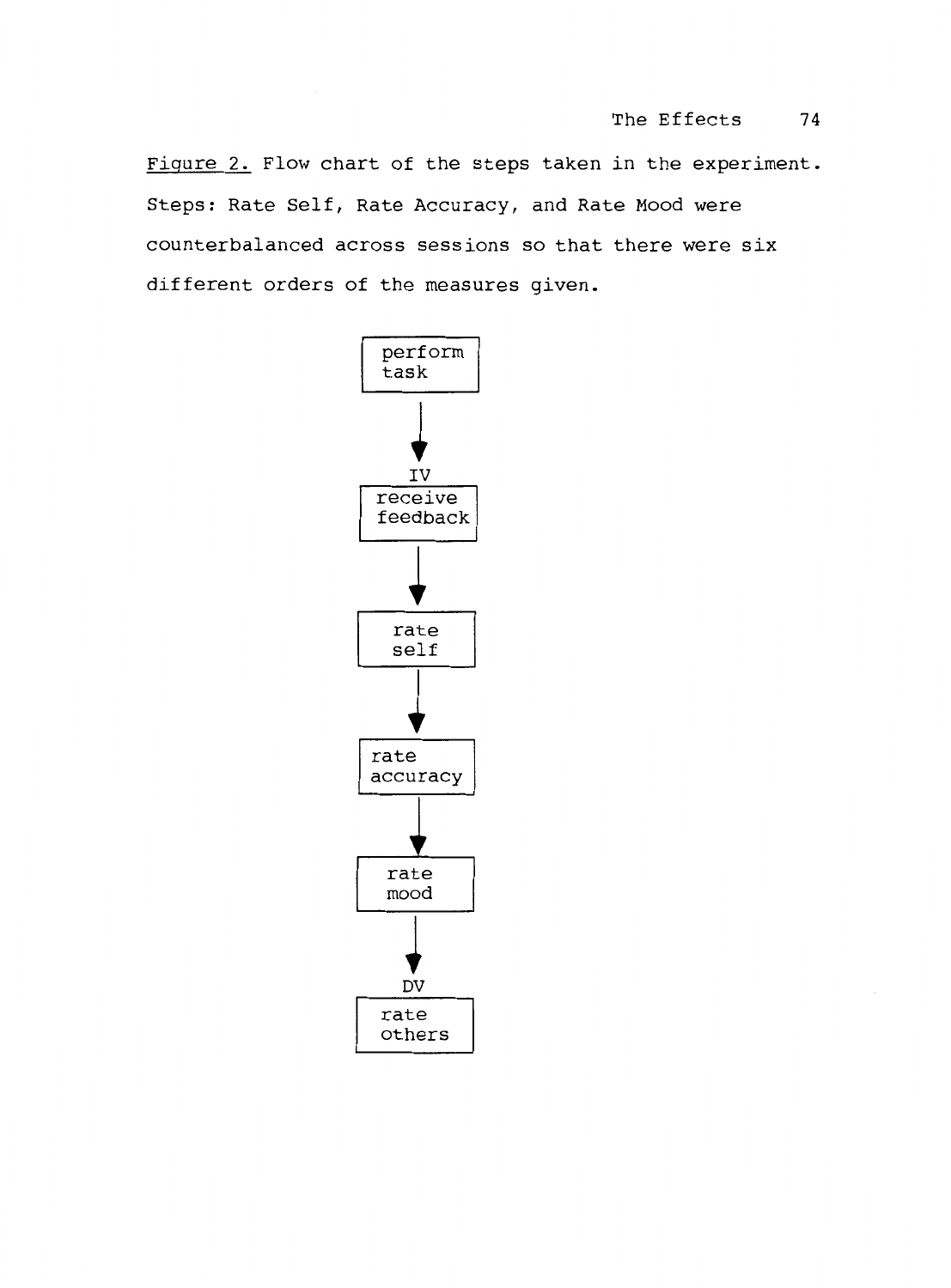Figure 3. Path analysis test of the first model of the relationships between feedback received, mood, selfratings, and ratings-of-others when feedback is accepted .

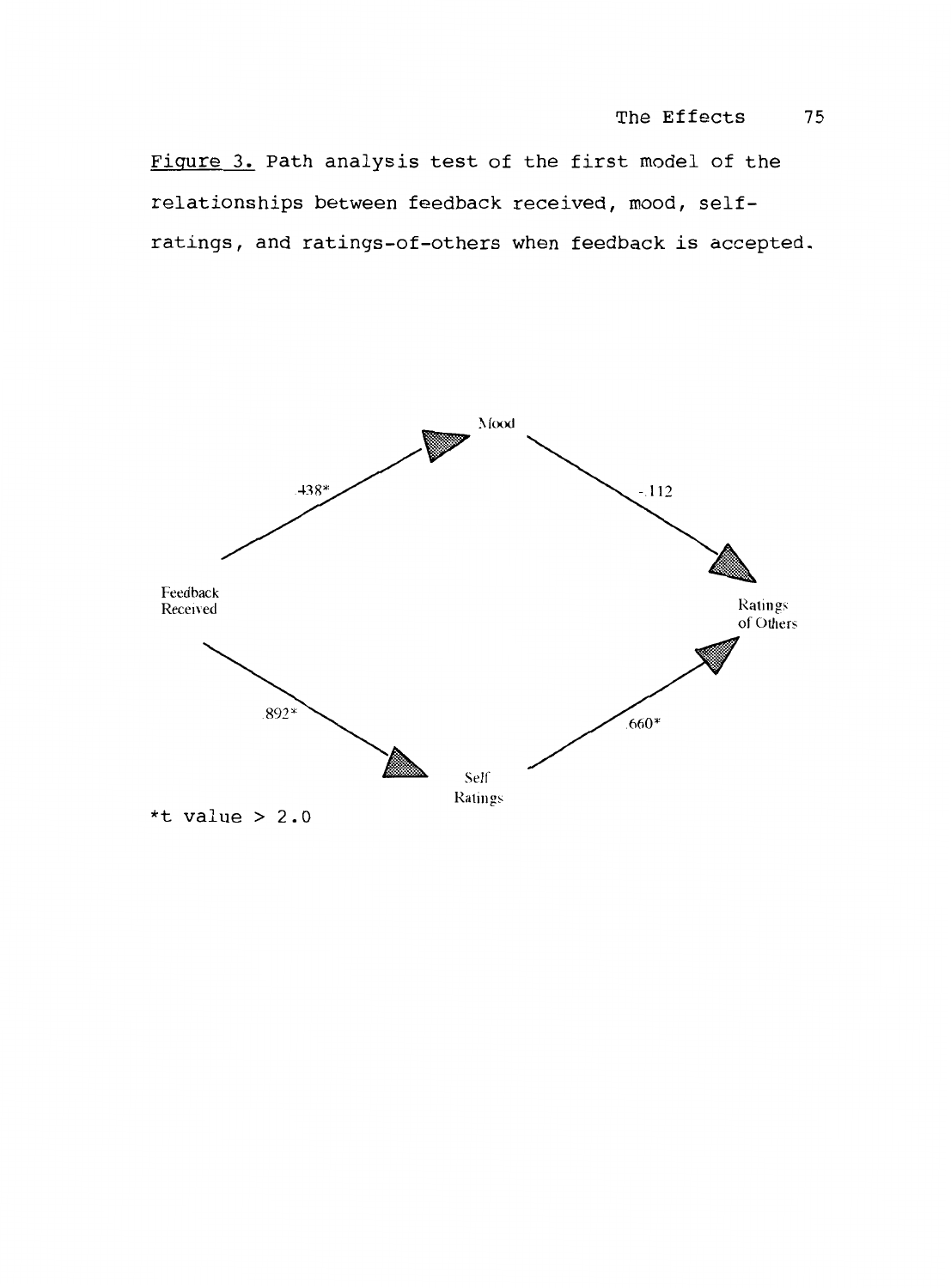Figure 4. Path analysis test of the second model, a model with a path directly from feedback received to ratings-ofothers included.

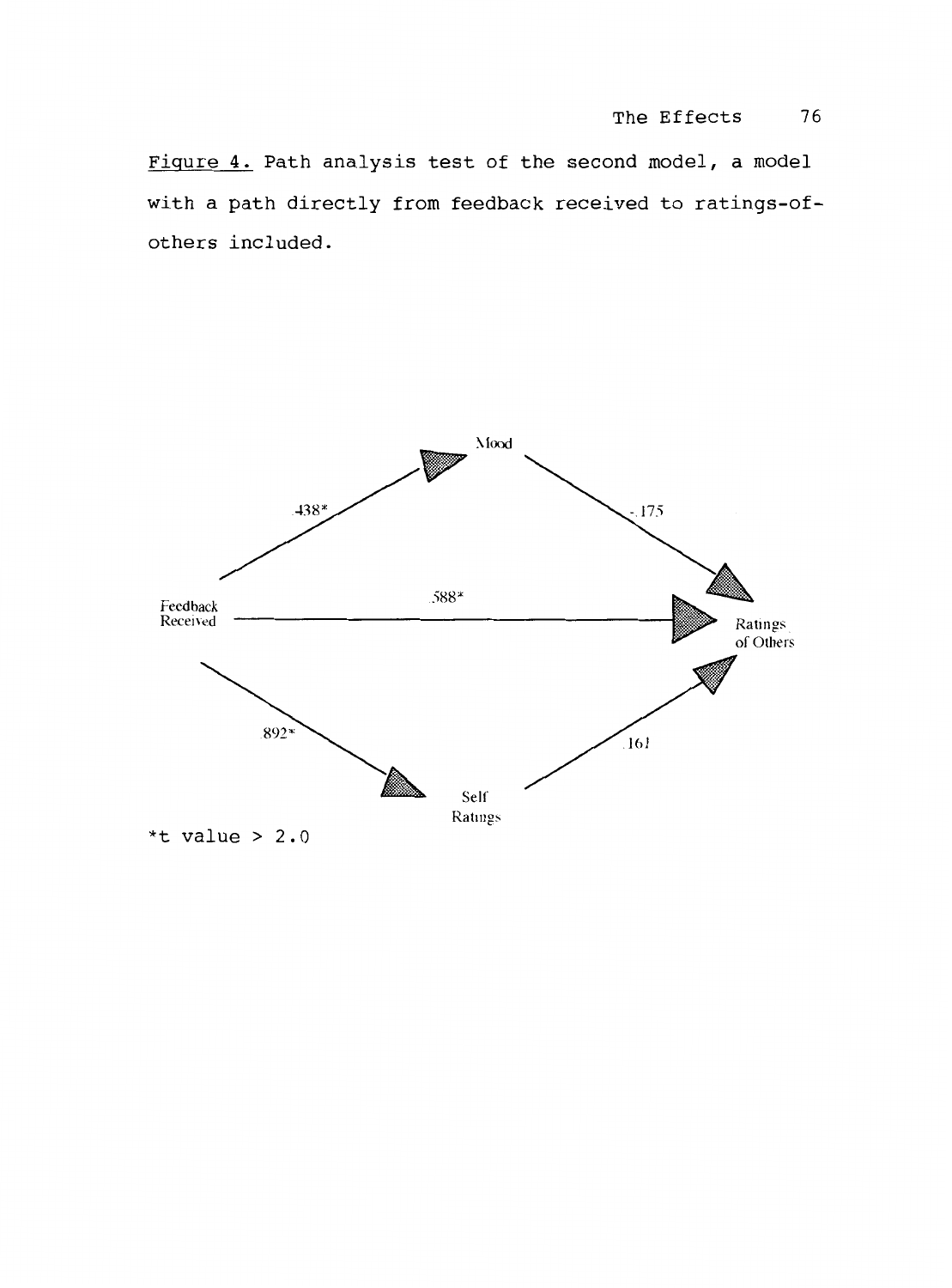Figure 5. Path analysis test of the third model, a model with two paths dropped.



\*t value >  $2.0$